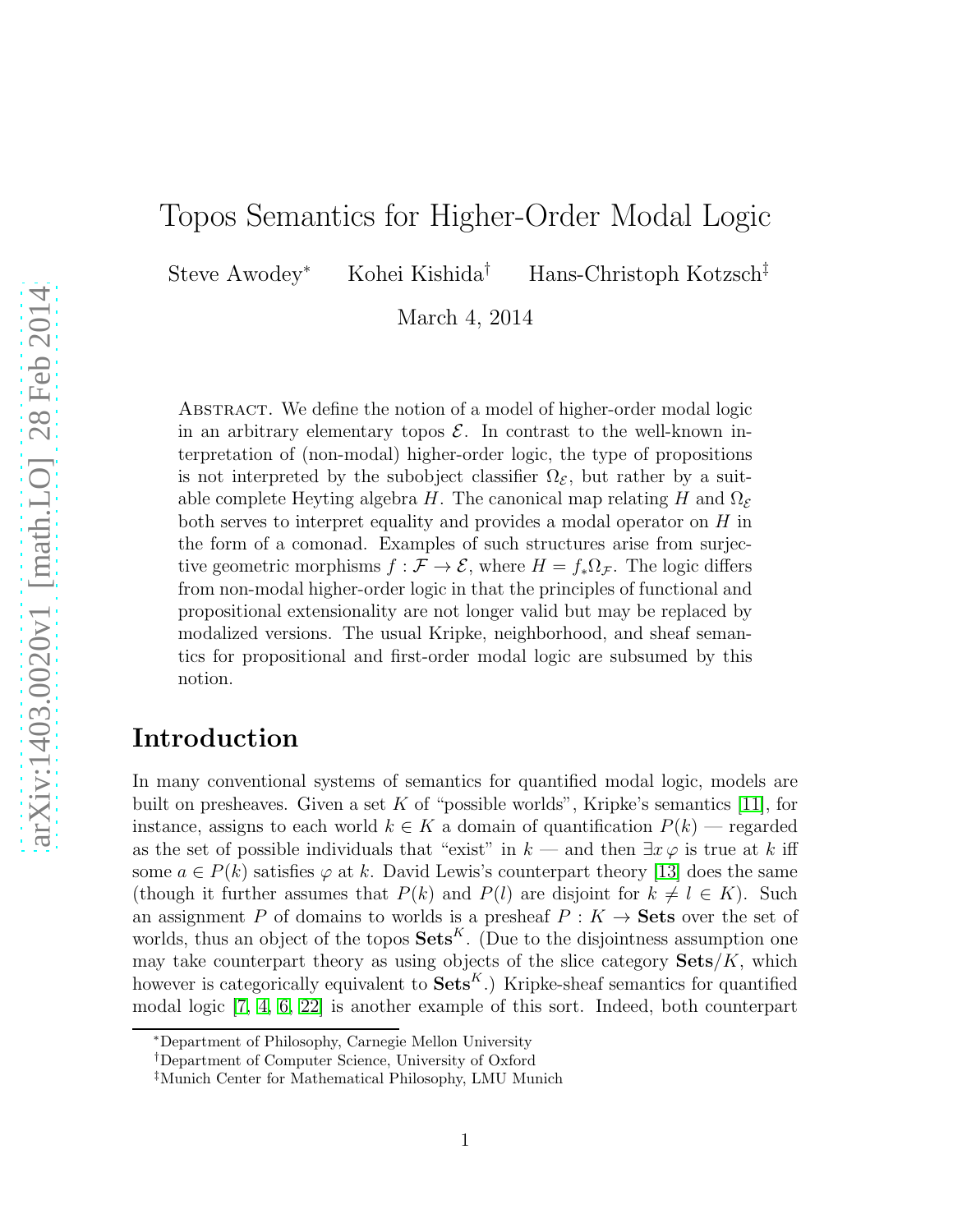theory and Kripke-sheaf semantics interpret unary formulas by subsets of the "total set of elements"  $\sum_{k \in K} P(k)$ , and, more generally, *n*-ary formulas by relations of type:

$$
\mathcal{P}(\sum_{k\in K} P(k)^n) \cong \mathrm{Sub}_{\mathbf{Sets}^K}(P^n).
$$

In fact, counterpart theory and Kripke-sheaf semantics interpret the non-modal part of the logic in the same way. (Kripke's semantics differs somewhat in interpreting *n*-ary formulas instead as subsets of  $K \times (\bigcup_{k \in K} P(k))^n$ .)

Among these presheaf-based semantics, the principal difference consists in how to interpret the modal operator  $\Box$ . Let **K** be a set of worlds  $K = |\mathbf{K}|$  equipped with a relation  $k \leq j$  of "accessibility". Kripke declares that an individual  $a \in \bigcup_{k \in \mathbf{K}} P(k)$ satisfies a property  $\Box \varphi$  at world  $k \in \mathbf{K}$  iff a satisfies  $\varphi$  in all  $j \geq k$ . Lewis instead introduces a "counterpart" relation among individuals, and deems that  $a \in P(k)$ satisfies  $\Box \varphi$  iff all counterparts of a satisfy  $\varphi$ . We may take Kripke-sheaf semantics as giving a special case of Lewis's interpretation: Assuming K to be a preorder, the semantics takes a presheaf  $P : K \to \mathbf{Sets}$  on  $K^{op}$ , and not just on the underlying set  $|\mathbf{K}|$ , so that a model comes with comparison maps  $\alpha_{kj}: P(k) \to P(j)$  whenever  $k \leq j$  in **K**. Then  $\alpha_{kj} : P(k) \to P(j)$  gives a counterpart relation:  $\alpha_{kj}(a)$  is the counterpart in the world j of the individual  $a \in P(k)$ , so that a satisfies  $\Box \varphi$  iff  $\alpha_{ki}(a)$  satisfies  $\varphi$  for all  $j \geq k$ . (Notable differences between Kripke-sheaf semantics and Lewis's are the following: In the former,  $\bf{K}$  can be any preorder, whereas Lewis only considers the universal relation on  $\mathbf K$ . Also, since  $P$  is a presheaf, the former assumes that  $a \in P(k)$  has one and only one counterpart in every  $j \geq k$ .

In terms of interior operators, this gives an interpretation of  $\Box$  on the poset  $\text{Sub}_{\text{Sets}}[u]$  of sub-presheaves of  $uP$  where  $u: \text{Sets}^{\mathbf{K}} \to \text{Sets}^{|\mathbf{K}|}$  is the evident forgetful functor. Note that such sub-presheaves are just subsets of  $\sum_{k\in K} P(k)$ . Explicitly, given the presheaf P on **K** and any subset  $\varphi \subseteq uP$  of elements of  $\sum_{k \in K} P(k)$ , then  $\Box \varphi \subseteq \varphi \subseteq uP$  is the largest subpresheaf contained in  $\varphi$ .

Observe that  $u$  is the inverse image part of a fundamental example of a geometric morphism between toposes, namely,  $u = i^*$  for the (surjective) geometric morphism

$$
i^* \dashv i_* : \mathbf{Sets}^{|\mathbf{K}|} \longrightarrow \mathbf{Sets}^\mathbf{K}
$$

induced by the "inclusion"  $i: |\mathbf{K}| \hookrightarrow \mathbf{K}$  of the underlying set  $|\mathbf{K}|$  into **K**. In particular,  $u$  is restriction along  $i$ . This observation leads to a generalization of these various presheaf models to a general topos-theoretic semantics for first-order modal logic [\[1,](#page-39-3) [5,](#page-39-4) [15,](#page-40-3) [19\]](#page-40-4), which gives a model based on any surjective geometric morphism  $f: \mathcal{F} \to \mathcal{E}$ . Indeed, for each A in  $\mathcal{E}$ , the inverse image part  $f^* : \mathcal{E} \to \mathcal{F}$ restricts to subobjects to give an injective complete distributive lattice homomorphism  $\Delta_A : Sub_{\mathcal{E}}(A) \to Sub_{\mathcal{F}}(f^*A)$ , which always has a right adjoint  $\Gamma_A$ . Composing these yields an endofunctor  $\Delta_A \Gamma_A$  on the Heyting algebra  $\text{Sub}_{\mathcal{F}}(f^*A)$ :

<span id="page-1-0"></span>
$$
\Delta_A \Gamma_A \bigcirc \text{Sub}_{\mathcal{F}}(f^*A) \xrightarrow{\Gamma_A} \text{Sub}_{\mathcal{E}}(A) \tag{1}
$$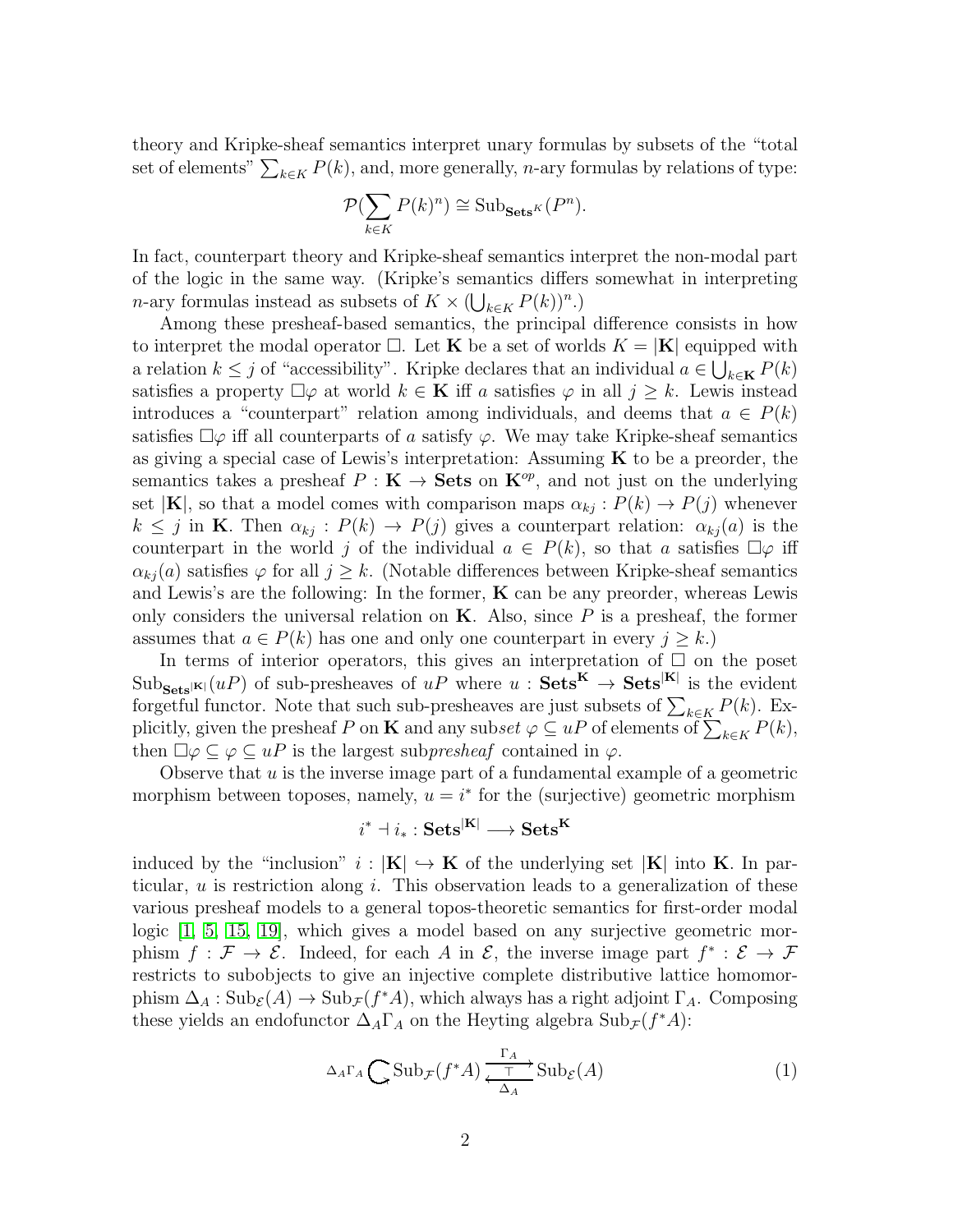In the special case considered above, the interior operation on the "big algebra"

$$
\mathcal{P}(\sum_{k \in \mathbf{K}} P(k)) \cong \text{Sub}_{\mathbf{Sets}^{|\mathbf{K}|}}(uP)
$$

determines the "small algebra"  $\text{Sub}_{\text{Sets}}(P)$  as the Heyting algebra of upsets in  $\sum_{k\in\mathbf{K}} P(k)$  (an upset  $S\subseteq \sum_{k\in\mathbf{K}} P(k)$  is a subset that is closed under the counterpart relation:  $a \in S$  for  $a \in P(k)$  implies  $\alpha_{kj}(a) \in S$  for all  $j \geq k$ .) Moreover,  $\Gamma_P$  is the operation giving "the largest upset contained in  $\dots$ ", and  $\Delta_P$  is the inclusion of upsets into the powerset. In this case, the logic is "classical", since the powerset is a Boolean algebra.

In the general case, the operator  $\Box$  is of course interpreted by  $\Delta_A\Gamma_A$ , which always satisfies the axioms for an S4 modality, since  $\Delta_A\Gamma_A$  is a left exact comonad. The specialist will note that both  $\Delta_A$  and  $\Gamma_A$  are natural in A, in a suitable sense, so that this interpretation will satisfy the Beck-Chevalley condition required for it to behave well with respect to substitution, interpreted as pullback (see [\[1\]](#page-39-3)).

This, then, is how topos-theoretic semantics generalizes Kripke-style and related semantics for quantified modal logic (cf. [\[1\]](#page-39-3)). Now let us further observe that, since  $\mathcal F$ is a topos, it in fact has enough structure to also interpret *higher-order* logic, and so a geometric morphism  $f : \mathcal{F} \to \mathcal{E}$  will interpret higher-order modal logic. This is the logic that the current paper investigates. The first step of our approach is to observe that, because higher-order logic includes a type of "propositions", interpreted by a subobject classifier  $\Omega$ , the natural operations on the various subobject lattices in [\(1\)](#page-1-0) can be internalized as operations on  $\Omega$ . Moreover, the relevant part of the geometric morphism  $f : \mathcal{F} \to \mathcal{E}$ , giving rise to the modal operator, can also be internalized, so that one really just needs the topos  $\mathcal E$  and a certain algebraic structure on its subobject classifier  $\Omega_{\mathcal{E}}$ . That structure replaces the geometric morphism f by the induced operations on the internal algebras  $f_*\Omega_{\mathcal{F}}$  and  $\Omega_{\mathcal{E}}$  inside the topos  $\mathcal{E}$ . More generally, the idea is to describe a notion of an "algebraic" model inside a topos  $\mathcal{E}$ , using the fact that S4 modalities always occur as adjoint pairs between suitable algebras.

In a bit more detail, the higher-order logical language will be interpreted w.r.t. a complete Heyting algebra H in  $\mathcal{E}$ , extending ideas from traditional algebraic se-mantics for intuitionistic logic [\[16,](#page-40-5) [21\]](#page-40-6). The modal operator on  $H$  arises from an (internal) adjunction

<span id="page-2-0"></span>
$$
i\tau \bigcirc H \xrightarrow{\tau \atop t \to i} \Omega_{\mathcal{E}} \tag{2}
$$

where i is a monic frame map and  $\tau$  classifies the top element of H. (This, of course, is just the unique map of *locales* from  $H$  to the terminal locale.) Externally, for each  $A \in \mathcal{E}$ , we then have a natural adjunction between Heyting algebras,

$$
i_{A}\tau_{A} \bigcirc \text{Hom}_{\mathcal{E}}(A, H) \xrightarrow{\tau_{A}} \text{Sub}_{\mathcal{E}}(A)
$$
 (3)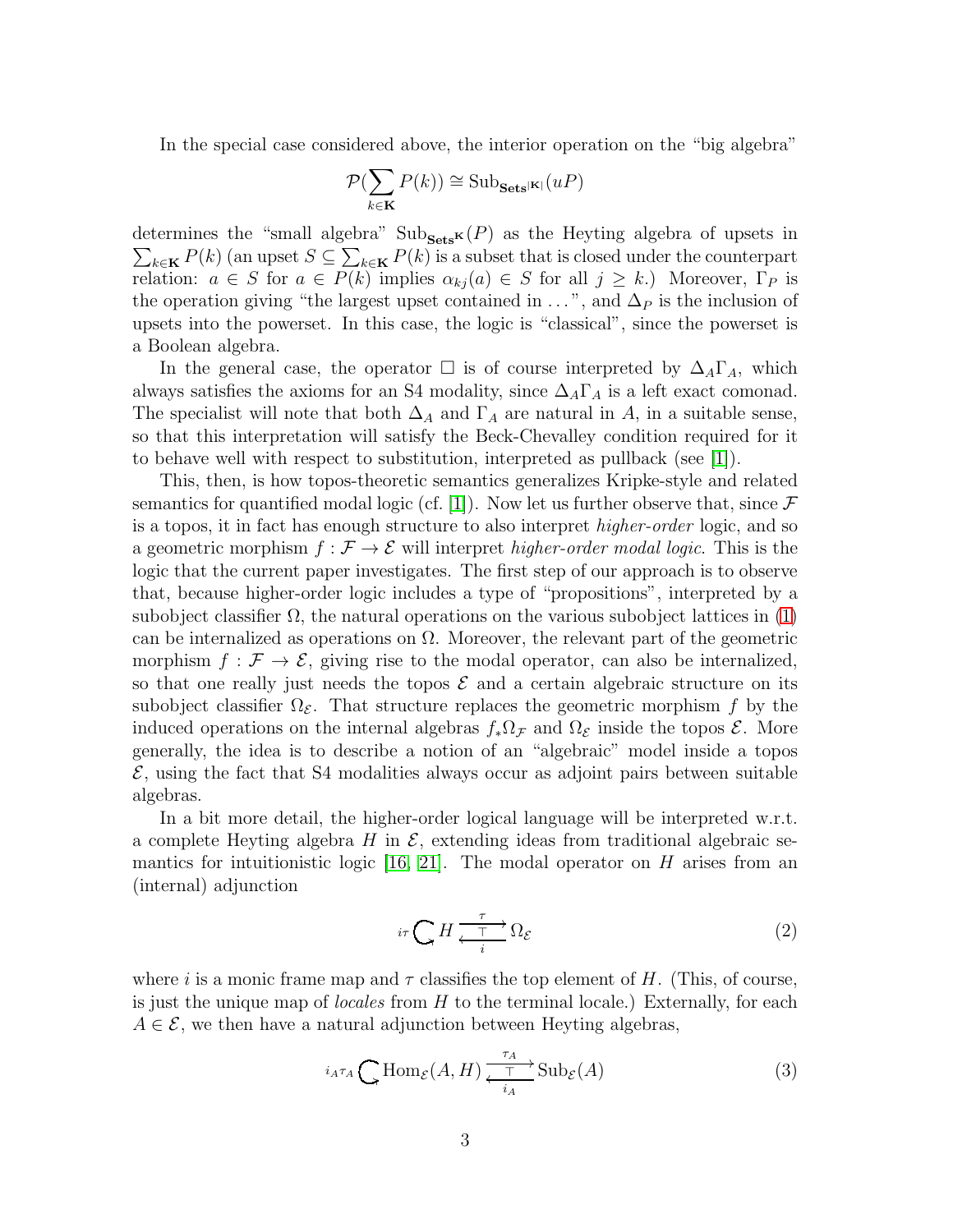defined by composition as indicated in the following diagram:



Comparing [\(3\)](#page-2-0) to [\(1\)](#page-1-0), we note that in the case  $H = f_*\Omega_{\mathcal{F}}$  for a geometric morphism  $f : \mathcal{F} \to \mathcal{E}$  we have:

$$
\operatorname{Hom}_{\mathcal{E}}(A, H) = \operatorname{Hom}_{\mathcal{E}}(A, f_* \Omega_{\mathcal{F}}) \cong \operatorname{Hom}_{\mathcal{F}}(f^* A, \Omega_{\mathcal{F}}) \cong \operatorname{Sub}_{\mathcal{F}}(f^* A),
$$

as required.

In this way, the topos semantics formulated in terms of a geometric morphism  $f : \mathcal{F} \to \mathcal{E}$  gives rise to an example of the required "algebraic" structure [\(3\)](#page-2-0), with  $H = f_* \Omega_{\mathcal{F}}$ , and the same semantics for first-order modal logic can also be defined in terms of the latter. On the other hand, every algebraic model in  $\mathcal E$  arises in this way from a geometric morphism from a suitable topos  $\mathcal{F}$ , namely the topos of internal sheaves on  $H$ . Thus, as far as the interpretation of first-order logic goes, the algebraic approach is equivalent to the geometric one (the latter restricted to localic morphisms, which is really all that is relevant for the interpretation). The advantage of the algebraic approach for higher -order logic will become evident in what follows. To give just one example, we shall see how the interpretation results in a key new (inherently topos-theoretic) treatment of equality which illuminates the relation between modality and intensionality.

The goal of this paper is both to present the new idea of algebraic topos semantics for higher-order modal logic and to revisit the accounts of first-order semantics that are scattered in the literature, putting them into perspective from the point of view of the unifying framework developed here. The question of completeness will be addressed in a separate paper [\[3\]](#page-39-5), extending the result in [\[2\]](#page-39-6).

In the remainder of this paper, we first review the well-known topos semantics for (intuitionistic) higher-order logic and describe the adjunction  $i \dagger \tau$  in some detail. The second section then states the formal system of higher-order modal logic that is considered here and gives the definition of its models. The third section discusses in detail the failure of the standard extensionality principles and the soundness of the modalized versions thereof. We then show how the semantics based on geometric morphisms can be captured within the present, algebraic framework. The last section states the representation theorem mentioned above.

For general background in topos theory (particularly for section [5\)](#page-37-0) we refer the reader to  $[9, 10, 14]$  $[9, 10, 14]$  $[9, 10, 14]$ , and for background on higher-order type theory to  $[8, 9, 12]$  $[8, 9, 12]$  $[8, 9, 12]$ . We assume some basic knowledge of category-theoretical concepts, but will recall essential definitions and proofs so as to make the paper more accessible. The algebraic approach pursued here was first investigated by Hans-Jörg Winkler and the first author, and some of these results were already contained in [\[23\]](#page-40-11). Finally, we have benefitted from many conversations with Dana Scott, whose ideas and perspective have played an obvious role in the development of our approach.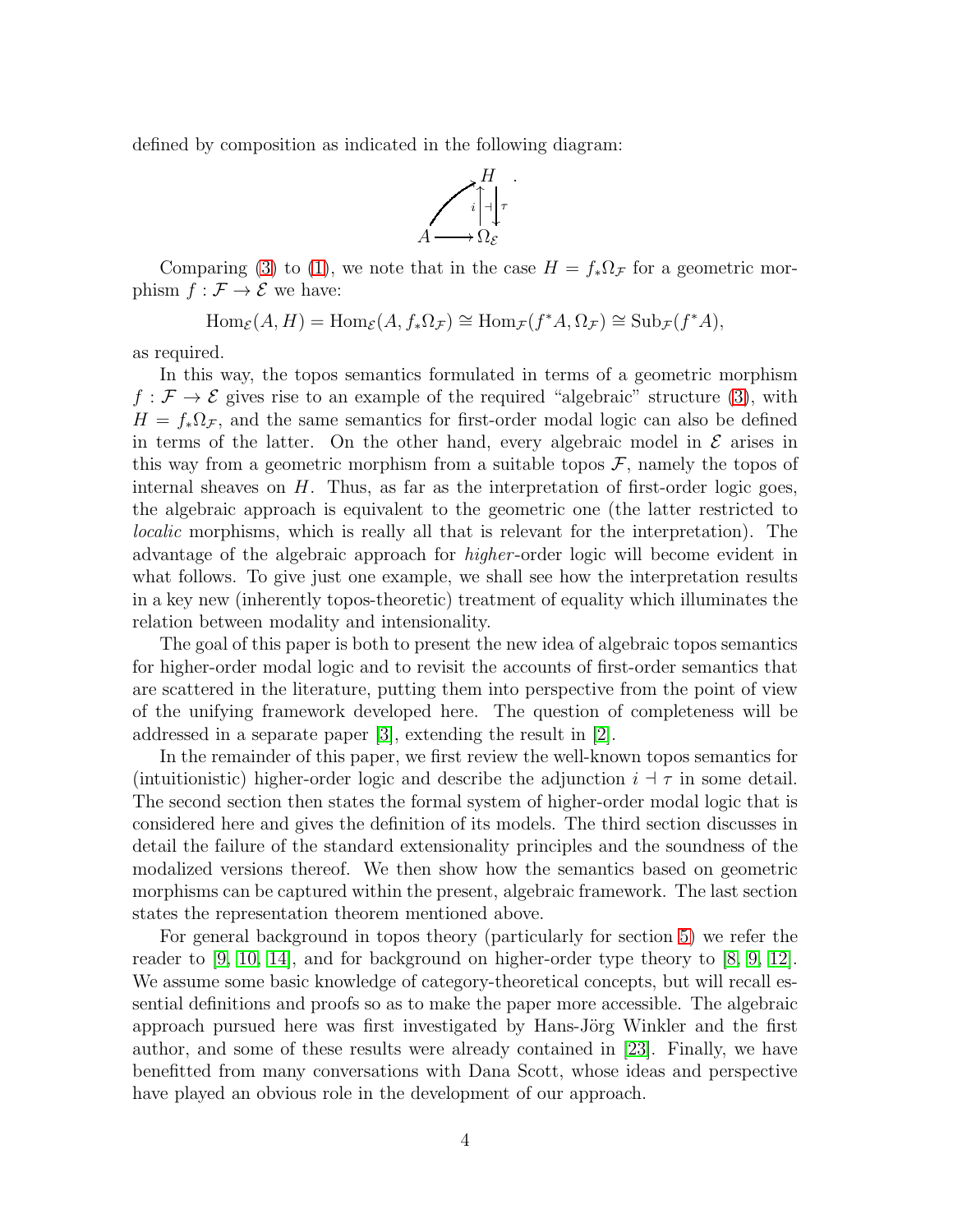#### 1 Frame-valued logic in a topos

Recall that a *topos*  $\mathcal{E}$  is a cartesian closed category with equalizers and a subobject classifier  $\Omega_{\mathcal{E}}$ . The latter is defined as an object  $\Omega_{\mathcal{E}}$  together with an isomorphism

<span id="page-4-0"></span>
$$
Sub_{\mathcal{E}}(A) \cong Hom_{\mathcal{E}}(A, \Omega_{\mathcal{E}}), \tag{4}
$$

natural in A (w.r.t. pullback on the left, and precomposition on the right). Equivalently, there is a distinguished monomorphism  $\top$  : 1  $\rightarrow \Omega_{\mathcal{E}}$  such that for each subobject  $M \rightarrow A$  there is a unique map  $\mu : A \rightarrow \Omega_{\mathcal{E}}$  for which M arises as the pullback of  $\top$  along  $\mu$ :



This definition determines  $\Omega_{\mathcal{E}}$  up to isomorphism. The map  $\mu$  is called the *classifying map* of M. The category **Sets** is a topos with subobject classifier the two-element set 2. The classifying maps are the characteristic functions of subsets of a given set A. We list some further examples that will play a role later on.

Example 1.1. An important example is the subobject classifier in the topos of Iindexed families of set, for some fixed set  $I$ ; equivalently the functor category  $\textbf{Sets}^I$ . It is a functor  $\Omega: I \to \mathbf{Sets}$  with components  $\Omega(i) = 2$ .

The subobject classifier in  $Sets^{C^{op}}$ , for any small category C, is described as follows. For any object C in C,  $\Omega(C)$  is the set of all sieves  $\sigma$  on C, i.e. sets of arrows h with codomain C such that  $h \in \sigma$  implies  $h \circ f \in \sigma$ , for all f with cod(f) = dom(h). For an arrow  $g: D \to C$  in  $\mathbb{C}, \Omega(g)(\sigma)$  is the restriction of  $\sigma$ along  $g$ :

$$
\Omega(g)(\sigma) = \{ f : X \to D \mid g \circ f \in \sigma \},
$$

which is a sieve on D. The mono  $\top : 1 \to \Omega$  is the natural transformation whose components pick out the maximal sieve  $\top_C$  on C, i.e. the set of all arrows with codomain C (the terminal object 1 being pointwise the singleton). The classifying map  $\chi_m$  of a subfunctor  $m: E \rightarrow F$  has components

$$
(\chi_m)_C(a) = \{ f : X \to C \mid F(f)(a) \in E(X) \}.
$$

In particular, if C is a *preorder*, then  $\Omega(C)$  is the set of all downward closed subsets of  $\downarrow$  C. Since in this case there is at most one arrow  $g: D \to C$ , the function  $F(g)$ may be thought of as the restriction of the set  $F(C)$  to  $F(D)$  along the inequality  $D \leq C$ .

Each  $\Omega_{\mathcal{E}}$  is a complete Heyting algebra, internal in  $\mathcal{E}$ . Generally, the notion of Heyting algebra makes sense in any category with finite limits. It is an object  $H$  in  $\mathcal E$  with maps

$$
1 \xrightarrow{\top, \perp} H \xleftarrow{\wedge, \vee, \Rightarrow} H \times H
$$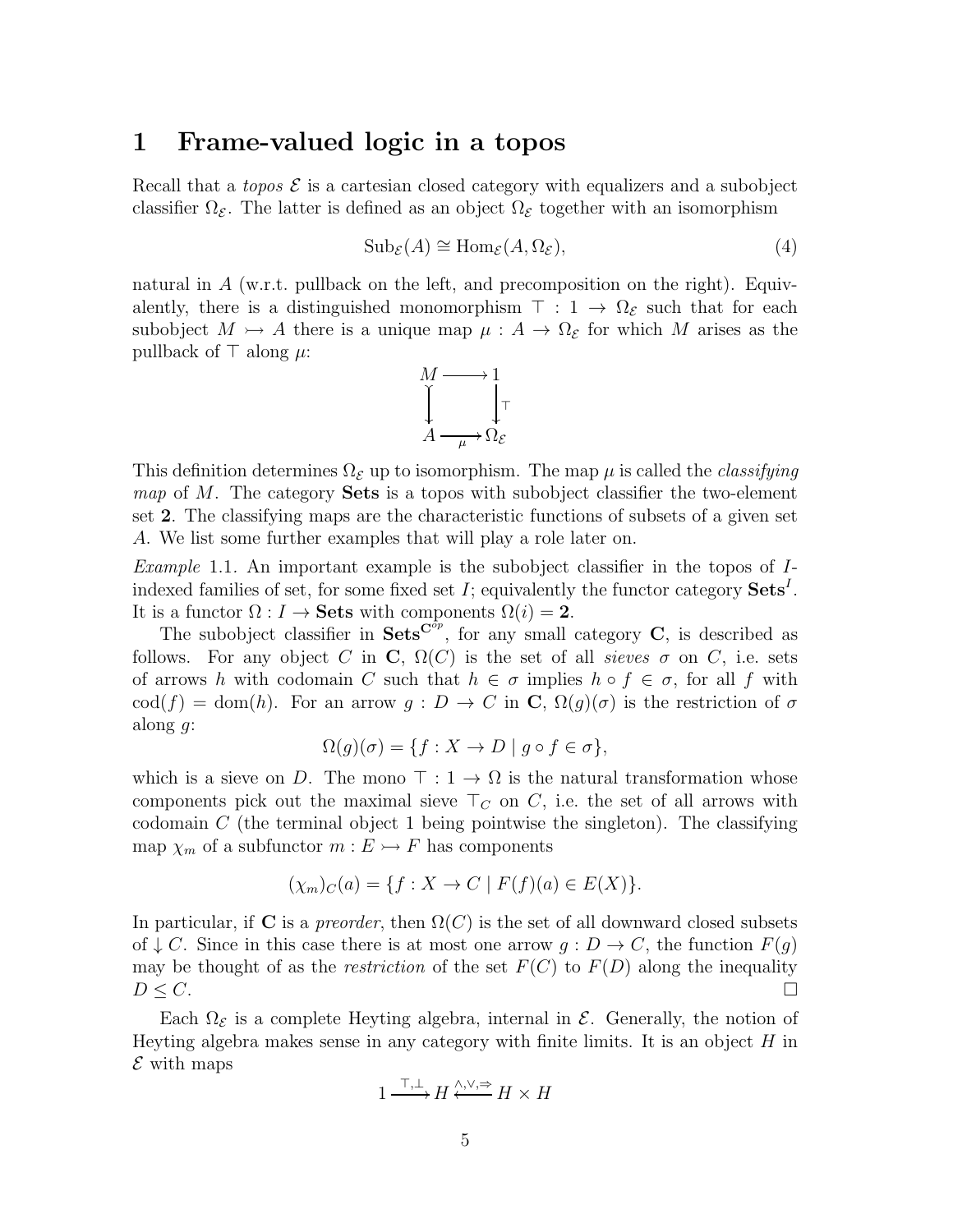that provide the Heyting structure on  $H$ . These maps are to make certain diagrams commute, corresponding to the usual equations defining a Heyting algebra. For instance, commutativity of



corresponds to the axiom  $x \wedge \top = x$ , for any  $x \in H$ . The correspondence between the usual equational definition and commutative diagrams in a category C can be made precise using the internal language of  $C$  [\[14\]](#page-40-9).

The induced partial ordering on  $H$  is constructed as the equalizer

$$
E \rightarrow H \times H \xrightarrow{\wedge} H,
$$

corresponding to the usual definition

$$
x \le y \quad \text{iff} \quad x \wedge y = x.
$$

The description of arbitrary joins and meets additionally requires the existence of exponentials and is an internalization of how set-indexed joins and meets in setstructures can be expressed via a suitable adjunction. For any object I in  $\mathcal{E}$ , there is an arrow

$$
\Delta_I: H \longrightarrow H^I
$$

that is the result of applying the functor  $H^{(-)}$  to the unique map  $I \longrightarrow 1_{\mathcal{E}}$  in  $\mathcal{E}$ . In detail,  $\Delta_I: H \to H^I$  is the exponential transpose of  $\pi_1: H \times I \to H$  across the adjunction  $(-) \times I \dashv (-)^I$ . Set-theoretically, for any  $x \in H$ ,  $\Delta_I(x)(i) = x$ , for all  $i \in I$ . The object  $H^I$  inherits a poset structure (in fact, a Heyting structure) from H, which set-theoretically translates into the pointwise ordering.

*I*-indexed joins  $\bigvee_I$  and meets  $\bigwedge_I$  are given by internal left and right adjoints to  $\Delta_I$ , respectively. After all, joins and meets are coproducts and products in the Heyting algebra  $H$ , and these can always be defined by adjoints in exactly that way, regarding H as in internal category in  $\mathcal E$ . This is analogous to externally defining I-indexed products (coproducts) of families  $(A_i)_{i\in I}$  of objects in a category C by right (left) adjoints to the functor

$$
\Delta_I : \mathbf{C} \longrightarrow \mathbf{C}^I
$$

<span id="page-5-0"></span>Example 1.2. In case  $\mathcal{E} = \mathbf{Sets}$ , the right adjoint  $\forall_I$  to  $\Delta_I$  is explicitly computed as

$$
\forall_{I}(f) = \bigvee \{a \in H \mid \Delta_{I}(a) \le f\},\tag{5}
$$

following the standard description of the right adjoint to a map of complete joinsemilattices, in this case  $\Delta_I$ . In fact, it is not hard to see that

$$
\forall_I(f) = \bigwedge_{i \in I} f(i).
$$

The left adjoint  $\exists_I \dashv \Delta_I$  is described dually.  $\Box$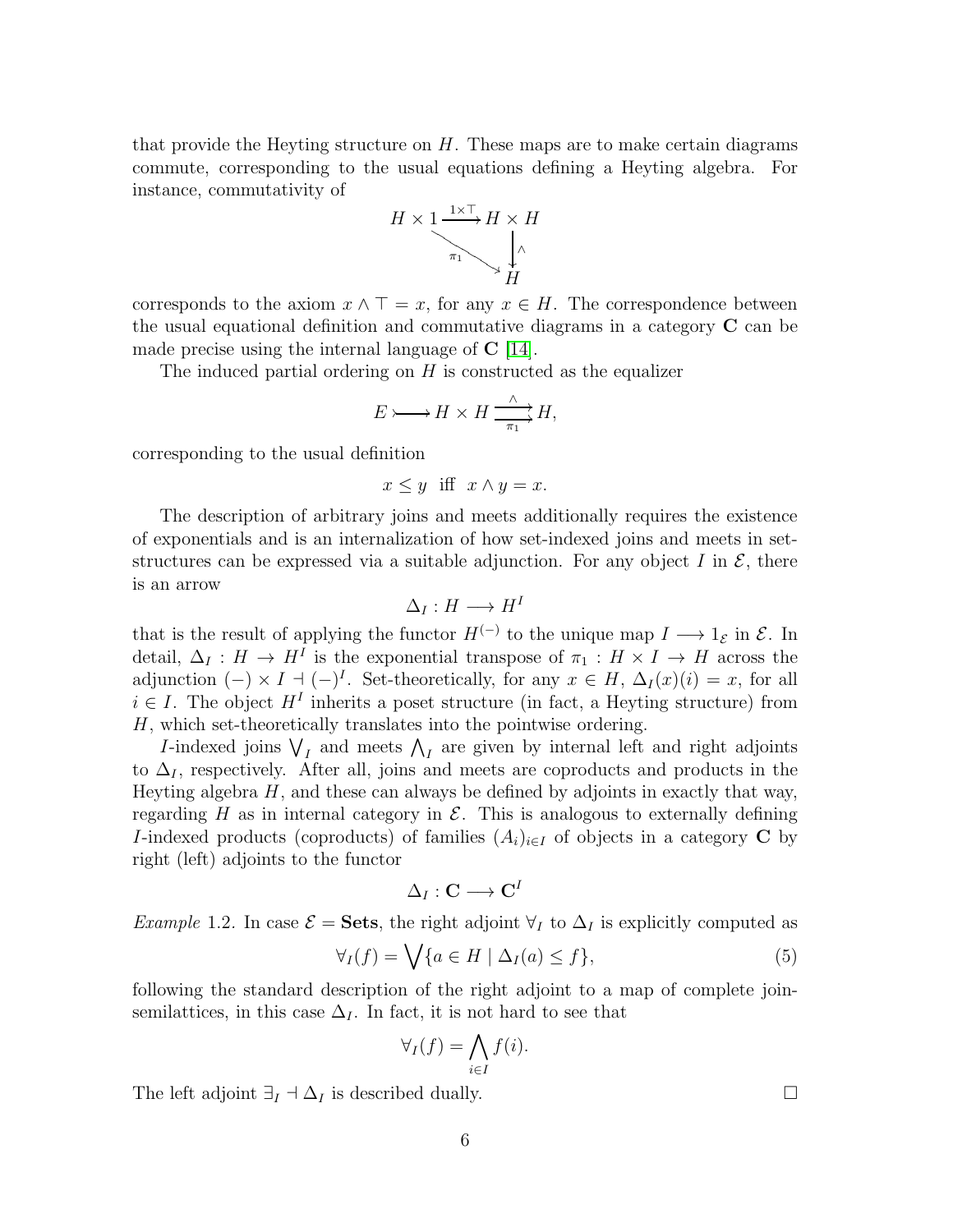Example 1.3. An important case that will be useful later is where the category in question is of the form Sets<sup>Cop</sup>, for a small category C. Products in Sets<sup>Cop</sup> are computed pointwise. In particular, a Heyting algebra  $H$  in  $\textbf{Sets}^{\mathbf{C}^{op}}$  has pointwise natural structure. That is to say, each  $H(C)$ , for C in C, is a Heyting algebra in such a way that e.g. for all binary operations  $\star$  on H,  $H(f) \circ \star_D = \star_C \circ (H(f) \times H(f)),$ for any arrow  $f: C \to D$  in C. This is because the structure maps, being arrows in  $Sets^{C^{op}}$ , are natural transformations. Naturality in particular means that for each  $f: C \to D$  in C, the map  $H(f)$  preserves the Heyting structure.

By contrast, exponentials are not computed pointwise but by the formulas

$$
H^{I}(C) = \text{Hom}(\mathbf{y}C \times I, H)
$$

$$
H^{I}(f) : \eta \mapsto \eta \circ (\mathbf{y}f \times 1_{I}),
$$

where  $yC$  denotes the contravariant functor  $Hom_C(-, C)$ . The induced Heyting structure on  $H<sup>I</sup>$  is the pointwise one at each component. In particular, for any  $\eta, \mu : \mathbf{v} C \times I \to H$ ,

$$
\eta \le \mu \text{ (in } H^I(C) \text{) iff } \eta_D \le \mu_D, \text{ for each } D \in \mathbf{C}
$$
  
iff  $\eta_D(f, b) \le \mu_D(f, b) \text{ (in } H(D) \text{), for each } f: D \to C, b \in I(D).$ 

Since we are mainly interested in adjoints between ordered structures, for any two order-preserving maps  $\eta : H \leftrightarrows G : \mu$  between internal partial orderings H, G in Sets<sup>Cop</sup>,  $\eta \to \mu$  means that  $\eta_C \to \mu_C$  at each component C. That is to say

$$
\eta_C(x) \le y \quad \text{iff} \quad x \le \mu_C(y),
$$

for all  $x \in H(C)$ ,  $y \in G(C)$ .

The natural transformation  $\Delta_I: H \to H^I$  (henceforth  $\Delta$ ) determines for each  $x \in H(C)$  a natural transformation  $\Delta_C(x) : yC \times I \to H$  with components

$$
\Delta_C(x)_D(f,a) = H(f)(x).
$$

Its right adjoint  $\forall I : H^I \to H$  (henceforth  $\forall$ ) has components, for any  $\eta \in \text{Hom}(\mathbf{y}C)$  $I, H$ ),

$$
\forall_C(\eta) = \bigvee \{ s \in H(C) \mid H(f)(s) \leq \eta_D(f, b), \text{ for all } f: D \to C, b \in I(D) \},
$$

where the join is taken in  $H(C)$ . Dually, the left adjoint  $\exists$  of  $\Delta$  has components

$$
\exists_C(\eta) = \bigwedge \{s \in H(C) \mid \eta_D(f, b) \leq H(f)(s), \text{ for all } f: D \to C, b \in I(D)\}.
$$

(Note that for instance the condition on the underlying set of the join  $\forall_C(\eta)$  expresses that  $\Delta_C(s) \leq \eta$  as elements in  $H^I(C)$ , so these definitions are in accordance with the general definition of right adjoints to  $\Delta_C$  given in the previous example.)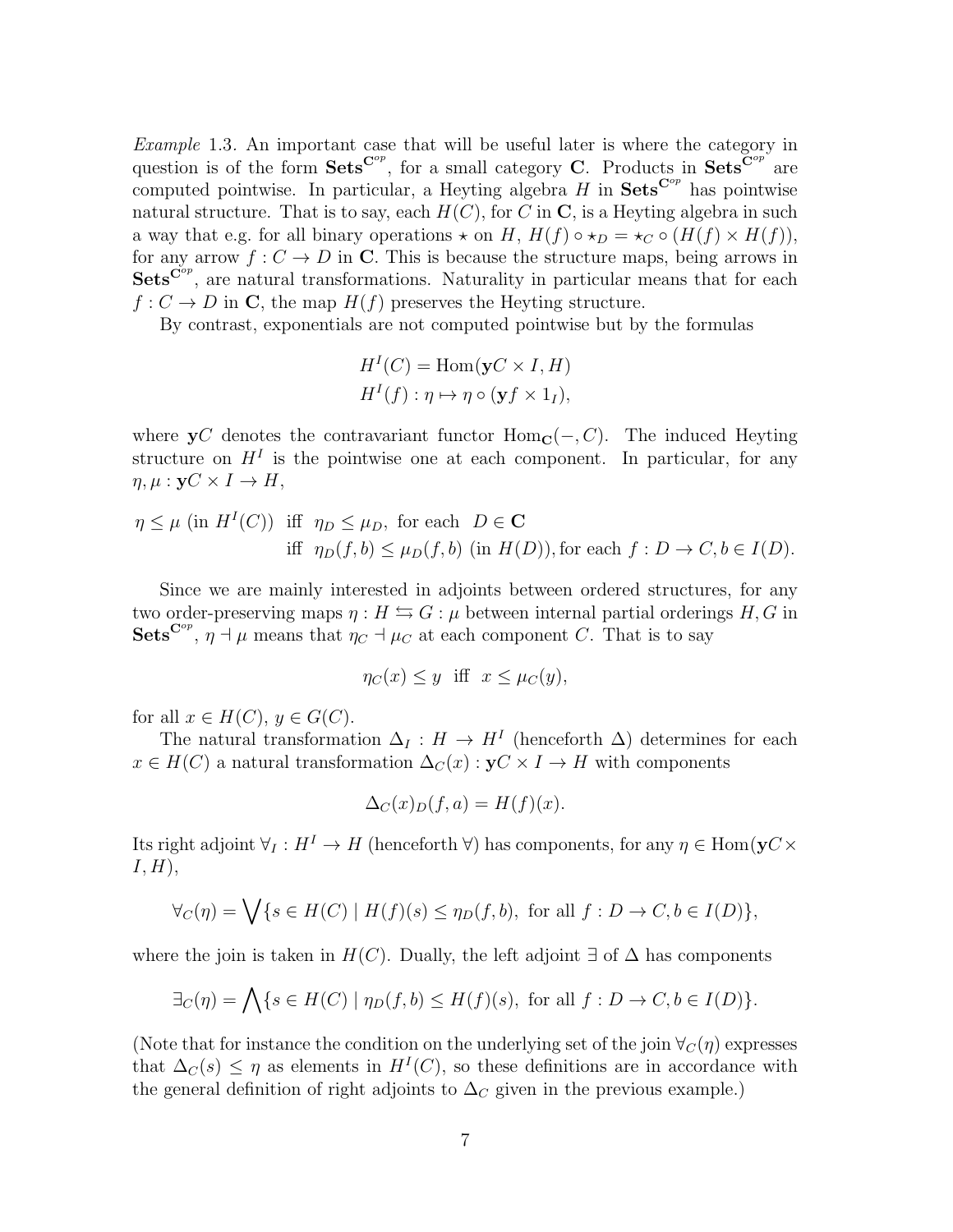Lastly, each  $H(C)$  really is a complete Heyting algebra in the usual sense of having arbitrary set-indexed meets and joins (so the previous definitions of ∀ and ∃ actually make sense). For any set J, the right adjoint  $\forall J : H(C)^J \longrightarrow H(C)$  can be found as follows. Consider the constant J-valued functor  $\Delta J$  on C (and constant value  $1_J$  on arrows in C). For any C in C, there is an isomorphism

$$
\text{Hom}_{\textbf{Sets}}(J, HC) \cong \text{Hom}_{\widehat{\mathbf{C}}}(\mathbf{y}C \times \Delta J, H)
$$

(natural in J and H). Given a function  $h: J \to HC$ , define a natural transformation  $\nu h$  :  $yC \times \Delta J \rightarrow H$  to have components  $(\nu h)_D(g, a) = H(g)f(a)$ . Conversely, given a natural transformation  $\eta$  on the right, define a function  $f\eta: J \to HC$  by  $f\eta(a) = \eta_C(1_C, a)$ . These assignments are mutually inverse. Moreover, the map that results from composing  $\Delta_J: HC \to H^{\Delta J}(C)$  with that isomorphism is computed as

$$
f(\Delta_C(x))(a) = \Delta_C(x)_C(1_C, a) = H(1_C)(x) = x,
$$

so that for any  $x \in HC$ ,  $\Delta_C(x)$  is the constant x-valued map on J. This justifies taking the right adjoint to  $\Delta_J$  as the sought right adjoint of the diagonal map  $HC \to H(C)^J$ .

Indeed, for exponents  $\Delta J$  the formula for the right adjoint to  $\Delta_C$ , for instance, takes the familiar form met in the previous example

$$
\forall_C(\eta) = \forall_J(f\eta) = \bigwedge_{a \in J} f\eta(a) = \bigwedge_{a \in \Delta J(C)} \eta_C(1_C, a),
$$

or

$$
\forall_J(h) = \forall_C(\nu h) = \bigwedge_{a \in \Delta J(C)} (\nu h)_C(1_C, a) = \bigwedge_{a \in J} h(a),
$$

respectively.

For convenience, let us recall the Heyting structure of  $\Omega_{\mathcal{E}}$  in more detail, as it will be useful later on. It is uniquely determined by the natural isomorphism [\(4\)](#page-4-0) and the Yoneda lemma which "internalizes" the (complete) Heyting structure of Hom<sub> $\varepsilon$ </sub> $(-, \Omega_{\varepsilon})$  (coming from Sub $\varepsilon$  $(-)$ ) to  $\Omega_{\varepsilon}$ . Since each pullback functor  $f^*$ :  $\text{Sub}(B) \to \text{Sub}(A)$ , for  $f : A \to B$  in  $\mathcal{E}$ , preserves the Heyting structure on  $\text{Sub}(B)$ , all the required diagrams that define the Heyting operations on  $\Omega_{\mathcal{E}}$  necessarily commute.

The top element is  $\top : 1 \to \Omega_{\mathcal{E}}$ , which by the previous considerations is the classifying map of the identity on the terminal object. The bottom element is the characteristic map of the monomorphism  $0 \rightarrow 1$ , where 0 is the initial object of  $\mathcal{E}$ . Meets

$$
\wedge : \Omega_{\mathcal{E}} \times \Omega_{\mathcal{E}} \longrightarrow \Omega_{\mathcal{E}}
$$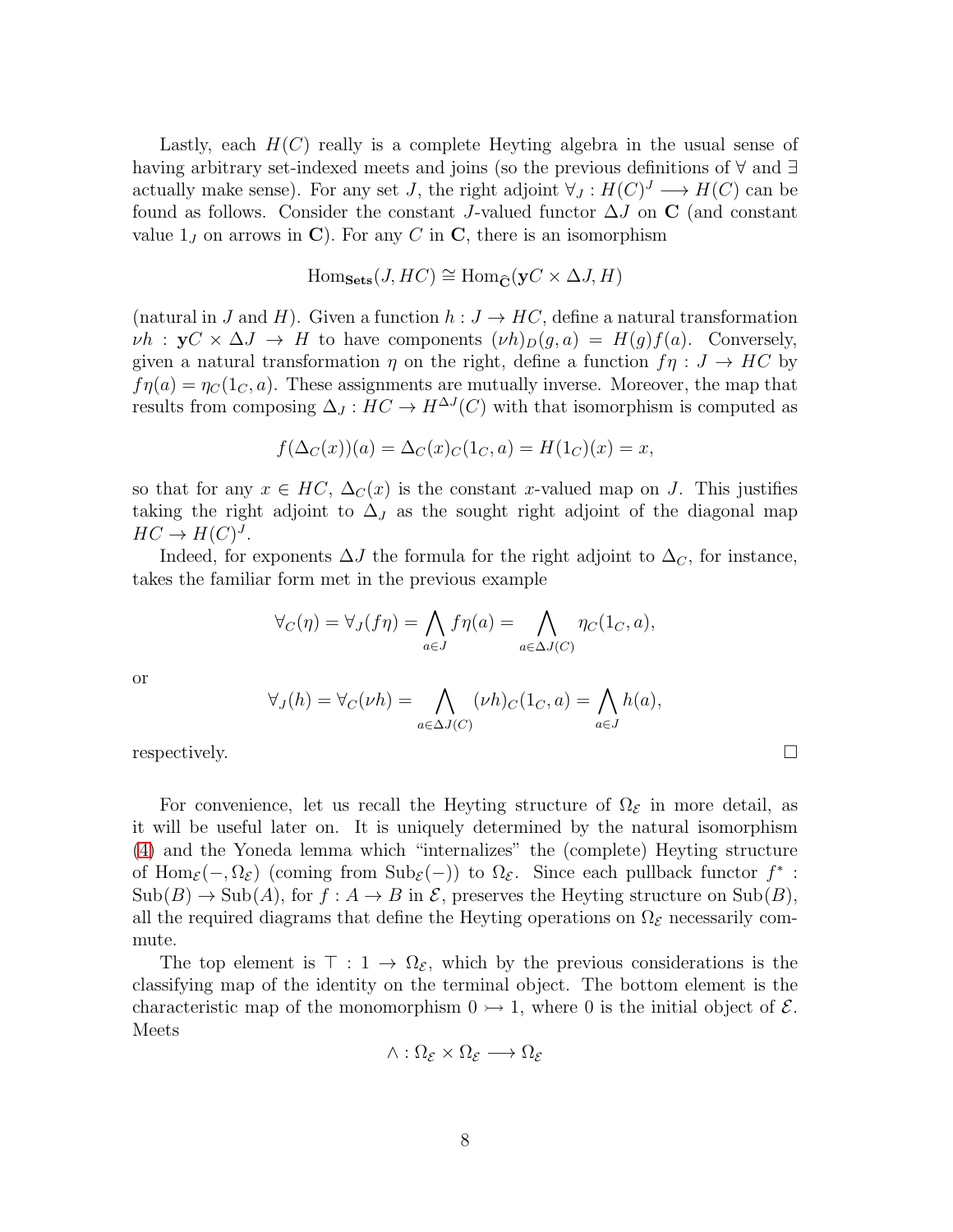are given as the classifying map of  $\langle \top, \top \rangle : 1 \longrightarrow \Omega_{\mathcal{E}} \times \Omega_{\mathcal{E}}$ , which is the classifying map of the pullback of  $\langle 1, \top u \rangle$  and  $\langle \top u, 1 \rangle$   $(u : \Omega_{\mathcal{E}} \to 1$  is the canonical map):



viewed as subobject of  $\Omega_{\mathcal{E}} \times \Omega_{\mathcal{E}}$ ; while  $\langle 1, \top u \rangle$  and  $\langle \top u, 1 \rangle$  in turn arise as the subobjects classified by  $\pi_2$  and  $\pi_1$ , respectively. In a similar way, joins are constructed as classifying map of the image of the map

$$
[\langle 1, \top u_{\Omega_{\mathcal{E}}}\rangle, \langle \top u_{\Omega_{\mathcal{E}}}, 1\rangle]: \Omega_{\mathcal{E}} + \Omega_{\mathcal{E}} \longrightarrow \Omega_{\mathcal{E}} \times \Omega_{\mathcal{E}}.
$$

Implication is given as the classifying map of the equalizer

$$
E \rightarrow \Omega_{\mathcal{E}} \times \Omega_{\mathcal{E}} \xrightarrow{\wedge} \Omega_{\mathcal{E}}.
$$

The classifying map can be factored as follows, where the two squares are pullbacks:

$$
\begin{array}{ccc}\nE & \longrightarrow & \Omega_{\mathcal{E}} & \longrightarrow & 1 \\
\downarrow & & \downarrow & & \downarrow \\
\Omega_{\mathcal{E}} & \times & \Omega_{\mathcal{E}} & \downarrow & \downarrow \\
\Omega_{\mathcal{E}} & \times & \Omega_{\mathcal{E}} & \downarrow & \Omega_{\mathcal{E}} \\
\end{array}
$$

following a standard description of equalizers.<sup>[1](#page-8-0)</sup>

Using the Yoneda principle one also obtains indexed meets and joins as adjoints to the map  $\Delta_I : \Omega_{\mathcal{E}} \to \Omega_{\mathcal{E}}^I$ . They are essentially provided by the fact that, for any topos  $\mathcal{E}$ , and any arrow  $f: A \to B$  in  $\mathcal{E}$ , the pullback functor

$$
f^* : \mathrm{Sub}_{\mathcal{E}}(B) \longrightarrow \mathrm{Sub}_{\mathcal{E}}(A)
$$

has both a right and a left adjoint. Adding a parameter  $X$  yields that

$$
(1_X \times f)^* : \operatorname{Sub}_{\mathcal{E}}(X \times B) \longrightarrow \operatorname{Sub}_{\mathcal{E}}(X \times A)
$$

restricts to a functor

$$
\text{Hom}_{\mathcal{E}}(X, \Omega_{\mathcal{E}}^B) \longrightarrow \text{Hom}_{\mathcal{E}}(X, \Omega_{\mathcal{E}}^A)
$$

by the isomorphisms

$$
\mathrm{Sub}_{\mathcal{E}}(X \times Y) \cong \mathrm{Hom}_{\mathcal{E}}(X \times Y, \Omega_{\mathcal{E}}) \cong \mathrm{Hom}_{\mathcal{E}}(X, \Omega_{\mathcal{E}}^Y).
$$

<span id="page-8-0"></span><sup>1</sup> Actually, the Yoneda argument determines ⇒ as the classifying map of the subobject  $\forall_{\langle \top u_{\Omega_{\mathcal{E}},1} \rangle}(\top)$  of  $\Omega_{\mathcal{E}} \times \Omega_{\mathcal{E}}$ , where the latter is precisely the said equalizer.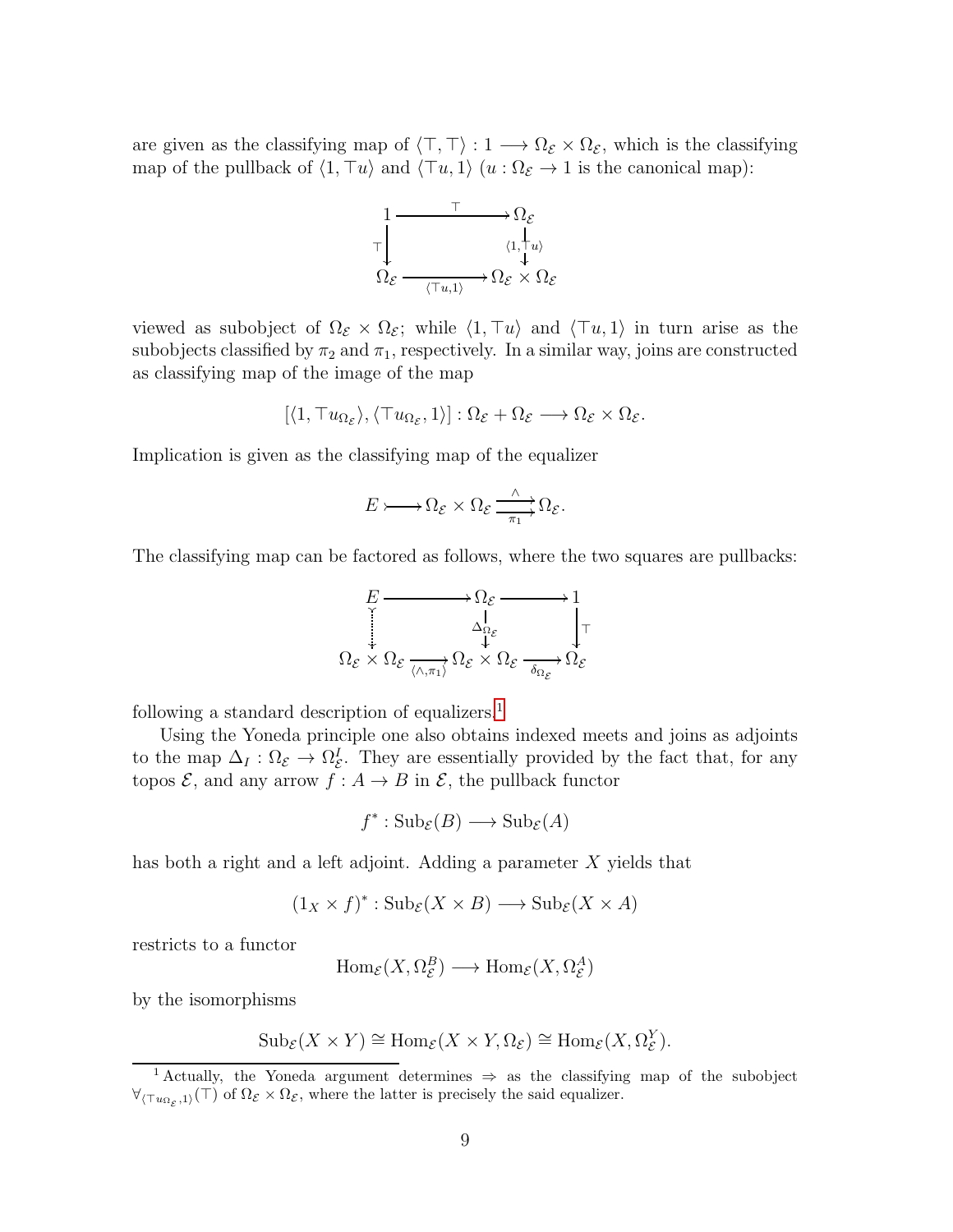These are natural in  $X$  and so by Yoneda provide a map

$$
\Omega^B_{\mathcal{E}} \longrightarrow \Omega^A_{\mathcal{E}},
$$

which is precisely  $\Omega_{\mathcal{E}}^{f}$ .

In particular,  $\Delta_I$  arises in this way from pullback along the projection  $\pi_1 : X \times$  $I \to X$ :

$$
\pi_1^* : \mathrm{Sub}_{\mathcal{E}}(X) \longrightarrow \mathrm{Sub}_{\mathcal{E}}(X \times I),
$$

that is by applying the previous argument to the map  $u_I : I \longrightarrow 1$ , as required. The external adjoints of  $\pi_1^*$  induce the required internal adjoints of  $\Omega_{\mathcal{E}}^{u_I} = \Delta_I$ .

As is well-known, one can interpret (intuitionistic) higher-order logic w.r.t. this algebraic structure on  $\Omega_{\mathcal{E}}$  [\[12,](#page-40-10) [14\]](#page-40-9). In particular, each formula  $\Gamma \mid \varphi$ , where  $\Gamma = (x_1 :$  $A_1, \ldots, x_n : A_n$  is a suitable variable context for  $\varphi$ , is recursively assigned an arrow

$$
\llbracket A_1 \rrbracket \times \cdots \times \llbracket A_n \rrbracket \xrightarrow{\llbracket \varphi \rrbracket} \Omega_{\mathcal{E}}
$$

in  $\mathcal{E}$ . Connectives and quantifiers are interpreted by composing with the evident Heyting structure maps of  $\Omega_{\mathcal{E}}$  described above. For instance,  $\llbracket x : A \mid \forall y \varphi \rrbracket$  is the arrow

$$
\llbracket A \rrbracket \xrightarrow{\lambda_{\llbracket B \rrbracket} \llbracket \varphi \rrbracket} \Omega_{\mathcal{E}}^{\llbracket B \rrbracket} \xrightarrow{\forall_{\llbracket B \rrbracket}} \Omega_{\mathcal{E}},
$$

where  $\lambda_{\llbracket B \rrbracket}[\![\varphi]\!]$  is the exponential transpose of

$$
[\![\varphi]\!] : [\![A]\!] \times [\![B]\!] \longrightarrow \Omega_{\mathcal{E}}.
$$

In particular, the equality predicate on each type  $M$  is interpreted as the classifying map  $\delta_{\llbracket M \rrbracket}$  of the diagonal

$$
\langle 1_{[\![M]\!]},1_{[\![M]\!]}\rangle : [\![M]\!] \longrightarrow [\![M]\!] \times [\![M]\!].
$$

Example 1.4. When  $\mathcal{E} = \mathbf{Sets}$ , and  $\Omega_{\mathbf{Sets}} = 2$ , then the right adjoint  $\forall_I$  to  $\Delta_I : 2 \rightarrow$  $2<sup>I</sup>$  is by definition required to satisfy

$$
\Delta_I(x) \le f \quad \text{iff} \quad x \le \forall_I(f),
$$

which holds just in case  $\forall I$  satisfies

$$
\forall_I(f) = 1 \text{ iff } f(i) = 1, \text{ for all } i \in I.
$$

Equivalently,

$$
\forall_I(S) = 1 \text{ iff } S = I,
$$

where  $S \subseteq I$ . Given a formula  $x : X \mid \varphi$ , and an interpretation  $\llbracket X \rrbracket \stackrel{\llbracket \varphi \rrbracket}{\longrightarrow} 2$ , then  $\lambda_{\llbracket X \rrbracket}[\![\varphi]\!] : 1 \to 2^{\llbracket X \rrbracket}$  picks out the subset S of  $\llbracket X \rrbracket$  whose characteristic map is  $[\![\varphi]\!]$ , i.e. the set of objects in  $\llbracket X \rrbracket$  that satisfy  $\varphi$ . Thus  $\llbracket \forall x.\varphi \rrbracket = 1$  if and only if  $S = \llbracket X \rrbracket$ , as expected.  $\square$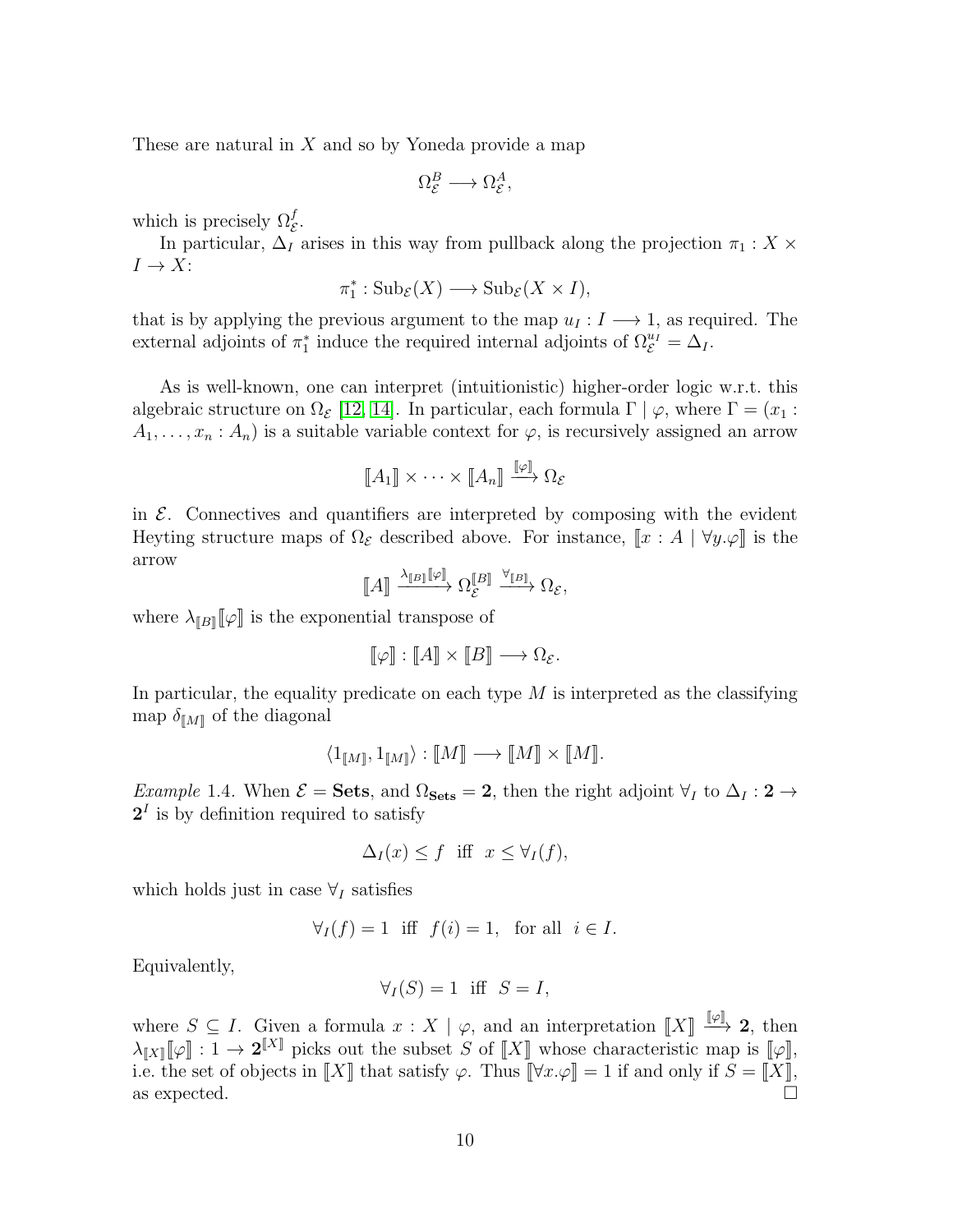In principle, these definitions make sense for any Heyting algebra  $H$  in  $\mathcal E$  in place of  $\Omega_{\mathcal{E}}$ , except for interpreting equality, since there is no notion of classifying map available for arbitrary  $H$ . We present below a way in general to canonically interpret equality for arbitrary  $H$ , closely connected to the treatment of modal operators.

**Definition 1.1.** In any topos  $\mathcal{E}$ , a frame H in  $\mathcal{E}$  is a complete Heyting algebra H in  $\mathcal E$ . A frame homomorphism  $f : H \to G$  is a map f in  $\mathcal E$  that is internally W , ∧-preserving.

For instance in any topos  $\mathcal E$  the object  $1+1$  is an internal Boolean algebra, and thus a frame. Here,  $\tau : 1 + 1 \to \Omega_{\mathcal{E}}$  is the classifying map of the first coprojection.

<span id="page-10-0"></span>*Example* 1.5. The prototypical frame is the collection of open sets  $\mathcal{O}(X)$  of a topological space X. The set  $\mathcal{O}(X)$  is a complete Heyting algebra, as is  $\mathcal{P}(X)$ . However, arbitrary meets in  $\mathcal{O}(X)$  are in general not mere intersections. That is to say, the inclusion

$$
i: \mathcal{O}(X) \hookrightarrow \mathcal{P}(X)
$$

does not preserve them. This exhibits  $\mathcal{O}(X)$  as a subframe of  $\mathcal{P}(X)$  rather than a sub-Heyting algebra. The example also illustrates why the notion frame homomorphism matters at all. Note also that every frame map  $f : H \to G$  has a right adjoint  $f_*$ , defined for any  $y \in G$  as

<span id="page-10-1"></span>
$$
f_*(y) = \bigvee \{ x \in H \mid f(x) \le y \}. \tag{6}
$$

The right adjoint to the inclusion  $i$  is the interior operation on the topological space X, which determines, in accordance with the formula for  $f_*$ , the largest open subset  $(w.r.t. X)$  of an arbitrary subset of X.

A related and more elementary example is the set inclusion  $3 \rightarrow 4$  of the three element Heyting algebra into the four element Boolean algebra, as indicated in:



 $(3 \text{ may be thought of as the open set structure of the Sierpiński space.)$  The inclusion does not preserve the implication  $10 \rightarrow 00$ :

$$
10 \to 00 = 00
$$
, in 3

while

$$
10 \to 00 = 01
$$
, in 4.

Since  $i$  preserving arbitrary meets is equivalent to saying that  $i$  preserves implications, **3** is included in 4 as a subframe rather than as a sub-Heyting algebra.  $\Box$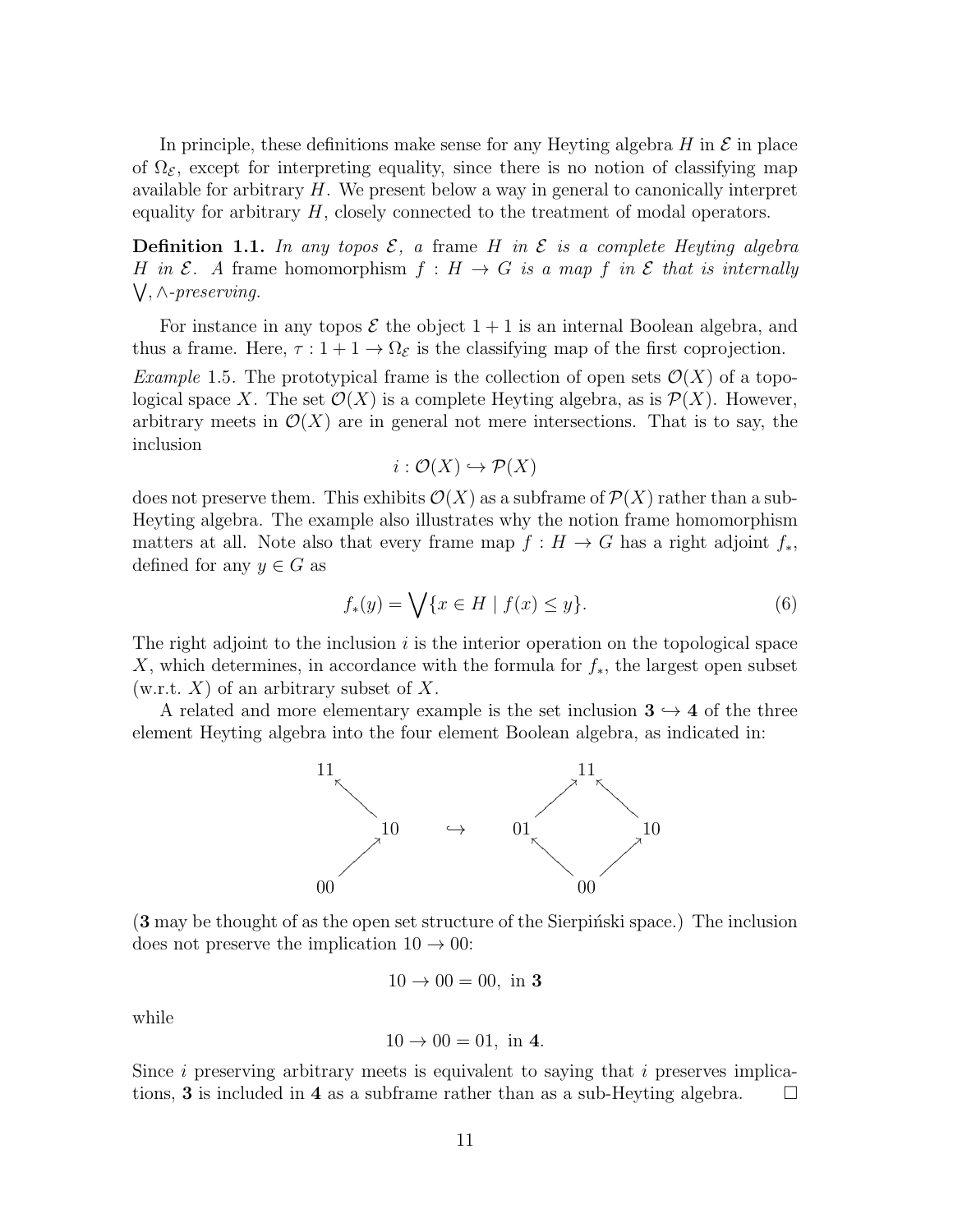In a topos  $\mathcal E$  the frame  $\Omega_{\mathcal E}$  plays a distinguished role:

<span id="page-11-2"></span>**Lemma 1.2.** In any topos  $\mathcal{E}$ , the subobject classifier  $\Omega_{\mathcal{E}}$  is the initial frame. That is to say, for every frame H in  $\mathcal E$ , there is a unique frame map  $i:\Omega_{\mathcal E}\longrightarrow H$ . Moreover, the right adjoint  $\tau$  of i is the classifying map of the top element  $\top_H : 1 \longrightarrow H$  of H.

We refer to [\[9\]](#page-40-7) (C1.3) for the proof.

We will mainly be interested in those frames H for which the map  $i : \Omega_{\mathcal{E}} \to H$  is monic, to which we will refer as  $faithful.^2$  $faithful.^2$  This map  $i: \Omega_{\mathcal{E}} \to H$  will play a crucial role both in modelling equality and the modal operator on  $H$ . Looking ahead, suppose given a suitable (intuitionistic) higher-order modal theory (as in section [2\)](#page-11-1). Then we shall interpret equality on a type A w.r.t. an H-valued model in a topos  $\mathcal E$  as the composite of  $i$  with the usual classifying map of equality:

$$
\llbracket A \rrbracket \times \llbracket A \rrbracket \xrightarrow{\delta_{\llbracket A \rrbracket} \Omega_{\mathcal{E}} \xrightarrow{i} H.
$$

The semantics thus obtained is not sound w.r.t. standard higher-order intuitionistic logic; in particular, function and propositional extensionality fail (as we shall show by providing counterexamples). On the other hand, one can restore soundness by taking into account the following naturally arising modal operator.

**Lemma 1.3.** Given a frame H in a topos  $\mathcal{E}$ , let  $i \dashv \tau$  be the canonical adjunction described in lemma [1.2,](#page-11-2)

 $i : \Omega_{\mathcal{E}} \leftrightarrows H : \tau.$ 

The composite  $i \circ \tau$  is then an  $S_4$  modality on H.

*Proof.* The composite  $i \circ \tau$  preserves finite meets because both components do. In virtue of  $i \doteq \tau$ , the composite is a comonad, which gives the S4 laws. □

### <span id="page-11-1"></span>2 Higher-order intuitionistic S4

The formal system of higher-order modal logic considered here is simply the union of the usual axioms for higher-order logic and S4. The higher-order part is a version of type theory (cf. [\[8,](#page-39-7) [9,](#page-40-7) [12\]](#page-40-10)). Types and terms are defined recursively. A higher-order language  $\mathcal L$  consists of a collection of basic types  $A, B, \ldots$  along with basic terms (constants)  $a : A, b : B$ . To stay close to topos-theoretic formulations, we assume the following type and term forming operations that inductively specify the collection of types and terms of the language:

- There are basic types 1, P
- If A, B are types, then there is a type  $A \times B$

<span id="page-11-0"></span> $2A$  frame H is faithful in this sense iff the inverse image part of the canonical geometric morphism  $\text{Sh}_{\mathcal{E}}(H) \longrightarrow \mathcal{E}$  is faithful (see section [5\)](#page-37-0).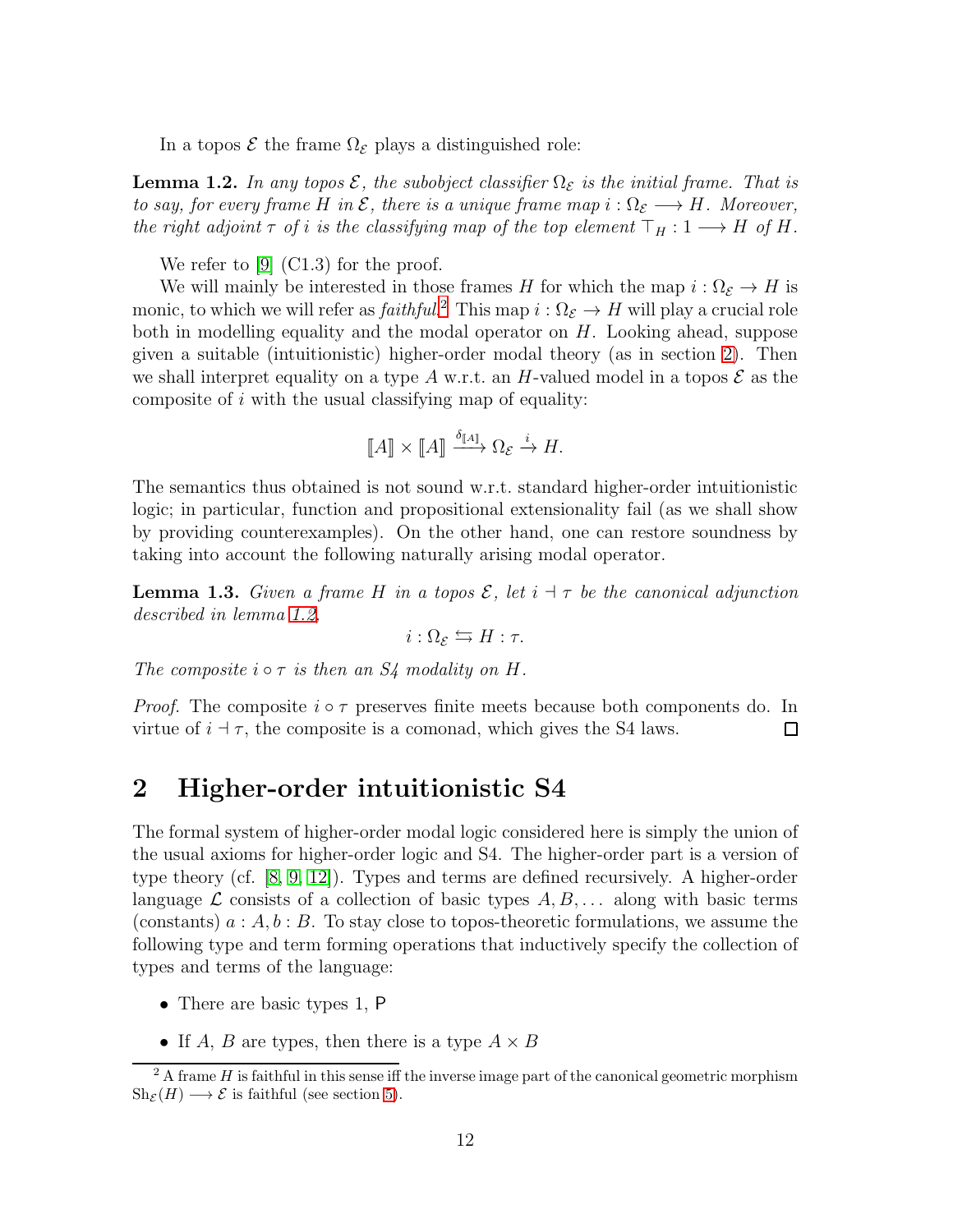• If A, B are types, then there is a type  $A^B$ 

Terms are recursively constructed as follows. Here we assume, for every type A, an infinite set of variables of type A, written as  $x : A$ , to be given. We follow [\[8\]](#page-39-7) in writing  $\Gamma | t : B$ , for  $\Gamma = (x_1 : A_1, \ldots, x_n : A_n)$ , involving at least all the free variables in the term t. A context  $\Gamma$  may also be empty. Formally, every term t always occurs in some variable context  $\Gamma$  and is well-typed only w.r.t. such a context. This is important to understand the recursive clauses below. To simplify notation, however, we omit  $\Gamma$  if it is unspecified and the same throughout a recursive clause.

- There are distinguished terms  $\emptyset$  |  $* : 1$  and  $\emptyset$  |  $\top, \bot : P$
- If  $t : A$  and  $s : B$  are terms, then  $\langle t, s \rangle : A \times B$  is a term
- If  $t : A \times B$  is a term, then there are terms  $\pi_1 t : A$  and  $\pi_2 t : B$
- If  $\Gamma | t : A$  is a term and  $y : B$  a variable in  $\Gamma$ , then there is a term  $\Gamma[y : B]$  $\lambda y.t : A^B$ ; where  $\Gamma[y : B]$  is the context that results from  $\Gamma$  by deleting  $y : B$ .
- If  $t : A^B$  and  $s : B$  are terms, then  $\textsf{app}(t, s) : A$  is a term.
- For any two terms  $t : P$ ,  $s : P$  there are terms  $t \wedge s : P$ ,  $t \vee s : P$ ,  $t \Rightarrow s : P$ .
- If  $\Gamma, y : B \mid t : P$  is a term, then  $\Gamma \mid \forall y \ldotp t : P$  is a term; and similarly for  $\Gamma \mid \exists y.t : P$
- If  $t : A$  and  $s : A$  are terms, then  $s = A t : P$  is a term.
- If  $t : P$  is a term, then  $\Box t : P$  is a term.

One also assumes the usual structural rules of weakening of the variable context (adding dummy variables), contraction, and permutation. We may also assume that each variable declaration occurs only once in a context.

As usual, we define a deductive system by specifying a relation ⊢ between terms of type P. The crucial difference between the standard formulation of intuitionistic higher-order logic and the present one are the modified extensionality principles marked with  $(*).$ 

 $\bullet \varphi \vdash \varphi$ 

\n- \n
$$
\frac{\varphi \vdash \psi \quad t:A}{\varphi[t/x] \vdash \psi[t/x]}
$$
, for  $x : A$  (similarly for simultaneous substitution)\n
\n- \n $\frac{\varphi \vdash \psi \quad \psi \vdash \vartheta}{\varphi \vdash \vartheta}$ \n
\n

•  $\top \vdash x =_A x$ , where  $x : A$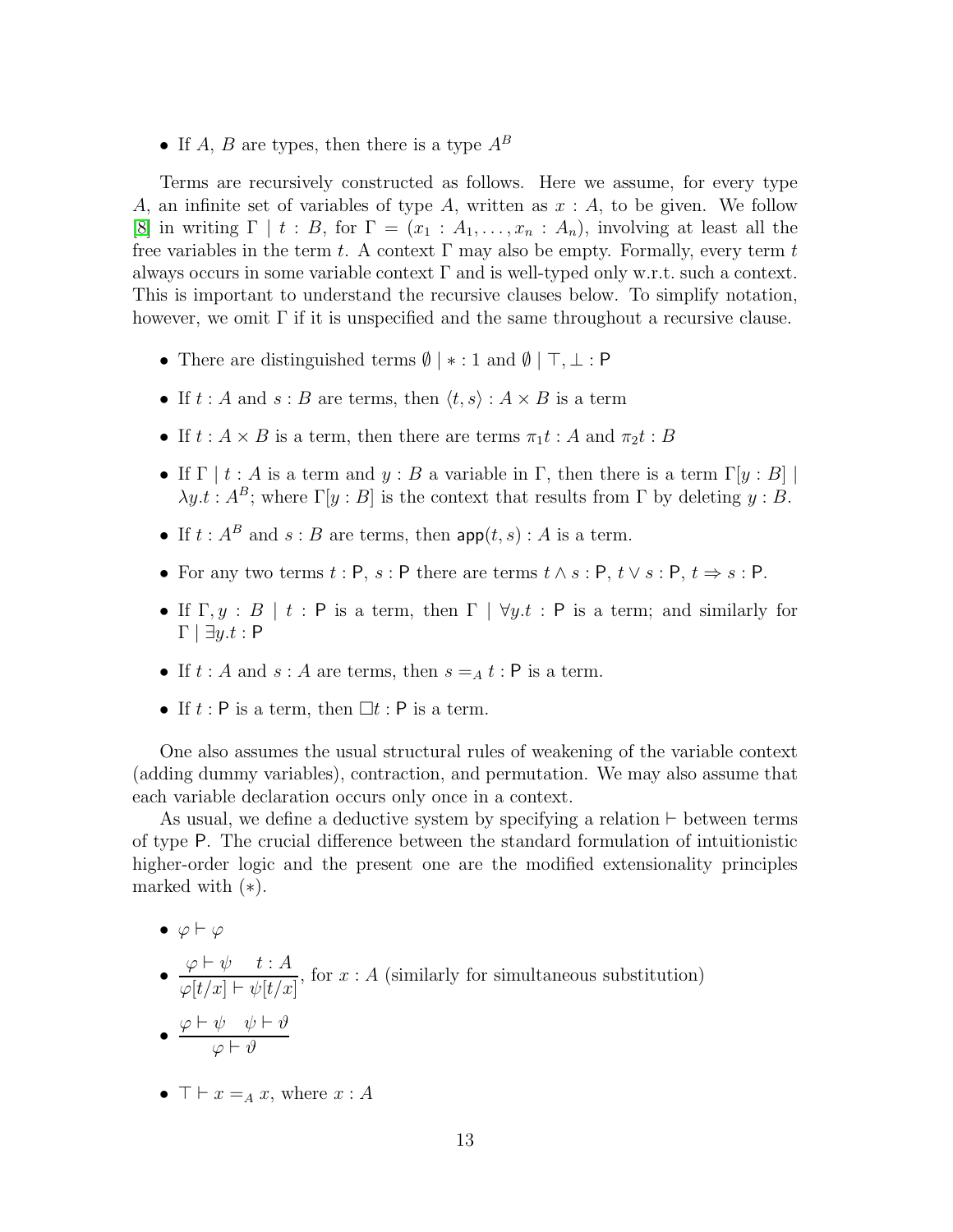- $\varphi \wedge x =_A x' \vdash \varphi[x'/x]$ . where  $x : A, x' : A$
- (\*)  $\Box \forall x (f(x) =_B g(x)) \vdash f =_{BA} g$ , for terms  $x : A$  and  $f, g : B^A$
- $(*)$  □( $p \Leftrightarrow q$ ) ⊢  $p =_{\mathsf{P}} q$ , for terms  $p, q : \mathsf{P}$ 
	- $\top \vdash * =_1 x$ , where  $x:1$
	- $\top \vdash \pi_1\langle x, y \rangle =_A x$  and  $\top \vdash \pi_2\langle x, y \rangle =_B y$ , where  $x : A$  and  $y : B$
	- $\top \vdash \langle \pi_1 w, \pi_2 w \rangle =_{A \times B} w$ , for  $w : A \times B$
	- $\Gamma[x:A] \mid \top \vdash \mathsf{app}(\lambda x.t, x') =_B t[x'/x]$ , for  $\Gamma \mid t : B$  and  $x' : A$
	- $\top \vdash \lambda x.\mathsf{app}(w, x) =_{B^A} w$ , for  $w : B^A$
	- $\varphi \vdash \top$ , for any  $\varphi : \mathsf{P}$
	- $\perp \vdash \varphi$ , for any  $\varphi : \mathsf{P}$
	- $\varphi \vdash \psi \land \vartheta$  iff  $\varphi \vdash \psi$  and  $\varphi \vdash \vartheta$
	- $\varphi \vee \psi \vdash \vartheta$  iff  $\varphi \vdash \vartheta$  and  $\psi \vdash \vartheta$
	- $\varphi \vdash \psi \Rightarrow \vartheta$  iff  $\varphi \land \psi \vdash \vartheta$
	- Γ |  $\exists x.\varphi \vdash \psi$  iff  $\Gamma, x : A \mid \varphi \vdash \psi$
	- Γ  $\varphi \vdash \forall x.\psi$  iff  $\Gamma, x : A \vdash \varphi \vdash \psi$

**Definition 2.1.** A theory in a language  $\mathcal{L}$  as specified above consists of a set of closed sentences  $\alpha$ , i.e. terms of type P with no free variables (well-typed in the empty context), and which may be used as axioms in the form  $\Gamma | \top \vdash \alpha$ .

Remark 2.2. Adding the axiom

$$
\Gamma \mid \top \vdash \forall p. p \lor \neg p
$$

makes the logic classical.

As is well-known there are more concise formulations of higher-order systems. The particular one chosen here is very close to the definition of a topos as a cartesian closed category with subobject classifier. One does not really need all exponential types and their constructors, however, but only those of the form  $\mathsf{P}^A$ , for every type A, which we write PA and call *powertypes*. Along these lines one may define:

$$
\{x : A \mid \varphi\} := \lambda x. \varphi : \mathsf{P}A,
$$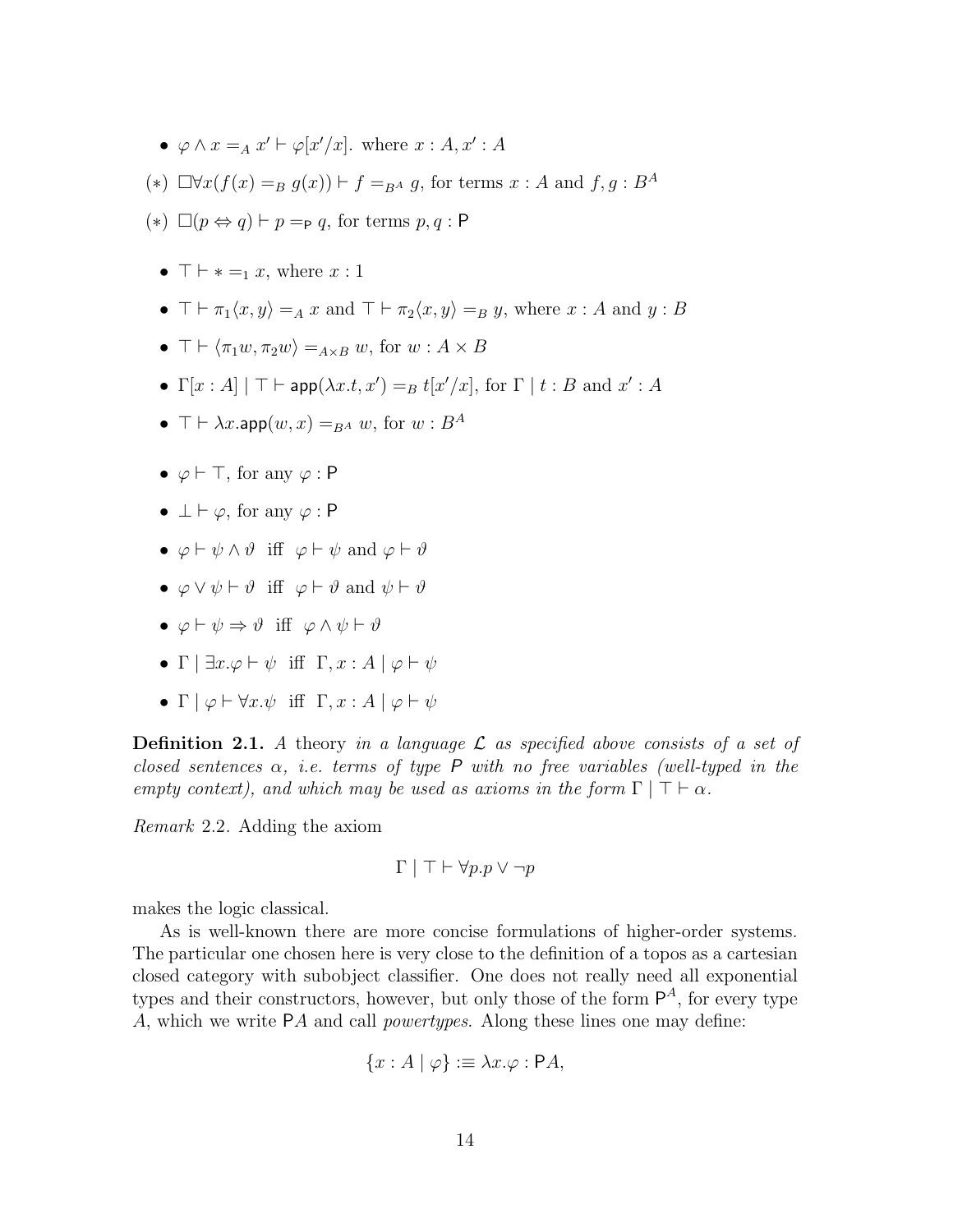where  $x : A | \varphi : P$ . On the other hand, for  $\sigma : P A$  and  $x : A$ , set

$$
x \in \sigma := \textsf{app}(\sigma, x).
$$

According to the axioms for exponential terms, we have

$$
x': A \mid \top \vdash x' \in \{x : A \mid \varphi\} = \varphi[x'/x]
$$

$$
\mid \top \vdash \{x : A \mid x \in w\} = w.
$$

Thus one could instead take only types of the form  $PA$ , and the constructors  $\{\cdots | -\}$ and  $\in$  as basic, along with the last two axioms. For further simplifications see [\[9,](#page-40-7) [12\]](#page-40-10).

Finally, the S4 axioms are the usual ones

- $\Gamma \mid \varphi \vdash \psi$  $\Gamma \mid \Box \varphi \vdash \Box \psi$
- $\bullet$   $\Gamma$  |  $\top$   $\vdash$   $\Box$  $\top$
- Γ  $\Box \varphi \land \Box \psi \vdash \Box (\varphi \land \psi)$
- Γ  $\Box \varphi \vdash \varphi$
- $\bullet$  Γ |  $\Box \varphi \vdash \Box \Box \varphi$

The first three axioms express that  $\Box$ , viewed as an operator, is a monotone finite meet preserving operation. The other two axioms are the  $T$  and 4 axioms, respectively. Further useful rules provable from the axioms are necessitation

$$
\frac{\Gamma \mid \top \vdash \varphi}{\Gamma \mid \top \vdash \Box \varphi},
$$

and the axiom K:

$$
\Gamma \mid \Box(\varphi \Rightarrow \psi) \vdash \Box \varphi \Rightarrow \Box \psi.
$$

Although it is essentially obvious, for the sake of completeness we provide a definition of a model of this language in a topos.

<span id="page-14-0"></span>**Definition 2.3.** A model of a higher-order modal type theory in a topos  $\mathcal{E}$  consists of a faithful frame H in  $\mathcal E$ , and an assignment  $\llbracket - \rrbracket$  that assigns to each basic type A in  $\mathcal L$  an object  $\llbracket A \rrbracket$  in such a way that

- $\llbracket 1 \rrbracket = 1_{\mathcal{E}}$
- $\mathbb{P}$  = H
- $[A \times B] = [A] \times [B]$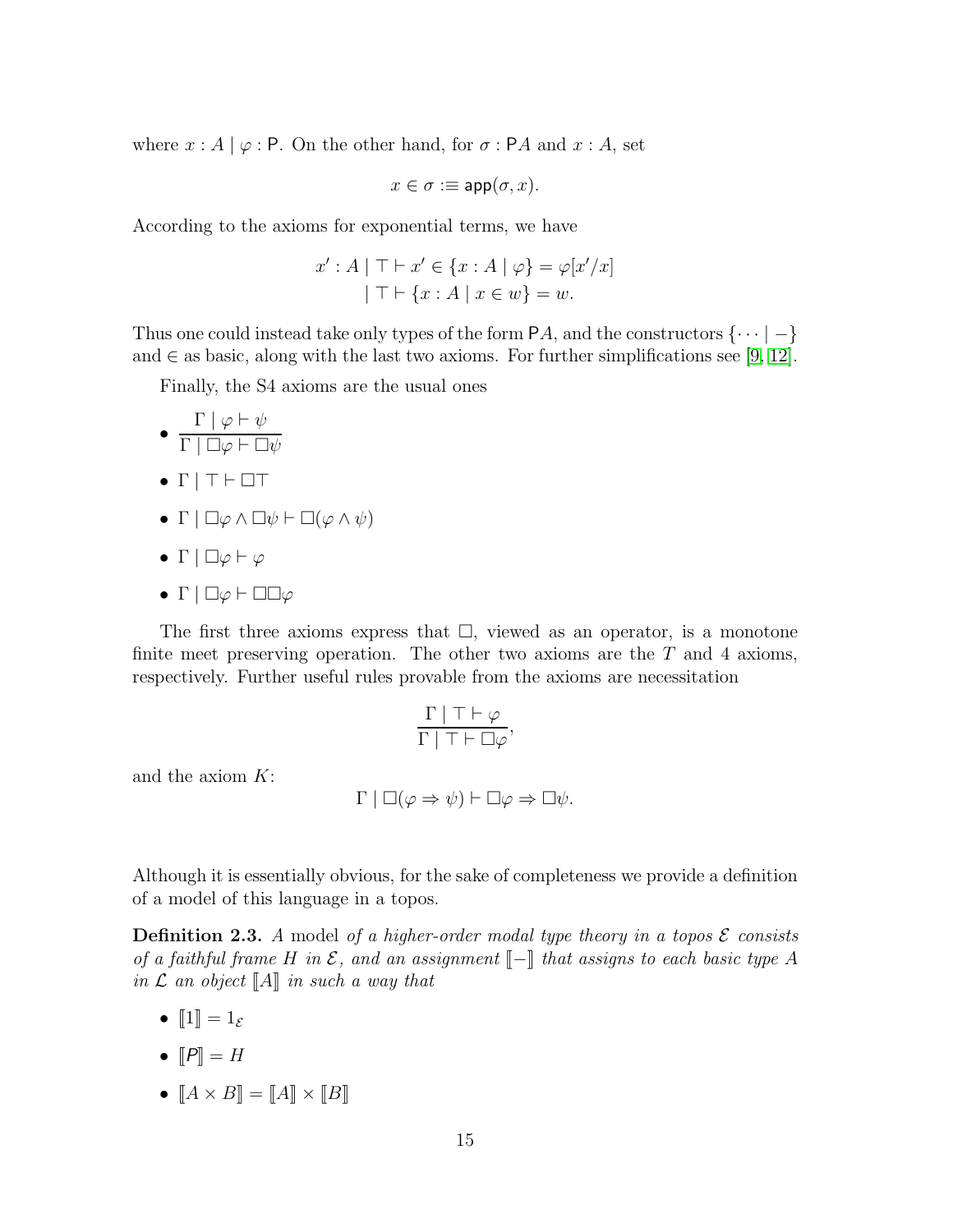$\bullet \;\; [\![A^B]\!] = [\![A]\!]^{[\![B]\!]} .$ 

Moreover, each term  $\Gamma | t : B$  in  $\mathcal{L}$ , where  $\Gamma = (x_1 : A_1, \ldots, x_n : A_n)$  is a suitable variable context for t, is assigned an arrow

 $\llbracket t \rrbracket : \llbracket \Gamma \rrbracket \to \llbracket B \rrbracket$ 

recursively as follows (where  $\llbracket \Gamma \rrbracket$  is short for  $\llbracket A_1 \rrbracket \times \cdots \times \llbracket A_n \rrbracket$  and  $\llbracket t \rrbracket$  really means  $\llbracket \Gamma \mid t : B \rrbracket$ ).

• Each constant  $c : A$  in  $\mathcal L$  is assigned an arrow

$$
[\![c]\!] : 1_{\mathcal{E}} \to [\![A]\!].
$$

In particular:

$$
\begin{aligned}\n\llbracket \top \rrbracket &= \top_H : 1_{\mathcal{E}} \longrightarrow H \\
\llbracket \bot \rrbracket &= \bot_H : 1_{\mathcal{E}} \longrightarrow H \\
\llbracket * : 1 \rrbracket &= 1_{1_{\mathcal{E}}} \text{ (the identity arrow on the terminal object)}.\n\end{aligned}
$$

This extends to arbitrary terms-in-context as follows

• For any constant  $c : A$ ,  $\llbracket \Gamma \mid c : A \rrbracket$  is the arrow

$$
\llbracket \Gamma \rrbracket \xrightarrow{u} 1_{\mathcal{E}} \xrightarrow{\llbracket c \rrbracket} \llbracket A \rrbracket
$$

- If  $\Gamma | s : A$  and  $\Gamma | t : B$  are terms, then  $\lbrack \Gamma | \langle s, t \rangle : A \times B \rbrack$  is the map  $\langle [\![s]\!], [\![t]\!] \rangle : [\![\Gamma]\!] \to [\![A]\!] \times [\![B]\!]$ .
- If  $\Gamma | t : A \times B$  is a term, then  $\llbracket \Gamma | \pi_1 t : A \rrbracket$  is

$$
[\![ \Gamma ]\!] \xrightarrow{[\![t]\!] } [A]\!] \times [\![B]\!] \xrightarrow{\pi_1} [\![A]\!],
$$

and similarly for  $\pi_2 t$ .

• If  $\Gamma | t : A$  is a term and  $y : B$  a variable in  $\Gamma$ , then  $\Gamma | y : B | \lambda y.t : A^B$  is

$$
\lambda_{[\![B]\!]}[\![t]\!]: [\![\Gamma[y:B]]\!] \to A^{[\![B]\!]}
$$

• If  $\Gamma | t : A^B$  and  $\Gamma | s : B$  are terms, then  $\lbrack \Gamma |$  app $(t, s) : A \rbrack$  is

$$
\langle \llbracket t \rrbracket, \llbracket s \rrbracket \rangle : \llbracket \Gamma \rrbracket \to A^B \times B \xrightarrow{\varepsilon} A.
$$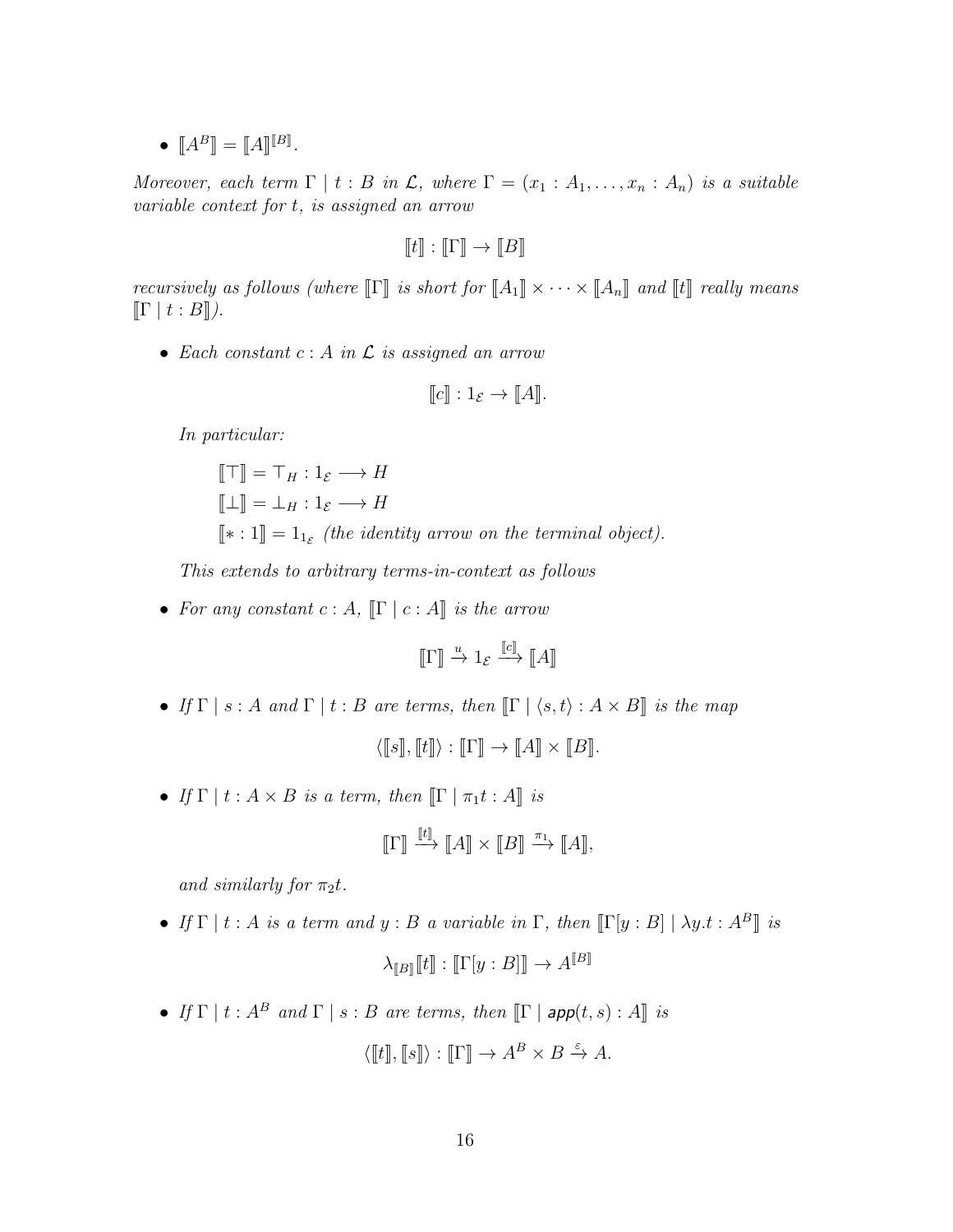• For any two terms  $\Gamma | p : P, \Gamma | q : P$ , and  $\star$  any of the connectives  $\wedge, \vee, \Rightarrow$ ,  $\llbracket \Gamma \mid p \star q : P \rrbracket$  is

$$
\llbracket \Gamma \rrbracket \xrightarrow{\langle \llbracket p \rrbracket, \llbracket q \rrbracket \rangle} H \times H \xrightarrow{\star} H,
$$

where in the last line  $\star$  is the evident algebraic operation on H.

• If  $\Gamma, y : B \mid t : P$  is a term, then  $\Gamma \mid \forall y.t : P \mid$  is

$$
\llbracket \Gamma \rrbracket \xrightarrow{\lambda_{\llbracket B \rrbracket \llbracket t \rrbracket}} H^{\llbracket B \rrbracket} \xrightarrow{\forall_{\llbracket B \rrbracket}} H
$$

and similarly for  $\llbracket \Gamma \mid \exists y.t : P \rrbracket$  via  $\exists_{\llbracket B \rrbracket}$ .

• If  $\Gamma | t : A$  and  $\Gamma | s : A$  are terms, then  $\llbracket \Gamma | t = A s : P \rrbracket$  is the map

$$
\llbracket \Gamma \rrbracket \xrightarrow{\langle \llbracket t \rrbracket, \llbracket s \rrbracket \rangle} \llbracket A \rrbracket \times \llbracket A \rrbracket \xrightarrow{\delta_{\llbracket A \rrbracket} \Delta \otimes_{\mathcal{E}} \xrightarrow{i} H,
$$

where *i* is the unique (monic) frame map.

• If  $\Gamma | t : P$  is a term, then  $\lbrack\Gamma | \rbrack \square t : P \rbrack\!\rbrack$  is the map

$$
\llbracket \Gamma \rrbracket \xrightarrow{\llbracket t \rrbracket} H \xrightarrow{\tau} \Omega_{\mathcal{E}} \xrightarrow{i} H,
$$

where  $\tau$  is the classifying map of  $\top_H : 1 \to H$ , as described before.

Before moving on, let us review some common examples

Examples 2.1.

1. A well-studied class of examples are structures induced by surjective geometric morphisms  $f : \mathcal{F} \to \mathcal{E}$ . If  $\mathcal{F}$  is Boolean, then so is  $f_*\Omega_{\mathcal{F}}$ . For instance, there are geometric morphisms

 $Sets^{[C]}\longrightarrow Sets^{C}$ 

induced by the inclusion  $|C| \to C$ . When C is a preorder, then this yields Kripke semantics for first-order modal logic. This case was originally studied in [\[6,](#page-39-2) [22\]](#page-40-2).

Similarly, the canonical geometric morphism

$$
\mathbf{Sets}/X \longrightarrow \mathrm{Sh}(X)
$$

induced by the continuous inclusion  $|X| \hookrightarrow X$  gives rise to sheaf models for classical first- (and higher-) order modal logic, studied in [\[1\]](#page-39-3). The exact structure of these examples will be discussed in more detail in section [4](#page-26-0) below.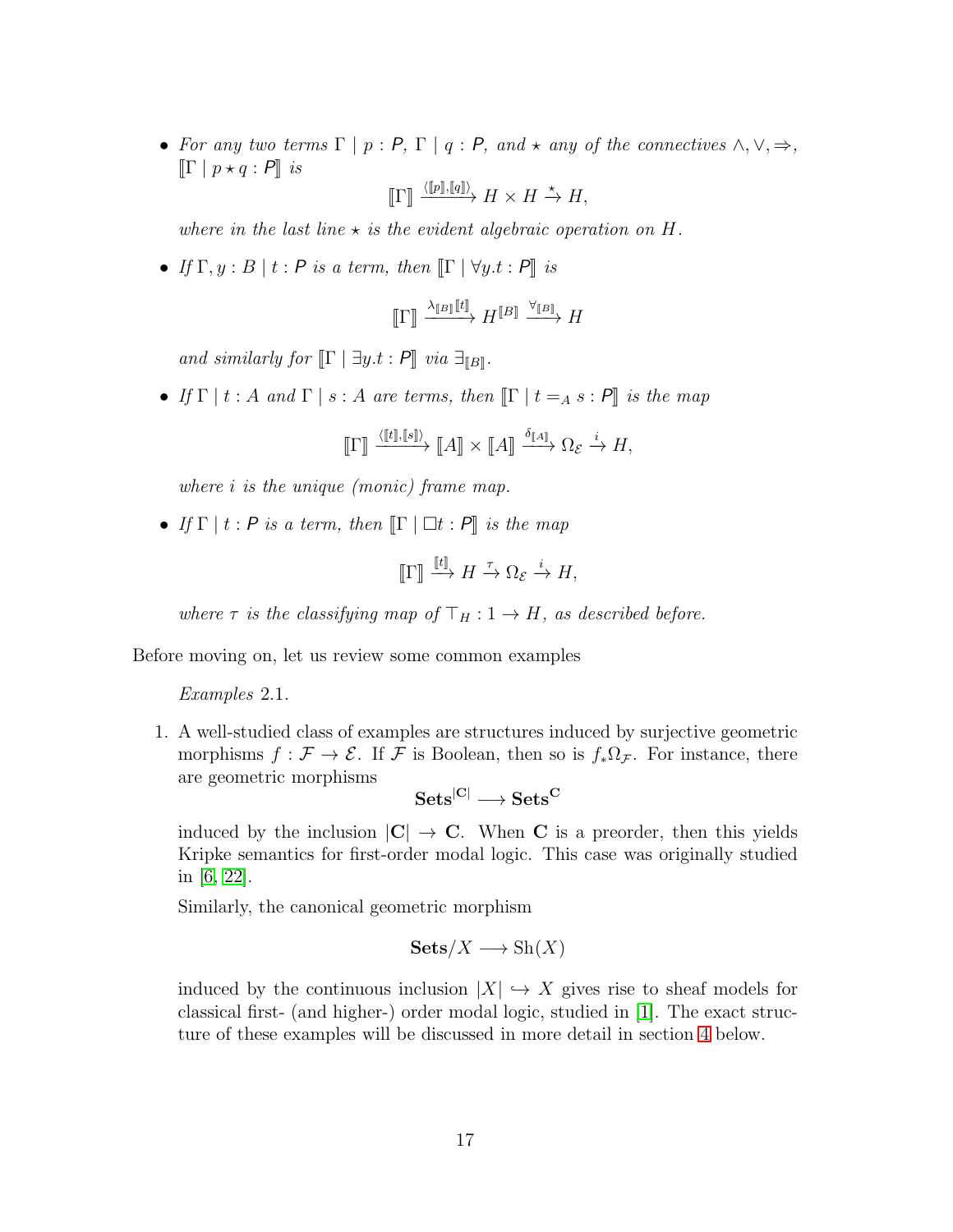2. More generally, by a well-known theorem of Barr, every Grothendieck topos  $\mathcal G$  can be covered by a Boolean topos  $\mathcal B$  in the sense that there is a surjective geometric morphism

$$
f:\mathcal{B}\longrightarrow\mathcal{G}.
$$

For  $H = f_* \Omega_B$ , this provides models in Grothendieck topoi.<sup>[3](#page-17-0)</sup>

3. Of course, in any topos  $\mathcal E$  the subobject classifier  $\Omega_{\mathcal E}$  itself would do. However, as noted e.g. in [\[18,](#page-40-12) [20\]](#page-40-13), the resulting modal operator will be the identity on  $\Omega_{\mathcal{E}}$ .

## 3 Soundness of algebraic semantics

The given system of intuitionistic higher-order S4 modal logic is sound w.r.t. the semantics described in def. [2.3.](#page-14-0) Except for the two extensionality principles, soundness is straightforward following known topos semantics. The reason why plain propositional extensionality fails in our semantics is the interpretation of implication. In the general topos semantics based on  $\Omega_{\mathcal{E}}$  Heyting implication on  $\Omega_{\mathcal{E}}$  is given by the map

$$
\Omega_{\mathcal{E}} \times \Omega_{\mathcal{E}} \xrightarrow{\langle \pi_1, \wedge \rangle} \Omega_{\mathcal{E}} \times \Omega_{\mathcal{E}} \xrightarrow{\delta} \Omega_{\mathcal{E}}
$$

that immediately implies propositional extensionality. By contrast, for an arbitrary frame  $H$  we observe:

**Lemma 3.1.** For an arbitrary topos  $\mathcal{E}$ , and a (faithful) frame H in  $\mathcal{E}$ , it is not in general the case that

$$
H \times H \xrightarrow{\Rightarrow} H
$$
  
\n
$$
\begin{array}{c}\n\downarrow \\
\langle \pi_1, \wedge \rangle \\
\downarrow \\
H \times H \xrightarrow{\delta_H} \Omega_{\mathcal{E}}\n\end{array}
$$

commutes.

*Proof.* A counterexample may easily be found in the topos **Sets** with subobject classifier 2 and  $H = \mathcal{P}(X)$ , for some set  $X \neq 1$ . The adjunction

$$
i: \mathbf{2} \leftrightarrows \mathcal{P}(X): \tau
$$

 $(i \dashv \tau)$  is defined by

$$
i(x) = \begin{cases} X, & \text{if } x = 1\\ \emptyset, & \text{if } x = 0 \end{cases}
$$

and

$$
\tau(U) = 1 \quad \text{iff} \quad U = X.
$$

<span id="page-17-0"></span><sup>&</sup>lt;sup>3</sup> Cf. e.g. [\[14\]](#page-40-9), IX.9. Actually, the geometric morphism  $f$  can be extended to a surjective geometric morphism  $\mathcal{E} \longrightarrow \mathcal{B} \longrightarrow \mathcal{G}$ , where  $\mathcal{E}$  is the topos of sheaves on a topological space, although  $\mathcal E$  might not be Boolean ([\[14\]](#page-40-9), IX.11).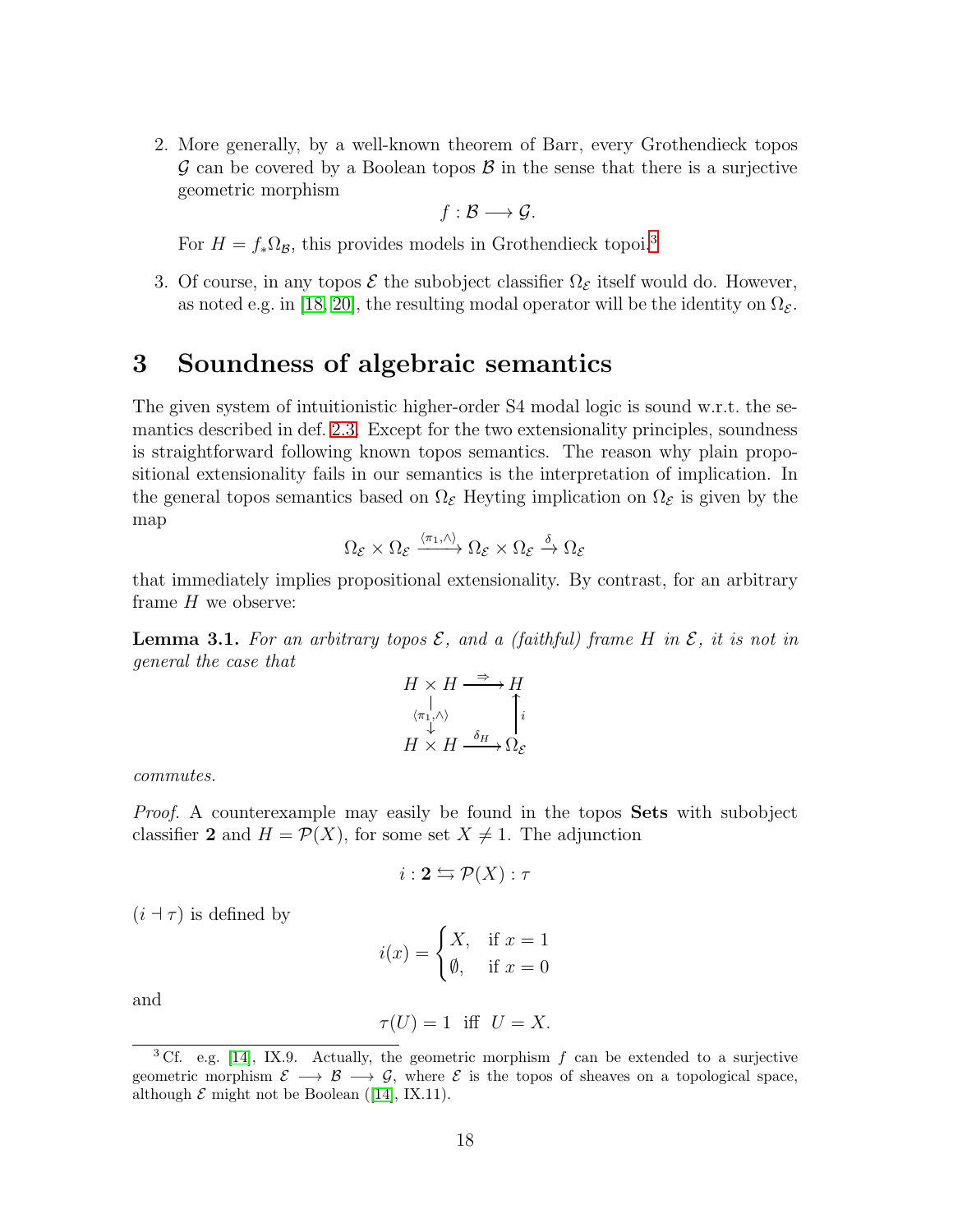For any  $U, V \in \mathcal{P}(X)$ ,

$$
U \Rightarrow V = \bigcup \{ W \in \mathcal{P}(X) \mid W \cap U \subseteq V \}.
$$

If  $U \nsubseteq V$ , then  $U \neq U \cap V$ , and so

$$
i\delta\langle\pi_1,\wedge\rangle(U,V)=i\delta_{\mathcal{P}(X)}(U,U\cap V)=i(0)=\emptyset.
$$

But  $U \nsubseteq V$  does not in general imply  $U \Rightarrow V = \emptyset$ . (Consider e.g.  $V \subseteq U \Rightarrow V$ , for  $U \cap V \neq \emptyset.$  $\Box$ 

As suggested by the example, the reason for the failure of plain propositional extensionality is that failure to be true (in the sense of  $\top = X \nsubseteq U \Rightarrow V$ ) does not imply equality to  $\perp$  in H. On the other hand, note that  $\tau(U \Rightarrow V) = 0$ , because  $X \nsubseteq U \Rightarrow V$ . This observation generalizes. Although  $i\delta\langle \pi_1, \wedge \rangle = \Rightarrow$  fails in general, we have the following.

<span id="page-18-0"></span>**Lemma 3.2.** In any topos  $\mathcal{E}$ , the diagram

$$
H \times H \xrightarrow{\Rightarrow} H
$$
  
\n
$$
\begin{array}{c}\n\downarrow \\
\langle \pi_1, \wedge \rangle \\
\downarrow \\
H \times H \xrightarrow{\delta_H} \Omega_{\mathcal{E}}\n\end{array}
$$

commutes, and thus

$$
i\tau \circ \Rightarrow = i\delta_H \langle \pi_1, \wedge \rangle.
$$

Proof. Consider the pullbacks

$$
\begin{array}{ccc}\n(\le) & \longrightarrow & 1 \longrightarrow 1 \\
\downarrow & & \downarrow \tau & \downarrow \tau \\
H \times H \longrightarrow H \longrightarrow H \longrightarrow \Omega_{\mathcal{E}} \\
(\le) & \longrightarrow & H \longrightarrow 1 \\
\downarrow & & \downarrow \Delta & \downarrow \tau \\
H \times H \xrightarrow{\langle \pi_1, \wedge \rangle} H \times H \longrightarrow \Omega_{\mathcal{E}}\n\end{array}
$$

whence the claim follows from uniqueness of classifying maps. The left-hand square in the first diagram is a pullback by the definition of  $\Rightarrow$ , while the second diagram is the definition of the induced partial ordering on H as the equalizer of  $\pi_1$  and ∧.  $\Box$ 

This argument neatly exhibits the conceptual role played by the modal operator  $\tau$ (more exactly, the adjunction  $i + \tau$ ). The soundness proof is essentially a corollary to that.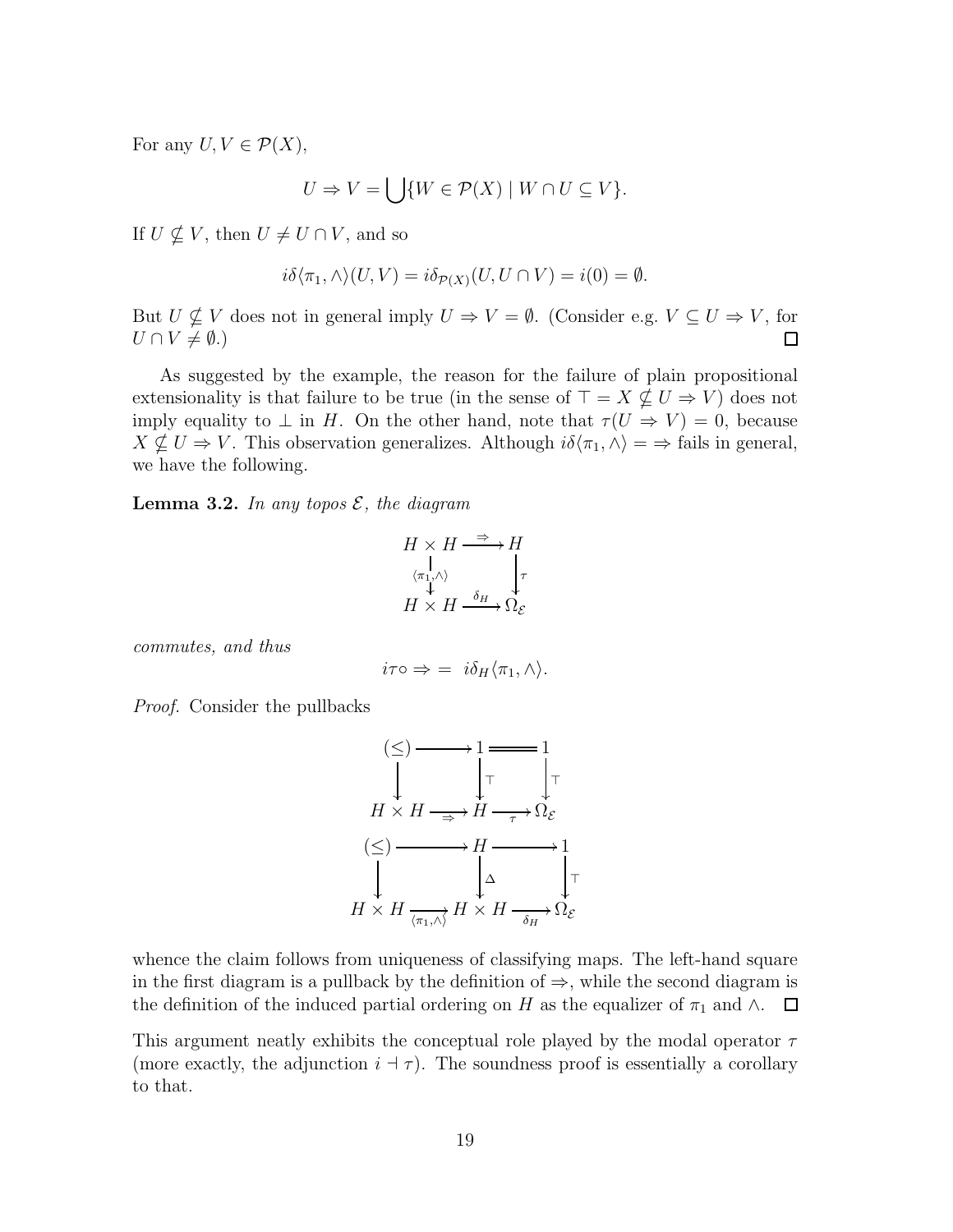Corollary 3.3. Modalized propositional extensionality

$$
p: P, q: P \mid \Box(p \Leftrightarrow q) \vdash p =_P q
$$

is true in any model  $(\mathcal{E}, H)$ .

*Proof.* In view of lemma [3.2,](#page-18-0) and since  $\tau$ , i commute with meets, the left-hand side of the above sequent is interpreted as the map

$$
i \wedge (\delta_H \times \delta_H) \langle \langle \wedge_H, \pi_1 \rangle, \langle \wedge_H, \pi_2 \rangle \rangle,
$$

with  $\wedge$  the meet on  $\Omega_{\mathcal{E}}$ . The right-hand side is the internal equality on H:

$$
i\delta_H: H \times H \to \Omega_{\mathcal{E}} \to H.
$$

It is clear from the properties of  $\leq_{\Omega}$  as a partial ordering that

$$
\wedge (\delta_H \times \delta_H) \langle \langle \wedge_H, \pi_1 \rangle, \langle \wedge_H, \pi_2 \rangle \rangle \leq_{\Omega} \delta_H.
$$

Since i preserves that ordering, we have

$$
i \wedge (\delta_H \times \delta_H) \langle \langle \wedge_H, \pi_1 \rangle, \langle \wedge_H, \pi_2 \rangle \rangle \leq_H i \delta_H.
$$

The failure of plain function extensionality and its recovering via  $\tau$  can be analyzed in a similar fashion. For non-modal function extensionality in the standard  $\Omega_{\mathcal{E}}$ -valued setting essentially holds because  $\forall_Y \circ (\delta_X)^Y = \delta_{X^Y}$ . However, in our setting we don't in general have  $\forall Y \circ (i\delta_X)^Y = i\delta_{X,Y}$ , but rather:

<span id="page-19-0"></span>**Lemma 3.4.** For any topos  $\mathcal{E}$ , and any faithful frame in  $H$ , the following diagram commutes:



Hence in particular

$$
i\delta_{X^Y} = i\tau \circ \forall_Y \circ (i\delta_X)^Y.
$$

Proof. The right-hand square of the diagram commutes by uniqueness of classifying maps, while for the left-hand square we have  $\tau i = 1$ . Similarly, the bottom triangle commutes, because



is a pullback diagram. (Note that the left-hand square is a pullback, because the functor  $(-)^{Y}$ , as a right adjoint, preserves these.) □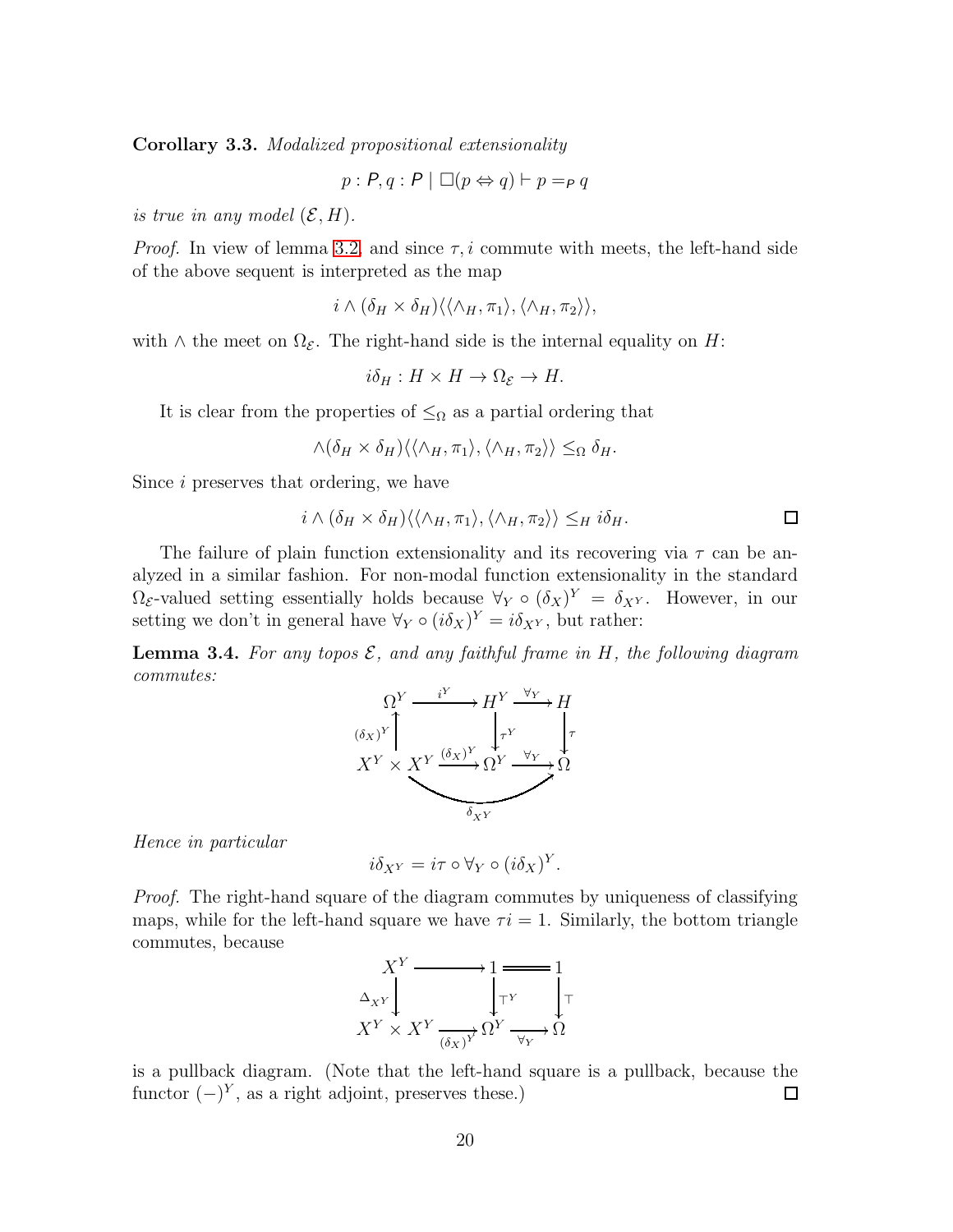Corollary 3.5. Modal function extensionality

$$
f: X^Y, g: X^Y \mid \Box(\forall y: Y.f(y) =_X g(y)) \vdash f =_{X^Y} g.
$$

is true in any interpretation  $(\mathcal{E}, H)$ .

Proof. The left-hand side of the sequent is interpreted by the arrow

$$
X^Y \times X^Y \xrightarrow{\lambda_Y (i\delta_X \langle ev \pi_{13}, ev \pi_{23} \rangle)} H^Y \xrightarrow{\forall_Y} H \xrightarrow{\Box} H,
$$

where the projections come from  $X^Y \times X^Y \times Y$ , and  $ev : X^Y \times Y \to X$  is the canonical evaluation. The right-hand side is simply

$$
X^Y \times X^Y \xrightarrow{\delta_{X^Y}} \Omega_{\mathcal{E}} \xrightarrow{i} H.
$$

We need to show that the arrow

$$
\langle i\tau \forall_Y \lambda_Y (i\delta_X \langle ev\pi_{13}, ev\pi_{23} \rangle), i\delta_{X^Y} \rangle : X^Y \times X^Y \to H \times H
$$

factors through the partial ordering  $(\leq) \rightarrow H \times H$ . Write the left-hand component as  $i\varphi$ . It is enough to show that

$$
\varphi \leq_{\Omega} \delta_{X^Y} : X^Y \times X^Y,
$$

whence the claim follows as before, *i* being order-preserving.

To show that the subobject  $(Q, m)$  classified by the map  $\tau \forall Y \lambda Y (i \delta_X \langle ev \pi_{13}, ev \pi_{23} \rangle)$ factors through  $\Delta_{X^Y}$ , as subobjects of  $X^Y\times X^Y$ , observe first that  $\lambda_Y(i\delta_X\langle ev\pi_{13}, ev\pi_{23}\rangle)$ can be written as

$$
X^Y \times X^Y \xrightarrow{\eta} (X^Y \times X^Y \times Y)^Y \xrightarrow{\langle ev \pi_{13}, ev \pi_{23} \rangle^Y} (X \times X)^Y \xrightarrow{(\delta_X)^Y} \Omega^Y \xrightarrow{i^Y} H^Y,
$$

where  $\eta$  is the unit component (at  $X^Y \times X^Y$ ) of the product-exponential adjunction  $(-) \times Y + (-)^Y$ . By the previous lemma

$$
\tau \circ \forall_Y \circ i^Y \circ (\delta_X)^Y = \delta_{X^Y}.
$$

The subobject in question thus arises from pullbacks

$$
Q \longrightarrow X^{Y} \longrightarrow 1
$$
  
\n
$$
m \downarrow \qquad \qquad \downarrow \Delta_{X^{Y}} \qquad \downarrow \qquad \downarrow \qquad \downarrow
$$
  
\n
$$
X^{Y} \times X^{Y} \xrightarrow{\langle ev \pi_{13}, ev \pi_{23} \rangle^{Y} \circ \eta} X^{Y} \times X^{Y} \xrightarrow{\delta_{X^{Y}}} \Omega
$$

But  $\langle ev\pi_{13}, ev\pi_{23}\rangle^Y \circ \eta$  is the identity arrow. For it is the transpose (along the adjunction  $(-) \times Y \dashv (-)^Y$  of

$$
\langle ev\pi_{13}, ev\pi_{23} \rangle : X^Y \times X^Y \times Y \to X \times X.
$$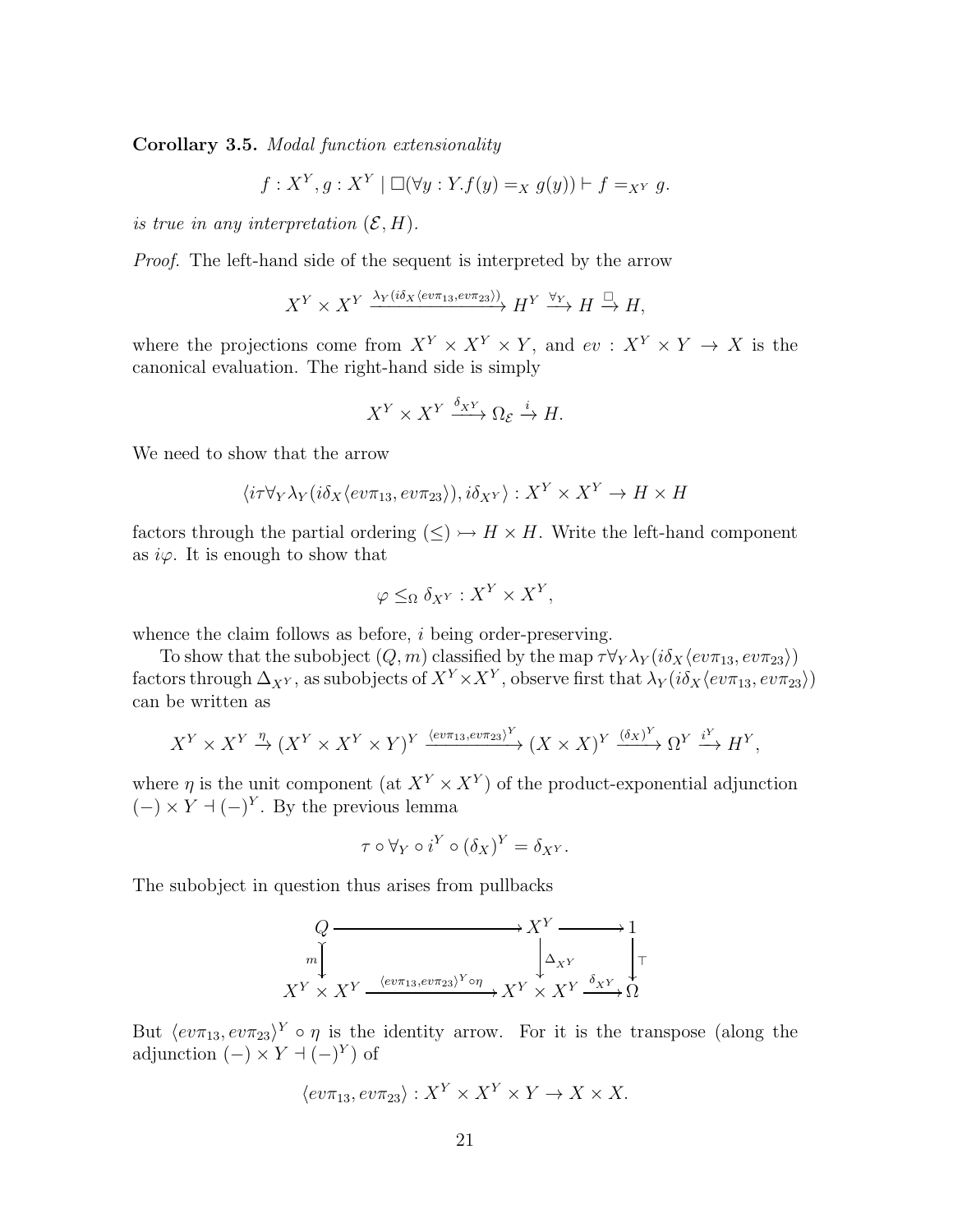The latter in turn is the canonical evaluation of  $X^Y \times X^Y$  viewed as the exponential  $(X \times X)^Y$ , i.e. the counit of the adjunction at  $X \times X$ , transposing which yields the identity. As a result,

$$
\tau \forall_Y \lambda_Y (i \delta_X \langle ev \pi_{13}, ev \pi_{23} \rangle) \leq_{\Omega} \delta_{X^Y},
$$

and therefore

$$
i\tau \forall_Y \lambda_Y (i\delta_X \langle ev \pi_{13}, ev \pi_{23} \rangle) \leq_H i\delta_{X^Y}.
$$

Remark 3.6. Before giving a counterexample to  $i\delta_{XY} = \forall_Y \circ (i\delta_X)^Y$ , let us remark that the equation does actually *hold* in the topos **Sets**. For consider  $f \neq g \in X^Y$ , i.e.  $f(y) \neq g(y)$ , for some  $y \in Y$ . Then for any complete Heyting algebra H, the function  $(i\delta_X)^Y(f,g) \in H^Y$  is defined as

$$
(i\delta_X)^Y(f,g)(y) = i\delta_X(f(y),g(y)) = \top, \quad \text{if } f(y) = g(y),
$$

and  $\perp$  otherwise. Thus taking the meet (cf. the definition in example [1.2\)](#page-5-0) yields

$$
\bigwedge_{y \in Y} (i \delta_X)^Y(f, g)(y) = \bot,
$$

because  $f(y) \neq g(y)$ , for some  $y \in Y$ , by assumption. In turn the meet equals ⊤ just in case  $f(y) = g(y)$ , for all  $y \in Y$ , i.e. if and only if  $f = g$ .

**Proposition 3.7.** It is not in general the case that for a topos  $\mathcal E$  and a frame H in E:

$$
i\delta_{X^Y} = \forall_Y \circ (i\delta_X)^Y.
$$

*Proof.* To find a counterexample we consider a specific presheaf topos  $\textbf{Sets}^{\mathbf{C}^{op}}$  de-scribed below.<sup>[4](#page-21-0)</sup> Let's first recall some general facts. Write  $\Omega_{\vert\mathbf{C}\vert}$  for the subobject classifier in **Sets**<sup>[C]</sup> and choose  $H = f_* \Omega_{|C|}$  (henceforth  $\Omega_*$ ), where f is the geometric morphism  $f : \mathbf{Sets}^{|\mathbf{C}|} \to \mathbf{Sets}^{\mathbf{C}^{op}}$  induced by the inclusion  $|\mathbf{C}| \hookrightarrow \mathbf{C}$  via right Kan extensions. Recall moreover from the beginning that the subobject classifier  $\Omega$  of Sets<sup>Cop</sup> determines for each C the set of all sieves on C. By contrast,  $\Omega_*(C)$  is the set of arbitrary sets of arrows with codomain  $C$  (cf. also the example from the next section).

Recall that in any category of the form  $\textbf{Sets}^{\mathbf{C}^{op}}$  the evaluation maps  $\varepsilon : B^A \times A \rightarrow$ B have components

$$
\varepsilon_C(\eta, a) = \eta_C(1_C, a),
$$

where  $\eta \in B^A(C) = \text{Hom}(\mathbf{y}C \times A, B)$  and  $a \in A(C)$ . The exponential transpose  $\overline{\alpha}: Z \to B^A$  of a map  $\alpha: Z \times A \to B$  has components

<span id="page-21-1"></span>
$$
\overline{\alpha}_C(z) = \alpha \circ (\zeta \times 1_A),\tag{7}
$$

<span id="page-21-0"></span><sup>&</sup>lt;sup>4</sup> The counterexample, in particular the choice of **C** and the functor  $G: \mathbb{C} \to \mathbf{Sets}$  below, follows a slightly different, though equivalent, proof first given in [\[23\]](#page-40-11).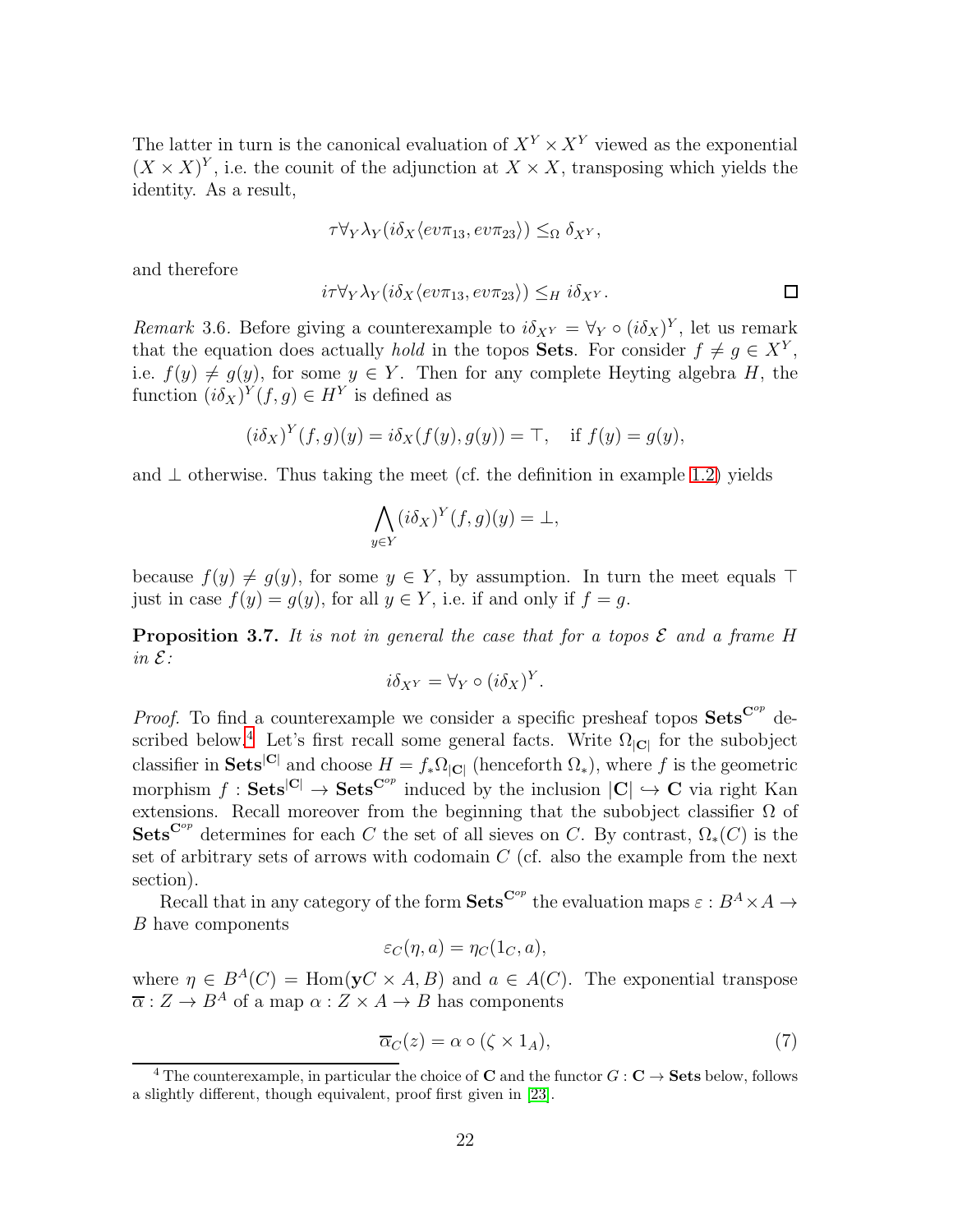where  $\zeta : yC \to Z$  corresponds under the Yoneda lemma to the element  $z \in Z(C)$ , i.e. is defined as  $\zeta(f) = Z(f)(z)$ , for any  $f \in \mathbf{y}C(D)$ .

For any object A in C, the functor  $(-)^A$  acts on arrows  $f: C \to D$  as

$$
f^A = \overline{f \circ \varepsilon},
$$

for evaluation  $\varepsilon: C^A \times A \to C$ . In particular,

$$
(i\delta_B)^A = \overline{i\delta_B \circ \varepsilon},
$$

for  $\varepsilon : (B \times B)^A \times A \to B \times B$  evaluation at A. Thus, for any pair

$$
\langle \eta, \mu \rangle \in (B \times B)^{A}(C) = \text{Hom}(\mathbf{y}C \times A, B \times B),
$$

we have

$$
(\overline{i\delta_B \circ \varepsilon})_C(\eta,\mu) = i\delta_B \varepsilon(\langle \eta,\mu \rangle^* \times 1_A) = i\delta_B \langle \eta,\mu \rangle.
$$

Here we use that  $\langle \eta, \mu \rangle^* : yC \to (B \times B)^A$  corresponds under Yoneda to the element  $\langle \eta, \mu \rangle \in (B \times B)^{A}(C) = \text{Hom}(\mathbf{y}C \times A, B \times B)$  and that  $\langle \eta, \mu \rangle^*$  is equal to the exponential transpose of  $\langle \eta, \mu \rangle$ . Accordingly,

$$
\forall_C(i\delta_B)^A_C(\eta,\mu) = \forall_C(\overline{ib_B \circ \varepsilon})_C(\eta,\mu)
$$
  
= 
$$
\forall_C(i\delta_B\langle \eta,\mu \rangle)
$$
  
= 
$$
\bigcup \{s \in \Omega_*(C) \mid \Omega_*(g)(s) \leq i_D(\delta_B)_D(\eta_D(g,b),\mu_D(g,b)), \text{ for all } (g: D \to C, b \in A(D))\},\
$$

On the other hand, the classifying map of the diagonal on a functor  $B: \mathbb{C}^{op} \to$ Sets is computed as

$$
(\delta_B)_C(x, y) = \{ f : D \to C \mid B(f)(x) = B(f)(y) \},
$$

for all pairs  $(x, y) \in B(C) \times B(C)$ . It is the maximal sieve  $\top_C$  on C just in case  $x = y$ .

Now let C be the finite category

$$
C \xrightarrow{g} D,
$$

and define a functor  $G: \mathbf{C}^{op} \to \mathbf{Sets}$  as follows:<sup>[5](#page-22-0)</sup>

$$
G(D) = \{u\}, G(C) = \{v, w\}, G(g)(u) = v.
$$

Furthermore, choose  $\eta, \mu \in G^G(D)$  such that  $\eta \neq \mu$ . Observe that, while necessarily

$$
\eta_D = \mu_D : \mathbf{y}D(D) \times G(D) \to G(D)
$$

<span id="page-22-0"></span><sup>&</sup>lt;sup>5</sup> Although  $g: C \to D$  may be seen as the two-element poset with resulting presheaf topos  $Sets^{\rightarrow}$ , we will not need that description. The objects and arrows in C merely play the role of indices, so it seems better to use the more neutral notation  $C, D, g$ .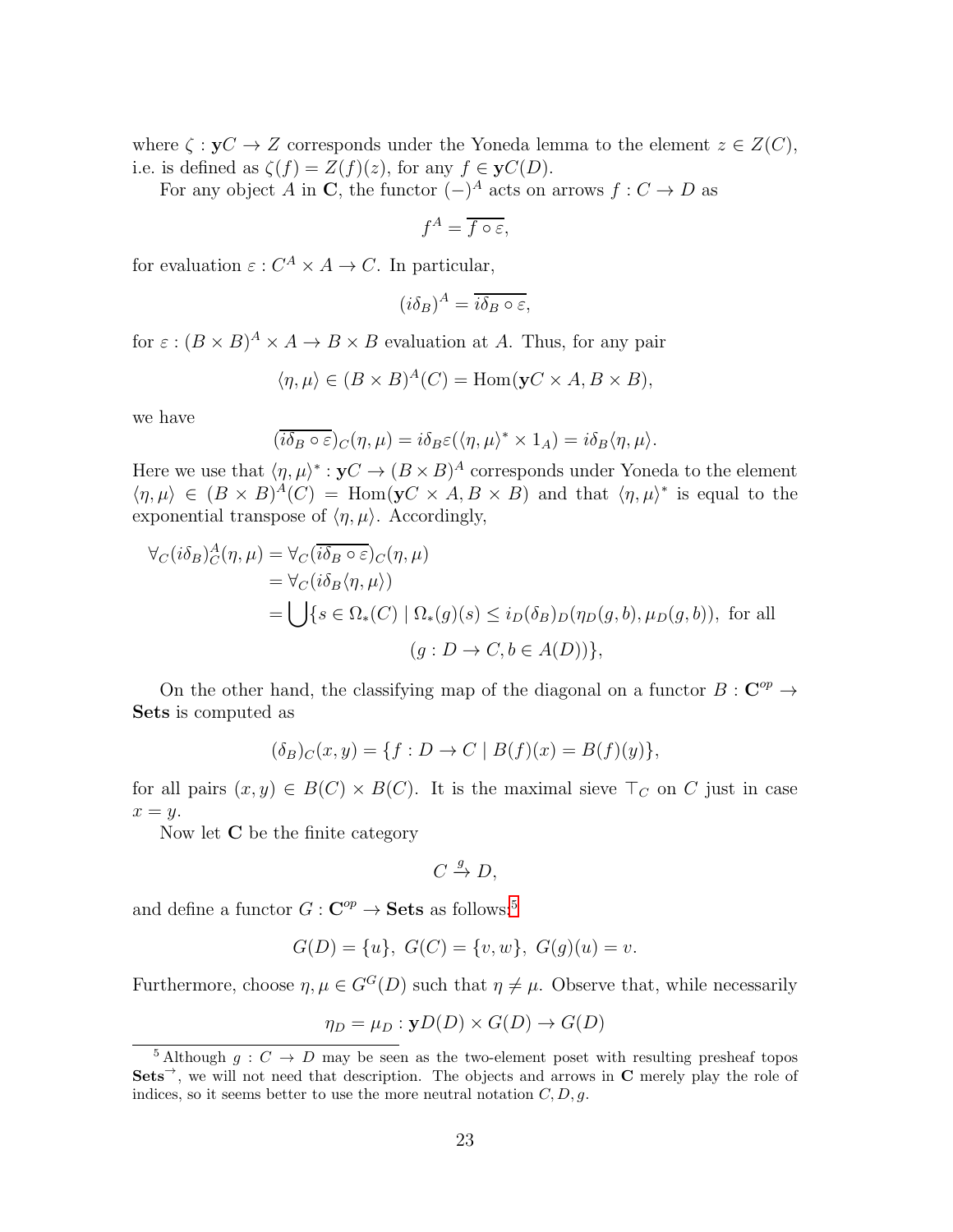with assignment

$$
(1_D, u) \mapsto u,
$$

we can chose  $\eta, \mu$  in such a way that  $\eta_C(g, x) \neq \mu_C(g, x)$ , for some pair  $(g, x) \in$  $yD(C) \times G(C)$ . Specifically, since the first component g is fixed, the choice is only about  $x \in G(C)$  which in turn must concern  $w \in G(C)$ . For naturality requires that

$$
G(g)\eta_D(1_D, u) = \eta_C(\mathbf{y}D(g) \times G(g))_C(1_D, u) = \eta_C(g, v),
$$

so that since  $G(g)\eta_D(1_D, u) = G(g)(u) = v$ , we must have  $\eta_C(g, v) = v$ ; similarly  $\mu_C(g, v) = v$ . However, no constraint is put on the values  $\eta_C(g, w)$  and  $\mu_C(g, w)$ , respectively.

Then:

<span id="page-23-1"></span>
$$
(\delta_{G^G})_D(\eta, \mu) = \{x : X \to D \mid G^G(x)(\eta) = G^G(x)(\mu)\} = \emptyset.
$$
 (8)

For if  $x = g$ , observe

$$
G^{G}(g)(\eta) = \eta \circ (\mathbf{y}g \times 1_{G}) \neq \mu \circ (\mathbf{y}g \times 1_{G}) = G^{G}(g)(\mu),
$$

because

$$
\eta_C(\mathbf{y}g \times 1_G)_C(1_C, w) = \eta_C(g, w) \neq \mu_C(g, w) = \mu_C(\mathbf{y}g \times 1_G)_C(1_C, w),
$$

where the inequality holds by construction. But also, if  $x = 1_D$ , then  $G<sup>G</sup>(x)(\eta) =$  $\eta \neq \mu = G^G(x)(\mu)$ , where the inequality holds by assumption again.

On the other hand,

<span id="page-23-0"></span>
$$
\forall_D(i\delta_G)^G_{D}(\eta,\mu) = \bigcup \{ s \in \Omega_*(D) \mid \Omega_*(x)(s) \leq i_X(\delta_G)_X(\eta_X(x,b), \mu_X(x,b)) \} = \{1_D\}. \tag{9}
$$

for all pairs  $(x : X \to D, b \in G(X))$  from **C**. It is clear that  $s = \{1_D\}$  satisfies the condition on the underlying set of the union, since for  $x = 1_D$ ,

$$
\Omega_*(1_D)(\{1_D\}) = \{1_D\} \subseteq \top_D = i_D(\delta_G)_D(\eta_D(1_D, u), \mu_D(1_D, u)).
$$

On the other hand, for  $x = g$ , it is trivially always the case that

$$
\Omega_*(g)(\{1_D\}) = \emptyset \subseteq (\delta_G)_C(\eta_C(g, b), \mu_C(g, b)),
$$

for all  $b \in G(C)$ .

Furthermore, note that if  $g \in s$ , for some  $s \in \Omega_*(D)$ , then

$$
\Omega_*(g)(s) = \top_C = \{1_C\}.
$$

So if  $g \in s$ , for some s in the underlying set of the union [\(9\)](#page-23-0), we had to have

$$
\top_C = \Omega_*(g)(s) \leq i_C(\delta_G)_{C}(\eta_C(g, b), \mu_C(g, b)),
$$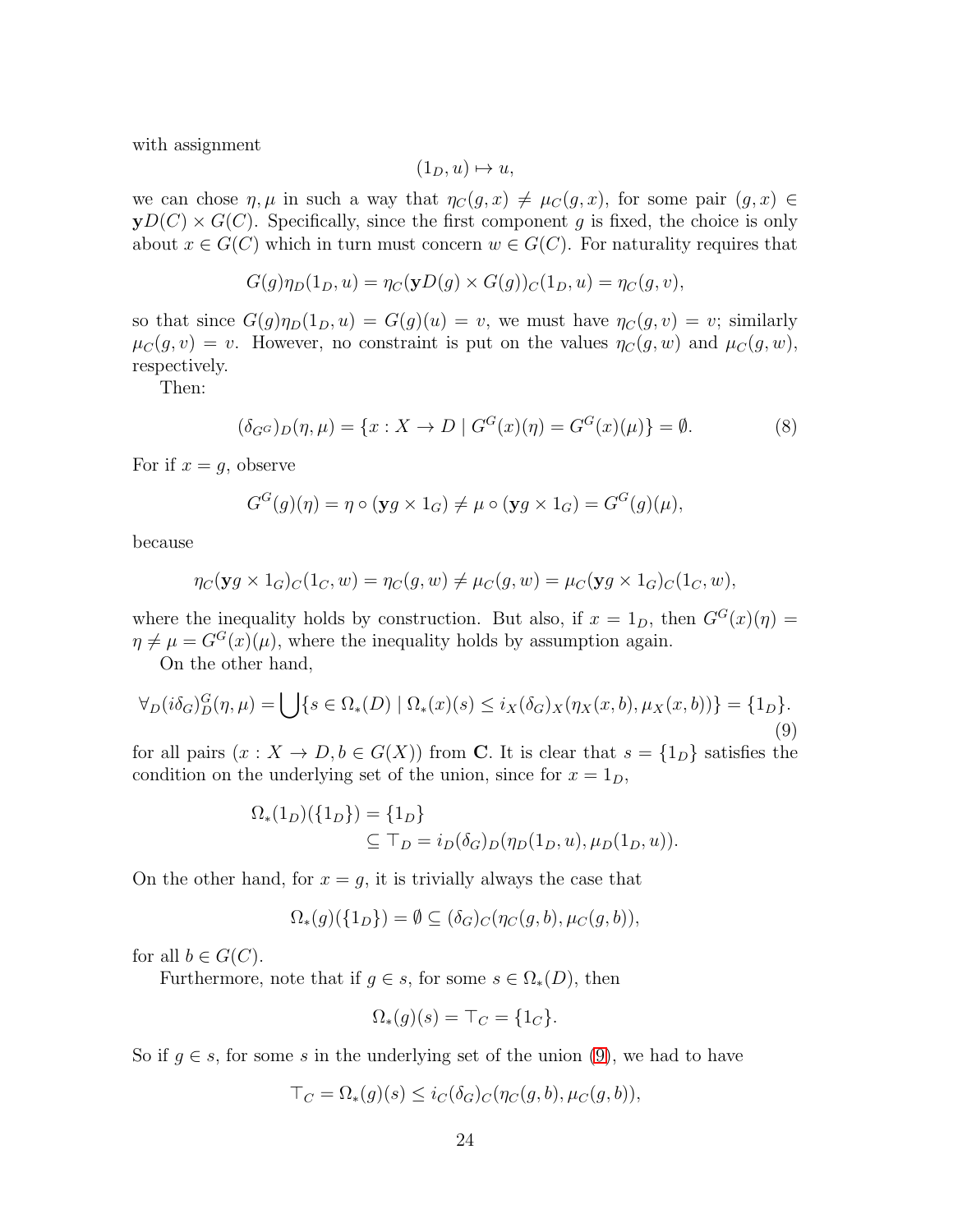for all  $b \in G(C)$ . However, since by assumption  $\eta_C(g, w) \neq \mu_C(g, w)$ ,

 $(\delta_G)_{C}(\eta_C(g, w), \mu_C(g, w)) = \emptyset,$ 

and so

$$
\Omega_*(g)(s) \nleq i_C(\delta_G)_C(\eta_C(g, w), \mu_C(g, w)).
$$

Thus  $g \notin s$ , for all  $s \in \Omega_*(D)$  in the underlying set of  $\forall_D (i\delta_G)_{D}^G(\eta,\mu)$ . Therefore

 $\forall_D(i\delta_G)_{D}^{G}(\eta,\mu) = \{1_D\},\$ 

as claimed, and in contrast to [\(8\)](#page-23-1):

$$
i_D(\delta_{G^G})_D(\eta,\mu)=\emptyset.
$$

(Of course,  $\tau({1_D}) = \emptyset$ , as lemma [3.4](#page-19-0) predicts.)

Remark 3.8. There is an alternative, more combinatorial way of presenting the previous proof. The idea is to formulate the proof in terms of loop graphs rather than presheaves. For presheaves on the category  $\{C \stackrel{g}{\rightarrow} D\}$  can equivalently be regarded as labelled graphs that consist only of loops and points, for instance:

$$
\bigcap_{\bullet_a}^c \qquad \bullet_b
$$

Here,  $G(D)$  is the set of edges and  $G(C)$  the set of vertices, while  $G(g)$  assigns to an edge a point, its "source". Thus every loop has a unique source but each point may admit several edges on it.  $\Omega$  is the following graph which is easily seen to classify subgraphs:

$$
\bigcap_{\tiny{\begin{array}{c} \bullet_1 \\ \bullet_1 \end{array}} \quad \ \ \bigcap_{\tiny{\begin{array}{c} \bullet_0 \\ \bullet_0 \end{array}} \quad \ \ \bigcap_{\tiny{\begin{array}{c} \bullet_1 \\ \bullet_0 \end{array}} \quad \ \ \, \bigcap_{\tiny{\begin{array}{c} \bullet_2 \\ \bullet_1 \end{array}} \quad \ \ \, \bigcap_{\tiny{\begin{array}{c} \bullet_1 \\ \bullet_2 \end{array}} \quad \ \ \, \bigcap_{\tiny{\begin{array}{c} \bullet_2 \\ \bullet_1 \end{array}} \quad \ \ \, \bigcap_{\tiny{\begin{array}{c} \bullet_2 \\ \bullet_2 \end{array}} \quad \ \ \, \bigcap_{\tiny{\begin{array}{c} \bullet_2 \\ \bullet_1 \end{array}} \quad \ \ \, \bigcap_{\tiny{\begin{array}{c} \bullet_2 \\ \bullet_2 \end{array}} \quad \ \ \, \bigcap_{\tiny{\begin{array}{c} \bullet_2 \\ \bullet_1 \end{array}} \quad \ \ \, \bigcap_{\tiny{\begin{array}{c} \bullet_2 \\ \bullet_2 \end{array}} \quad \ \ \, \bigcap_{\tiny{\begin{array}{c} \bullet_2 \\ \bullet_1 \end{array}} \quad \ \ \, \bigcap_{\tiny{\begin{array}{c} \bullet_2 \\ \bullet_2 \end{array}} \quad \ \ \, \bigcap_{\tiny{\begin{array}{c} \bullet_2 \\ \bullet_2 \end{array}} \quad \ \ \, \bigcap_{\tiny{\begin{array}{c} \bullet_2 \\ \bullet_1 \end{array}} \quad \ \ \, \bigcap_{\tiny{\begin{array}{c} \bullet_2 \\ \bullet_2 \end{array}} \quad \ \ \, \bigcap_{\tiny{\begin{array}{c} \bullet_2 \\ \bullet_1 \end{array}} \quad \ \ \, \bigcap_{\tiny{\begin{array}{c} \bullet_2 \\ \bullet_2 \end{array}} \quad \ \ \, \bigcap_{\tiny{\begin{array}{c} \bullet_2 \\ \bullet_2 \end{array}} \quad \ \ \, \bigcap_{\tiny{\begin{array}{c} \bullet_2 \\ \bullet_2 \end{array}} \quad \ \ \, \bigcap_{\tiny{\begin{array}{c} \bullet_2 \\ \bullet_2 \end{array}} \quad \ \ \, \bigcap_{\tiny{\begin{array}{c} \bullet_2 \\ \bullet_2 \end{array}} \quad
$$

The labelling expresses the imposed algebraic structure of  $\Omega$  with  $0 < 1$  and  $xy \leq$ uv iff  $x \le u \& y \le v$ . Intuitively, in presheaf terms, 1 stands for the maximal sieve on C and 0 for the empty sieve; similarly pairs  $xy$  encode sieves on D, where  $x = 1$  if and only if g is the sieve and  $y = 1$  if and only if  $1<sub>D</sub>$  is in it. Then the source of an edge xy is just x. For instance, the sieve  ${g}$  on D is encoded by 10. Then  $\Omega(g)(\lbrace g \rbrace) = \lbrace 1_G \rbrace$  which is encoded by 1. Note also that the set of edges is the three-element Heyting algebra from example [1.5.](#page-10-0)

By contrast  $\Omega_*$  is the graph

$$
\bigcup_{10}^{11} \qquad \bigcap_{01}^{00} \qquad
$$

 $\Box$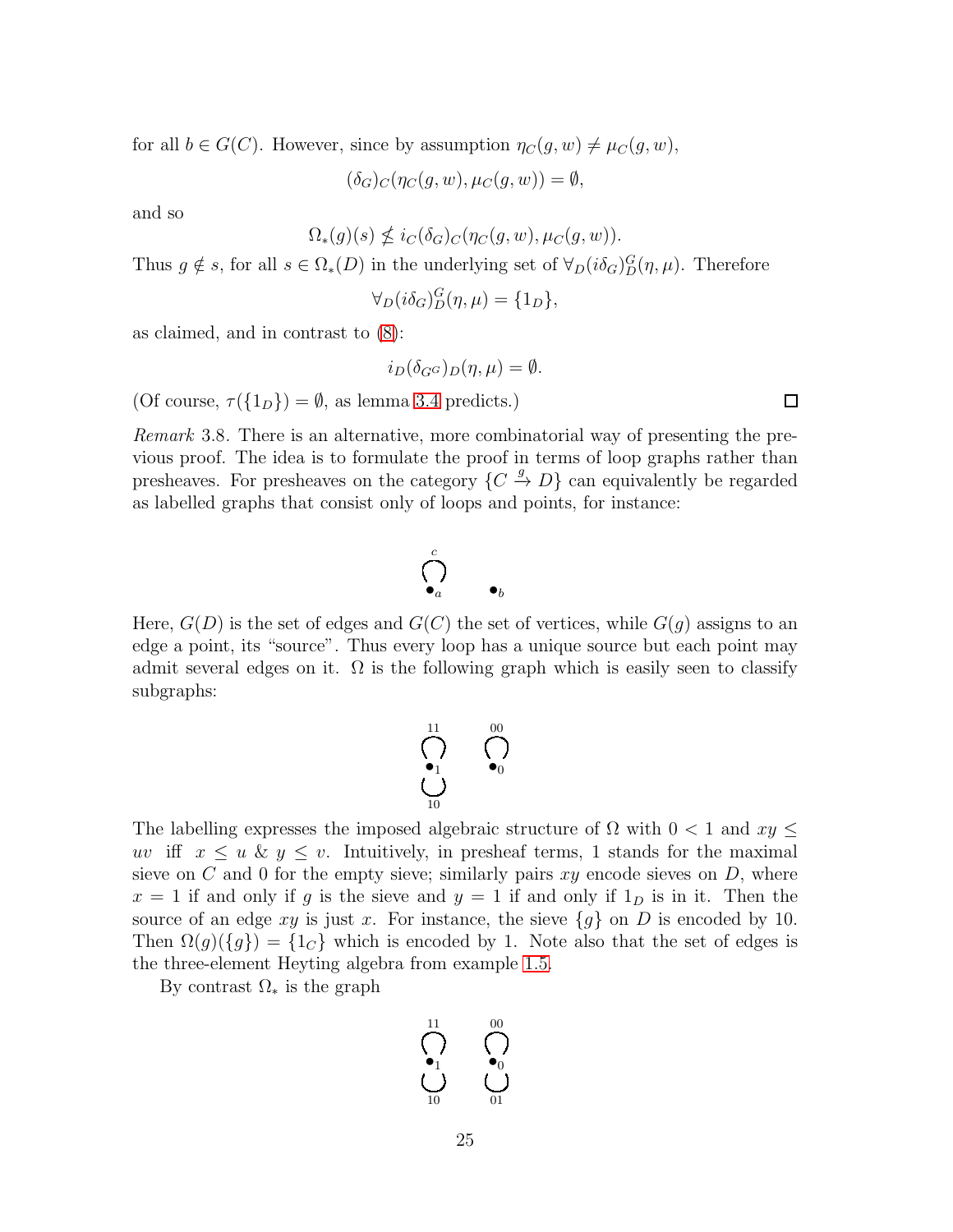Here the additional edge 01 corresponds to the fact that  $\{1_D\} \in \Omega_*(D)$ . Thus the set of edges is the four-element Boolean algebra with the source map  $2^2 \rightarrow 2$  induced by the inclusion  $1 \hookrightarrow 2$ .

The functor G from before becomes the graph

$$
\bigodot_{\bullet_\upsilon}^u \qquad \bullet_w
$$

while  $G^G$  is

 $\bullet_{vv}$  $\theta_1$  $\bullet_{vw}$  $\theta_0$  $\bullet_{wv}$   $\qquad \bullet_{ww}$ 

The graph  $\Omega^G$  then looks like this:

$$
\begin{array}{ccc}\n111 & 101 \\
\bigcap_{11} & \bigcap_{\bullet_{10}} & \bigcap_{01} & \bullet_{00} \\
\bigcup_{110} & \bigcup_{100} & \bigcup_{010} & \bigcup_{000} & \bigcup_{000} & \n\end{array}
$$

again with the pointwise ordering.<sup>[6](#page-25-0)</sup>

The graph  $\Omega_*^G$  is:

$$
\begin{array}{ccc}\n111 & 101 & 011 & 001 \\
\bigcap_{11} & \bigcap_{10} & \bigcap_{10} & \bigcap_{01} & \bigcap_{00} \\
\bigcup_{110} & 100 & 010 & 000\n\end{array}
$$

The vertices are the four element Boolean algebra  $2<sup>2</sup>$  with the pointwise ordering, and the same for the edges  $2^3$ . The source map  $xyz \mapsto xy$  is the map  $2^3 \to 2^2$  induced by the inclusion  $2 \hookrightarrow 3$  that projects out the first two arguments of an element of  $2^3$ .

$$
\eta_C((\mathbf{y}g)_C \times 1_{GC})(1_C, v) = \eta_C(g, v) = \eta_C(\mathbf{y}D(g) \times G(g))(1_D, u) = g^*\eta_D(1_D, u),
$$

where the last identity holds by naturality of  $\eta$ . Thus the source is the pair  $(g^*\eta_D(1_D, u), \eta_C(g, w))$ . In turn,  $g^* \eta_D(1_D, u)$  is the first digit of  $\eta_D(1_D, u)$ . Moreover, in the expression  $xyz, y = 1$  iff  $1_C \in$  $\eta_C(q, w)$ . So the source of  $xyz$  is  $xy$ .

<span id="page-25-0"></span><sup>6</sup> The labelling can of course systematically be translated into one such that e.g. edges are labelled by natural transformations  $\eta : yD \times G \to \Omega$  as before. For any such  $\eta$  is uniquely determined by the values  $\eta_D(1_D, u)$  and  $\eta_C(g, w)$ . Vertices are just  $2^2$ , as there are exactly four natural transformations  $yC \times G \to \Omega$ , each one defined by the pair xy of values of the component at  $a(\Omega(C) = 2)$ . Their intuitive meaning in terms of sieves on D is as before. In turn, the notation  $xyz$  is chosen in such a way that the source is xy. Thus, xyz is to be read so as to mean  $\eta_D(1_D, u) = xz$  and  $\eta_C(g, w) = y$ . For by definition the source of an edge  $\eta$  in  $\Omega^G$  is  $\Omega^G(g)(\eta) = \eta(\mathbf{y} g \times \mathbf{1}_G)$ . Its component at D is empty while for  $C$ , and  $x = v$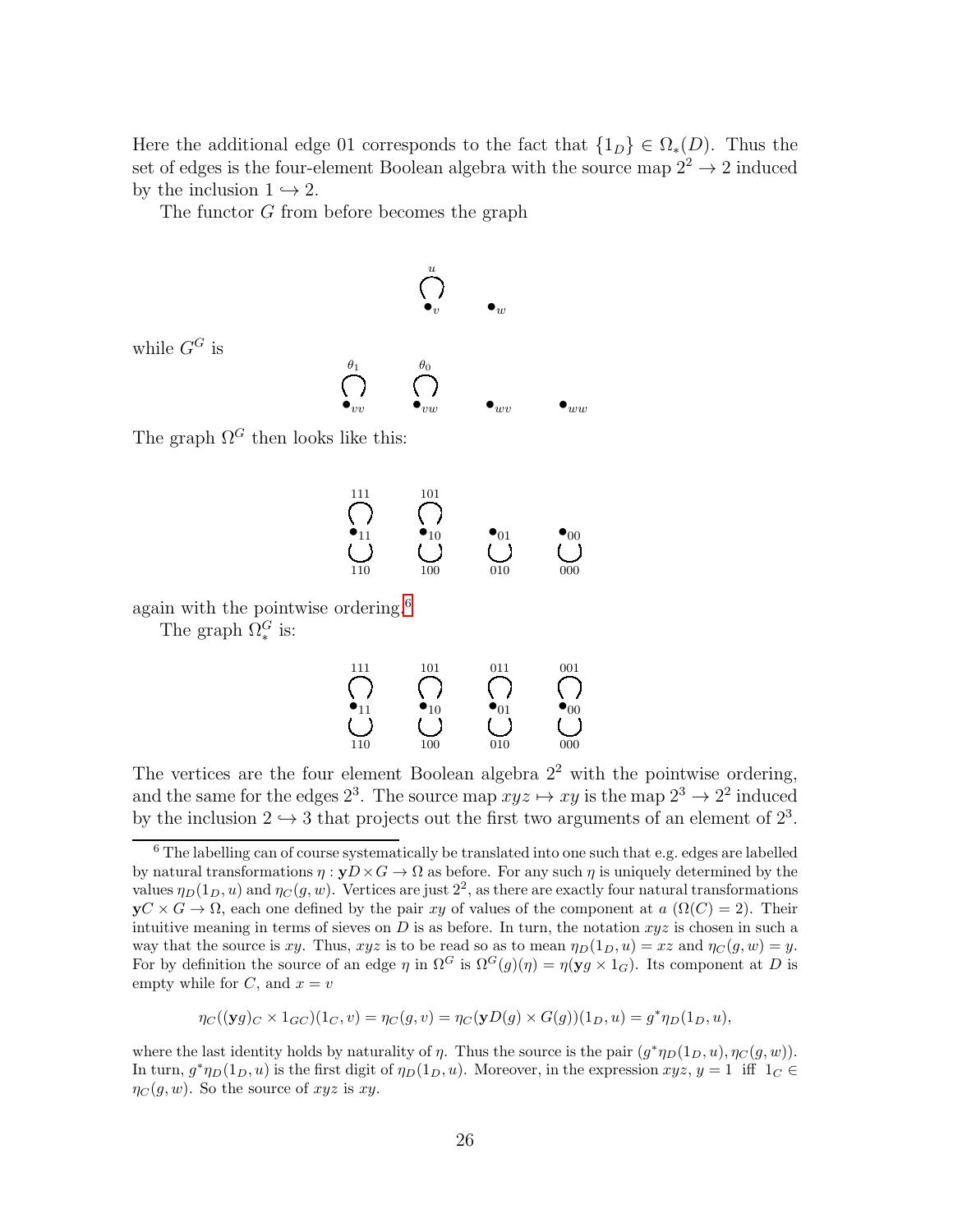As it turns out, for  $\delta^G : (G \times G)^G \to \Omega^G$ :

$$
(\delta^G)_D(\theta_0, \theta_1) = 101.
$$

On the other hand,  $\Delta_C(x) = xx$  and  $\Delta_D(xy) = xxy$ , and so

$$
\forall_D(xyz) = \bigvee \{ st \in \Omega_*(D) \mid sst \leq xyz \},\
$$

and similarly for  $\Omega$ . Thus  $\forall_D(101) = \bigvee \{00, 01\} = 01$ , for  $\forall_D : \Omega_*^G(D) \to \Omega_*(D)$ , while  $\forall_D(101) = \bigvee \{00\} = 00$ , for  $\forall_D : \Omega^G(D) \to \Omega(D)$ .

Note finally that function extensionality is valid in constant domain models. (See next section for the connection between topos semantics and Kripke models.) For instance, consider a loop graph where  $G(D) \cong 2 \cong G(C)$ . An element in  $\Omega^{G}(D)$ , as a natural transformation  $\eta_D : yD \times G \to \Omega$ , is completely determined by the two values  $\eta_D(1, a), \eta_D(1, b)$ , for  $\{a, b\} = G(D)$ . Thus, edges in  $\Omega^G$  can be represented by sequences xyzw, where xy and zw are the respective edges  $\eta_D(1, a)$  and  $\eta_D(1, b)$  in  $\Omega(D)$ , using the binary notation from before. The source of an edge xyzw is xz. On the other hand, the map  $\Delta_D : \Omega(D) \to \Omega^G(D)$  can be computed as  $\Delta_D(st) = stst$ . Now note that there can be no edge in  $\Omega^G$  of the form xy01 or 01zw, because 01 is not an edge in  $\Omega$  (moreover that's the only difference between  $\Omega^G$  and  $\Omega_*^G$ ). As a result, there is no edge in  $\Omega^G$  such that applying  $\forall$  to it is different from applying  $\forall$ to that same edge in  $\Omega_*^G$ . For the only reason this might happen is because 01 is in the underlying set of the join

$$
\forall_D(xyzw) = \bigvee \{ st \in \Omega_*(D) \mid stst \leq xyzw \}.
$$

However, if 0101  $\leq$  xyzw, for any edge xyzw in  $\Omega$ <sup>G</sup>, then xyzw = 1111. But certainly  $\forall$  has the same value on 1111 for both  $\Omega^G$  and  $\Omega^G_*$ . Although the argument is for models with domain of cardinality 2, it easily generalizes to any  $n$ .

#### <span id="page-26-0"></span>4 Algebraic semantics from geometric morphisms

The canonical example of a model in the sense of def. [2.3](#page-14-0) is the case where  $H = f_*\Omega_{\mathcal{F}}$ , for a surjective geometric morphism  $f : \mathcal{F} \to \mathcal{E}$  [\[5,](#page-39-4) [15,](#page-40-3) [17,](#page-40-14) [19\]](#page-40-4). We will continue to describe it in some detail to show that the known semantics for it really coincides with the one described in section [2,](#page-11-1) the crucial thing to check being the equality relation. To ease notation, we write  $A^*$  for  $f^*A$ ,  $A_*$  for  $f_*A$  and  $\Omega_*$  for  $f_*\Omega_{\mathcal{F}}$ , if f is understood.

<span id="page-26-1"></span>**Proposition 4.1.** For any geometric morphism  $f : \mathcal{F} \to \mathcal{E}$ , the object  $\Omega_*$  is a complete Heyting algebra in  $\mathcal{E}.$ 

*Proof.* The object  $\Omega_*$  is a Heyting algebra under the image of  $f_*$ , since  $f_*$  preserves products. The same algebraic structure is equivalently determined through Yoneda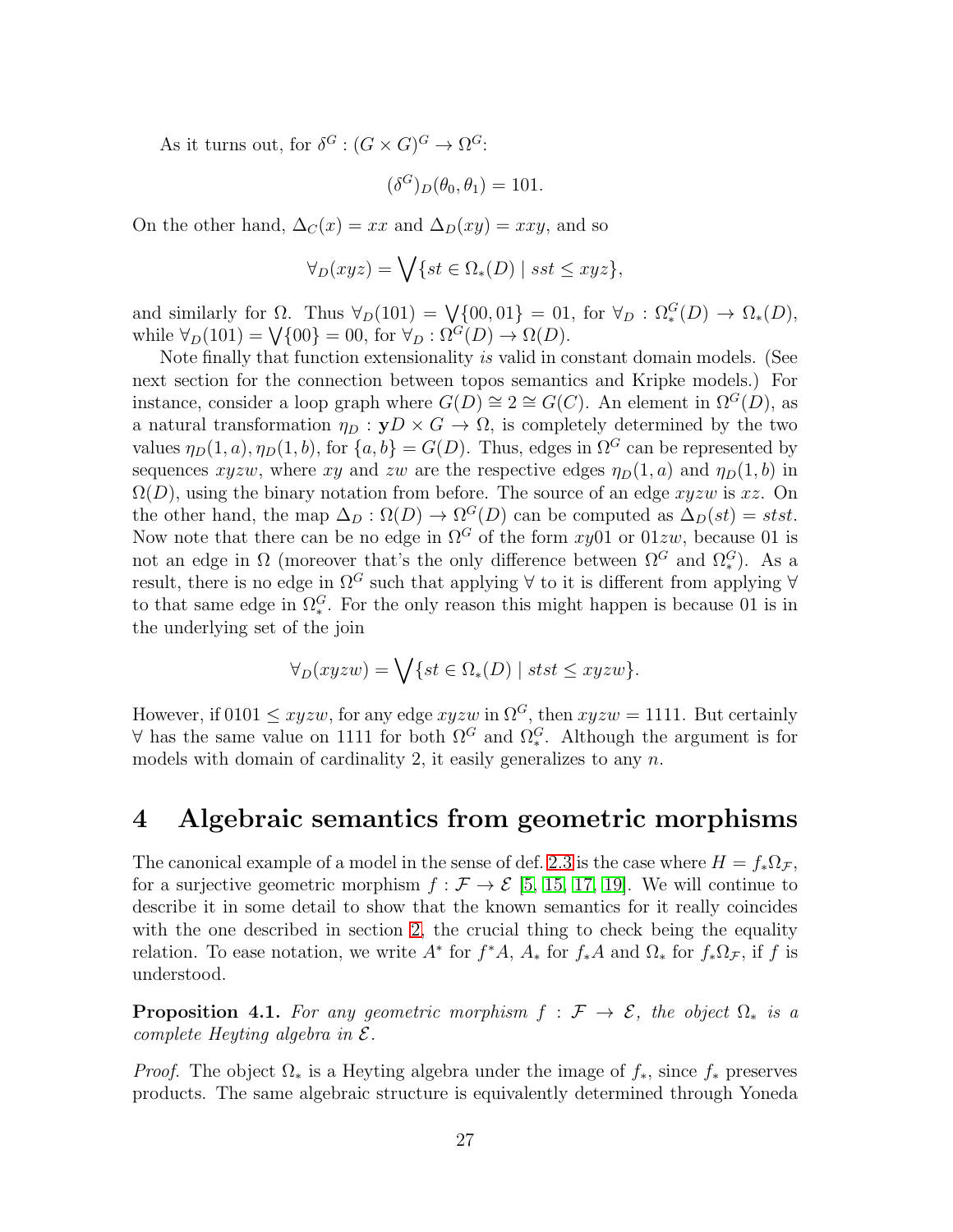by the external Heyting operations on each  $\text{Sub}_{\mathcal{F}}(A^*)$  under the natural isomorphisms

$$
Sub_{\mathcal{F}}(A^*) \cong Hom_{\mathcal{F}}(A^*, \Omega_{\mathcal{F}}) \cong Hom_{\mathcal{E}}(A, \Omega_*)
$$
.

Completeness means that  $\Omega_*$  has I-indexed joins and meets, for any object I in  $\mathcal E$ . One way to see this is to first note that there are isomorphisms (natural in  $E$ )

$$
\text{Hom}(E, (\Omega_*)^I) \cong \text{Hom}(E \times I, \Omega_*) \cong \text{Hom}(E^* \times I^*, \Omega_{\mathcal{F}}) \cong \text{Hom}(E^*, \Omega_{\mathcal{F}}^{I^*}),
$$

where we use that  $f^*$  preserves finite limits. Composition with

$$
\forall_{I^*} : \Omega_{\mathcal{F}}^{I^*} \longrightarrow \Omega_{\mathcal{F}}
$$

hence yields a function

$$
\mathrm{Hom}(E, (\Omega_*)^I) \xrightarrow{\cong} \mathrm{Hom}(E^*, \Omega_{\mathcal{F}}^{I^*}) \xrightarrow{\forall_{I^*} \circ (-)} \mathrm{Hom}(E^*, \Omega_{\mathcal{F}}) \xrightarrow{\cong} \mathrm{Hom}(E, \Omega_*),
$$

all natural in  $E$ . Thus, by the Yoneda lemma, there is a unique map

$$
\forall_I: (\Omega_*)^I \longrightarrow \Omega_*
$$

such that the function

$$
Hom(E, (\Omega_*)^I) \longrightarrow Hom(E, \Omega_*)
$$

from above is induced by composition with  $\forall I$ .

 $\forall_I$  is indeed right adjoint to  $\Delta_I : \Omega_* \to \Omega_*^I$ . For  $\Delta_{I^*} : \Omega_{\mathcal{F}} \to \Omega_{\mathcal{E}}^{I^*}$  $\int_{\mathcal{E}}^{I^*}$  induces, by composition, a function

$$
\operatorname{Hom}(E,\Omega_*) \cong \operatorname{Hom}(E^*,\Omega_{\mathcal{F}}) \xrightarrow{\Delta_{I^*} \circ (-)} \operatorname{Hom}(E^*,\Omega_{\mathcal{F}}^{I^*})
$$

with

$$
\Delta_{I^*}\circ(-)\dashv\forall_{I^*}\circ(-).
$$

This adjunction in turn is the one that corresponds by Yoneda under the isomorphism [\(4\)](#page-4-0) to the adjunction  $\pi_1^* \dashv \forall_{\pi_1}$ :

$$
\forall_{\pi_1}: \mathrm{Sub}_{\mathcal{F}}(E^* \times I^*) \leftrightarrows \mathrm{Sub}_{\mathcal{E}}(E^*) : \pi_1^*,
$$

where  $\pi_1^*$  is pulling back along  $\pi_1 : E^* \times I^* \to E^*$ . *I*-indexed joins are treated similarly. ◻

The modal operator is given by the uniquely determined structure

<span id="page-27-0"></span>
$$
\tau : \Omega_* \leftrightarrows \Omega_{\mathcal{E}} : i,
$$
\n<sup>(10)</sup>

where  $\tau$  is the classifying map of

$$
\top = f_*(\top) : 1 \to \Omega_*.
$$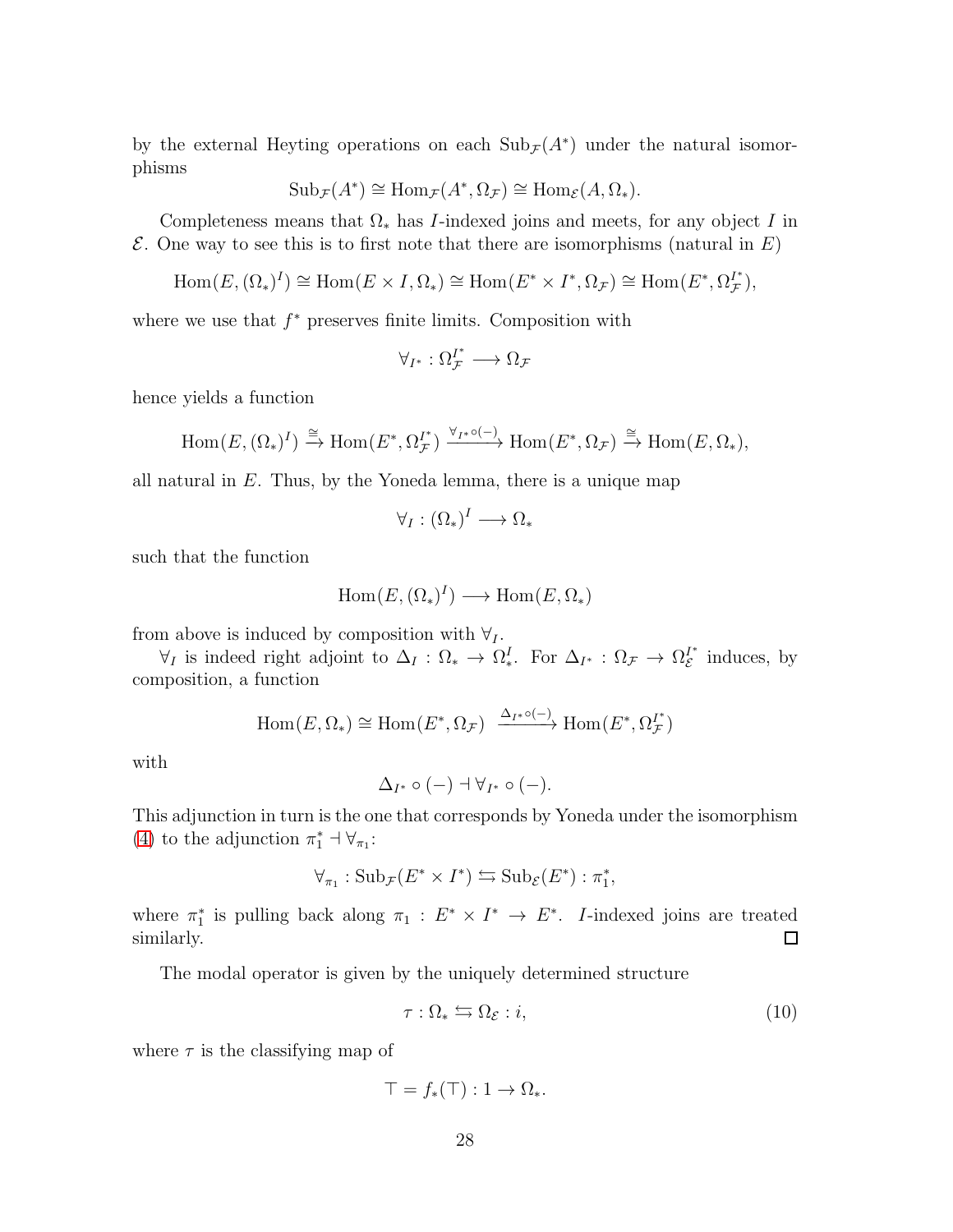<span id="page-28-1"></span>**Lemma 4.2.** The internal adjunction [\(10\)](#page-27-0) is induced via the Yoneda lemma by an external adjunction

<span id="page-28-2"></span>
$$
\Delta_A: \mathrm{Sub}_{\mathcal{E}}(A) \leftrightarrows \mathrm{Sub}_{\mathcal{F}}(f^*A): \Gamma_A \tag{11}
$$

which is natural in  $A$ <sup>[7](#page-28-0)</sup>

*Proof.* Here,  $\Delta_A$  is  $f^*$  restricted to subobjects of A. It follows that  $\Delta_A$  is an injective frame map, as  $f^*$  is a faithful left exact left adjoint. On the other hand,  $\Gamma_A(X, m)$ , for any mono  $m: X \rightarrow f^*A$ , is by definition the left-hand map in the following pullback

$$
\begin{array}{ccc}\n\bullet & \longrightarrow f_{*}X \\
\downarrow & & \downarrow f_{*}m \\
A & \longrightarrow f_{*}f^{*}A.\n\end{array}
$$

The resulting two functions, natural in A, have the form:

$$
\text{Hom}_{\mathcal{E}}(A, \Omega_{\mathcal{E}}) \cong \text{Sub}_{\mathcal{E}}(A) \leftrightarrows \text{Sub}_{\mathcal{F}}(f^*A) \cong \text{Hom}_{\mathcal{F}}(f^*A, \Omega_{\mathcal{F}}) \cong \text{Hom}_{\mathcal{F}}(A, \Omega_*) . \tag{12}
$$

By Yoneda they determine maps

$$
\delta:\Omega_{\mathcal{E}}\leftrightarrows\Omega_*:\gamma,
$$

internally adjoint given that  $\Delta_A \dashv \Gamma_A$ , for each A in  $\mathcal{E}$ . The map  $\delta$  is monic, because each  $\Delta_A$  is injective. It readily follows that  $\delta = i$  and  $\gamma = \tau$ . For  $\delta$  is a monic frame map and  $\delta \dashv \gamma$ , while the arrow

$$
\gamma:\Omega_*\longrightarrow\Omega_{\mathcal{E}}
$$

obtained through the Yoneda lemma as above actually is the classifying map of the top element  $f_*\top: 1 \to \Omega_*$ .  $\Box$ 

**Lemma 4.3.** The internal structure  $\Omega_*$  is a faithful frame, i.e. the canonical frame map  $i : \Omega_{\mathcal{E}} \to \Omega_*$  is a monomorphism.

*Proof.* Since the maps  $\Delta_A$  in lemma [4.2](#page-28-1) are injective, this means that  $\Delta : Sub_{\mathcal{E}}(-) \rightarrow$  $\text{Sub}_{\mathcal{F}}(f^*(-))$  is a monic natural transformation. As  $i:\Omega_{\mathcal{E}}\to\Omega_*$  is obtained using the Yoneda lemma from the maps  $\Delta_A$ , it readily follows that *i* is monic, because the Yoneda embedding reflects monomorphisms.  $\Box$ 

Formulas  $\varphi$  (in one free variable, say) are thus interpreted equivalently in any of the following ways (let M interpret the type of  $x$ ):

$$
\llbracket \varphi \rrbracket \in \mathrm{Sub}_{\mathcal{F}}(f^*M), \qquad M^* \xrightarrow{\llbracket \varphi \rrbracket} \Omega_{\mathcal{F}}, \qquad M \xrightarrow{\llbracket \varphi \rrbracket} \Omega_*,
$$

where the third one follows from definition [2.3.](#page-14-0)

<span id="page-28-0"></span><sup>7</sup> Cf. e.g. [\[19\]](#page-40-4).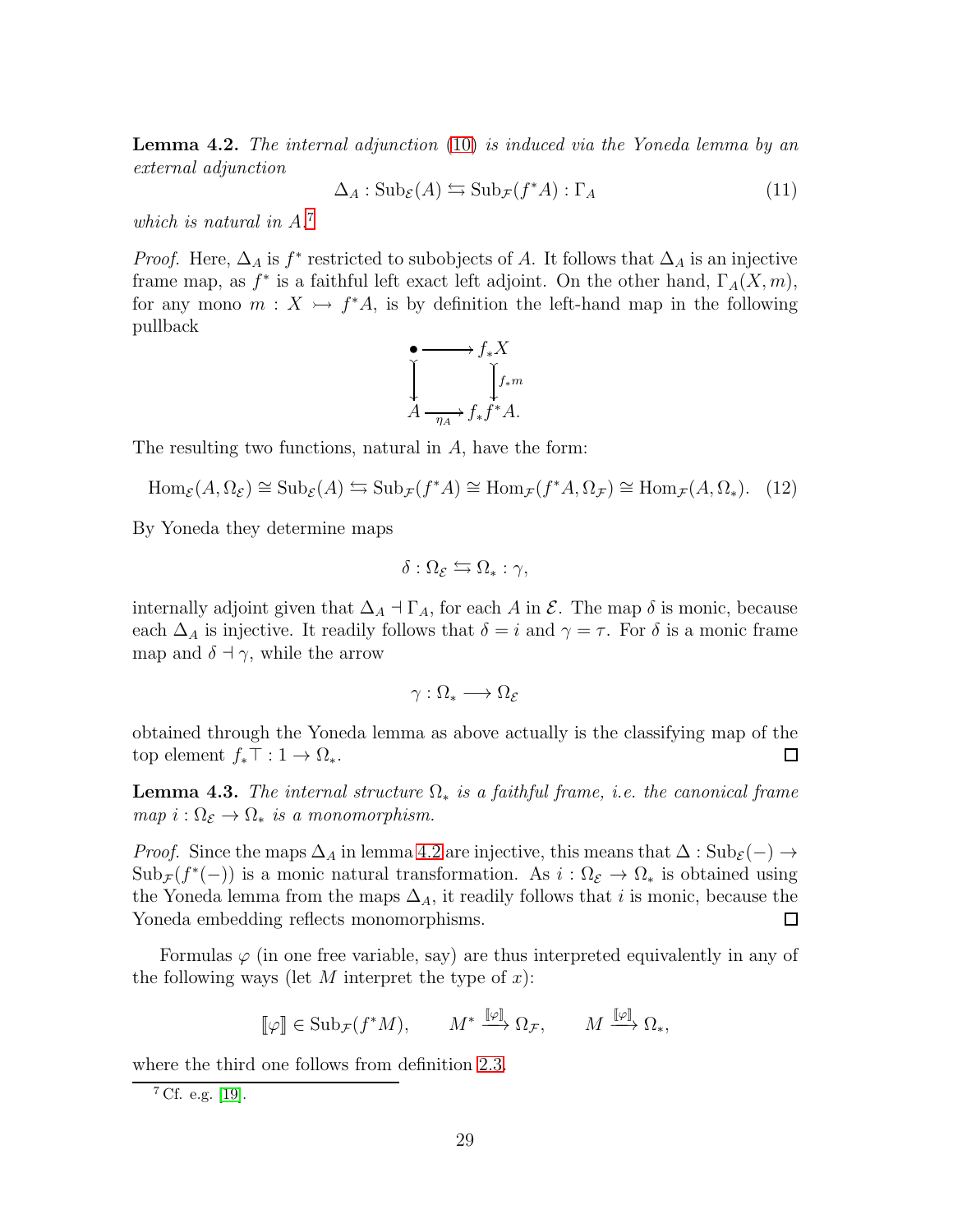Moreover, let  $\delta_{M^*}$  be the classifying map of the diagonal  $\langle 1_{M^*}, 1_{M^*} \rangle : M^* \rightarrow$  $M^* \times M^*$ . We will write its transpose along  $f^* \dashv f_*$  simply as

<span id="page-29-0"></span>
$$
M \times M \xrightarrow{\delta_*} \Omega_* \tag{13}
$$

when  $M$  is clear. Then we have:

**Lemma 4.4.** The equality predicate for  $M^*$  may be interpreted by the map [\(13\)](#page-29-0), *obtained as the transpose along*  $f^* \dashv f_*$  *of* 

$$
(M \times M)^* \cong M^* \times M^* \xrightarrow{\delta_{M^*}} \Omega_{\mathcal{F}}.
$$

The proof is immediate, given the soundness of the interpretation with respect to  $\delta_{M^*}$ .

**Definition 4.5.** By a geometric model we shall mean a model derived from a geometric morphism in this way; specifically, where  $f : \mathcal{F} \to \mathcal{E}$  and  $H = f_*(\Omega_{\mathcal{F}})$ .

To show, finally, that geometric models are a special case of algebraic ones, the main thing that needs to be verified is that equality is interpreted the same way in each case, i.e.:

$$
\delta_* = i \circ \delta_M.
$$

First, we make the following observation:

<span id="page-29-1"></span>**Lemma 4.6.** For any map  $\alpha : D \to \Omega_*$ , we have  $i\tau \circ \alpha = \alpha$  iff the subobject classified by the transpose  $\tilde{\alpha} : f^*D \to \Omega_{\mathcal{F}}$  of  $\alpha$  is of the form  $f^*m : f^*A \to f^*D$ , for some  $m : A \rightarrow D$  in  $\mathcal{E}.$ 

**Proposition 4.7.** For any object D in  $\mathcal{E}$ , and any geometric morphism  $f : \mathcal{F} \to \mathcal{E}$ :

$$
\delta_* = i \circ \delta_D.
$$

Proof. We prove this by showing

$$
\tau \circ \delta_* = \delta_D,
$$

whence the statement follows from  $\delta_* = i \circ \tau \circ \delta_* = i \circ \delta_D$ , where the identity  $\delta_* = i \circ \tau \circ \delta_*$  holds by applying lemma [4.6](#page-29-1) to  $\delta_*$ .

The proof is essentially contained in the following diagram

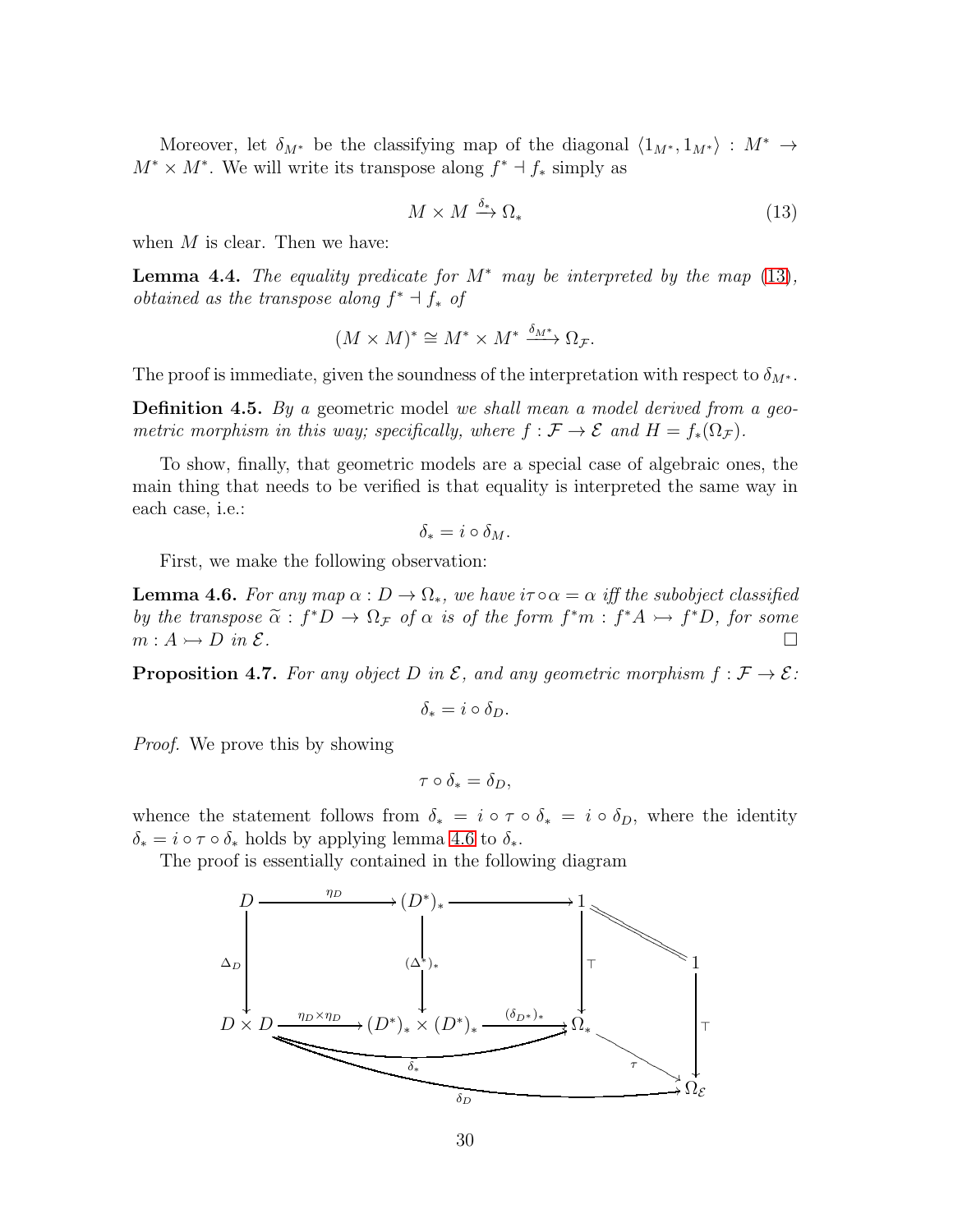where  $\Delta_D = \langle 1_D, 1_D \rangle$ ,  $\eta$  is the unit of  $f^* \dashv f_*$ , and  $\delta, \tau$  denote the respective classifying maps. The square in the middle is a pullback, since  $f_*$  preserves them. Moreover, by the definition of  $\delta_D$ , the large outer square is a pullback. Note further that  $\delta_* = (\delta_{D^*})_* \circ \eta_{D \times D}$ , by the definition of  $\delta_*$  as the transpose of  $\delta_{D^*}$  along  $f^* \dashv f_*$ . Thus the desired equality would follow if the unit square were a pullback, for then

$$
\tau \circ (\delta_{D^*})_* \circ \eta_{D \times D} = \tau \circ \delta_*
$$

would classify  $\Delta_D$ , and so  $\tau \circ \delta_* = \delta_D$ . This is in fact the case. For  $f : \mathcal{F} \to \mathcal{E}$  being surjective (i.e.  $f^*$  faithful) implies that the unit components, and therefore  $\eta_D \times \eta_D$ , are monic. A direct verification then shows that the square is a pullback.  $\Box$ 

*Example 4.1. Kripke Models.* As is well known, any functor  $F : \mathbf{C} \to \mathbf{D}$  induces a geometric morphism

$$
f^* \dashv f_* : \mathbf{Sets}^\mathbf{C} \to \mathbf{Sets}^\mathbf{D},
$$

where  $f^*$  is precomposition with F, and  $f_*$  is a right Kan extension. Let  $\mathbf{C} = |\mathbf{D}|$ and F the inclusion  $i: |D| \to D$ . Then the induced geometric morphism  $i^* \dashv i_*$ :  $Sets^{D} \rightarrow Sets^{D}$  is surjective. The subobject classifier  $\Omega_{D}$  in  $Sets^{D}$  consists, for each  $D$ , of the set of cosieves on  $D$ , which can be construed as the functor category

$$
2^{D/\mathbf{D}},
$$

where 2 is viewed as the poset  $\{0 \leq 1\}$ ; while  $\Omega_{\text{ID}}(D) = 2$ , for each D in D.

On the other hand, by the definition of right Kan extension,  $i_*\Omega_{|\mathbf{D}|}(D) = \prod_{h \in D/\mathbf{D}} 2 =$  $2^{|D/\mathbf{D}|}$ , as can also be seen from

$$
i_*\Omega_{|\mathbf{D}|}(D) \cong \text{Hom}_{\widehat{\mathbf{D}}}(\mathbf{y}D, i_*\Omega_{|\mathbf{D}|}) \cong \text{Hom}_{|\widehat{\mathbf{D}}|}(i^*(\mathbf{y}D), \Omega_{|\mathbf{D}|}).
$$

The last set is (isomorphic to) the set of subfamilies of the functor  $i^*(yD) : |D| \to$ **Sets**, by the definition of the subobject classifier  $\Omega_{|\mathbf{D}|}$ : each natural transformation

$$
i^*yD = yD \circ i = \text{Hom}_{\mathbf{D}}(D, -) \longrightarrow 2
$$

determines, for each D' in **D**, a set of arrows  $D \to D'$ . On arrows  $h: D \to D''$ , the functor  $i_*\Omega_{|\mathbf{D}|}$  is the function  $i_*\Omega_{|\mathbf{D}|}(h) : i_*\Omega_{|\mathbf{D}|}(D) \to i_*\Omega_{|\mathbf{D}|}(D'')$  defined as

$$
i_*\Omega_{|\mathbf{D}|}(h)(A) = \{f : D'' \to X \mid f \circ h \in A\}.
$$

The components of the (internal) adjunction  $i : \Omega_{\mathbf{D}} \leftrightarrows i_* \Omega_{|\mathbf{D}|} : \tau$  then read

$$
i_D: 2^{D/\mathbf{D}} \leftrightarrows 2^{|D/\mathbf{D}|} : \tau_D,
$$

where  $i_D + \tau_D$  "externally". It is not hard to see that i is the inclusion, while

$$
\tau_D(A) = \bigvee \{ S \in 2^{D/\mathbf{D}} \mid i_D(S) \le A \},
$$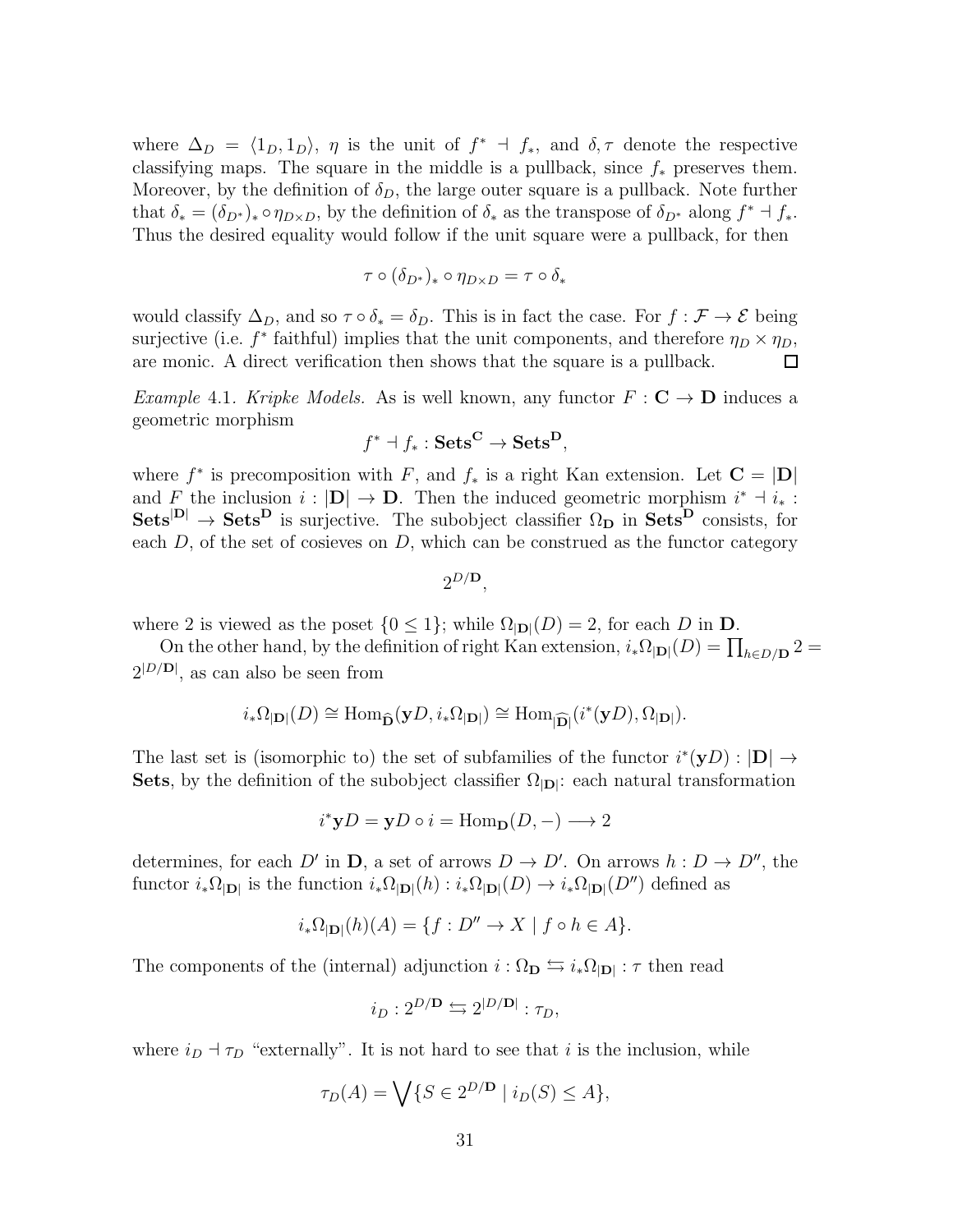by the definition of right adjoint to the frame map i (cf.  $(6)$ ). In words,  $\tau$  maps any family of arrows with domain  $D$  to the largest cosieve on  $D$  contained in it. In particular, when **D** is a preorder, then  $D/D = \uparrow (D)$ , the upward closure of D; while  $2^{D/D}$  is the set of all monotone maps  $\uparrow (D) \to 2$ , i.e. upsets of  $\uparrow (D)$ , while  $2^{|D/D|}$  is the set of arbitrary subsets of  $\uparrow$  (D).

An arrow  $\varphi: E \to i_*\Omega_{|\mathbf{D}|} = 2^{-|\mathbf{D}|}$  in **Sets** defines an indexed subfamily P of the functor F, and conversely. Explicitly, given such  $\varphi : E \to i_*\Omega_{|\mathbf{D}|}$ , define subsets  $P_{\varphi}(D) \subseteq E(D)$ , for each D in **D** and  $a \in E(D)$ , by

<span id="page-31-0"></span>
$$
a \in P_{\varphi}(D) \quad \text{iff} \quad 1_D \in \varphi_D(a). \tag{14}
$$

Conversely, given maps  $E(D) \to 2$ , i.e. components of an arrow  $i^*E \to \Omega_{|\mathbf{D}|}$  in Sets<sup>|D|</sup>, or equivalently a subfamily P of E, define a natural transformation  $\varphi_P$ :  $E \to i_*\Omega_{|\mathbf{D}|}$  by

<span id="page-31-1"></span>
$$
(\varphi_P)_D(a) = \{ f : D \to C \mid E(f)(a) \in P(C) \},\tag{15}
$$

These constructions are mutually inverse and so describe the canonical isomorphism

$$
\operatorname{Hom}(E, i_*\Omega_{|\mathbf{D}|}) \cong \operatorname{Hom}(i^*E, \Omega_{|\mathbf{D}|}) \cong \operatorname{Sub}(i^*E).
$$

Note also that the transpose  $\overline{\varphi} = \varepsilon \varphi^*$  of  $\varphi : E \to \Omega_*$  along the adjunction  $f^* \dashv f_*$ actually is the classifying map in Sets<sup>|D|</sup> of the subobject  $P_{\varphi}$  of  $f^*E$  defined in [\(14\)](#page-31-0):

$$
\varepsilon_C \varphi_C^*(a) = 1 \quad \text{iff} \quad 1_C \in \varphi_C^*(a)
$$
  
iff 
$$
1_C \in \varphi_C(a)
$$
  
iff 
$$
a \in P_{\varphi}(C),
$$

for any  $a \in E(C)$ .

On the other hand, considering  $\Omega_{\bf D} = 2^{D/D}$  instead of  $2^{|D/D|}$ , the same defini-tions [\(14\)](#page-31-0) and [\(15\)](#page-31-1) establish a correspondence between subfunctors of  $E$  and their classifying maps in Sets<sup>D</sup>. In particular, the classifying map of a subfunctor of E factors through  $i_*\Omega_{|K|}$  via  $\tau$ .

Thus, when D is a preorder, algebraic models in the complete Heyting algebra  $i_*\Omega_{|K|}$  are precisely Kripke models on **D**. The "domain" of the model is given by the functor E, while each  $E(D)$  is the domain of individuals at each world D. Each formula determines, as an arrow  $\varphi: E \to i_*\Omega_{|K|}$ , a subfamily of E, that is a family  $(P_{\varphi}(D) \subseteq E(D))$ . Then  $\tau$  determines the largest compatible subfamily of that family, i.e. a family closed under the action of E. Indeed, for  $x \in E(D)$ ,

$$
x \in P_{\tau\varphi}(D)
$$
 iff  $1_D \in (\tau\varphi)_D(x)$ .

Now  $(\tau \varphi)_{D}(x)$  is the maximal sieve on D just in case  $\varphi_{D}(x)$  is. So, if satisfied, the right-hand side means that  $x \in P_{\varphi}(D)$  and moreover  $F(f)(x) \in P_{\varphi}(C)$ , for all  $C \geq D$ . Semantically speaking, x satisfies  $\tau \varphi$  (at D) just in case x (or rather its "counterpart"  $F_{CD}(x)$  satisfies  $\varphi$  in all worlds accessible from D.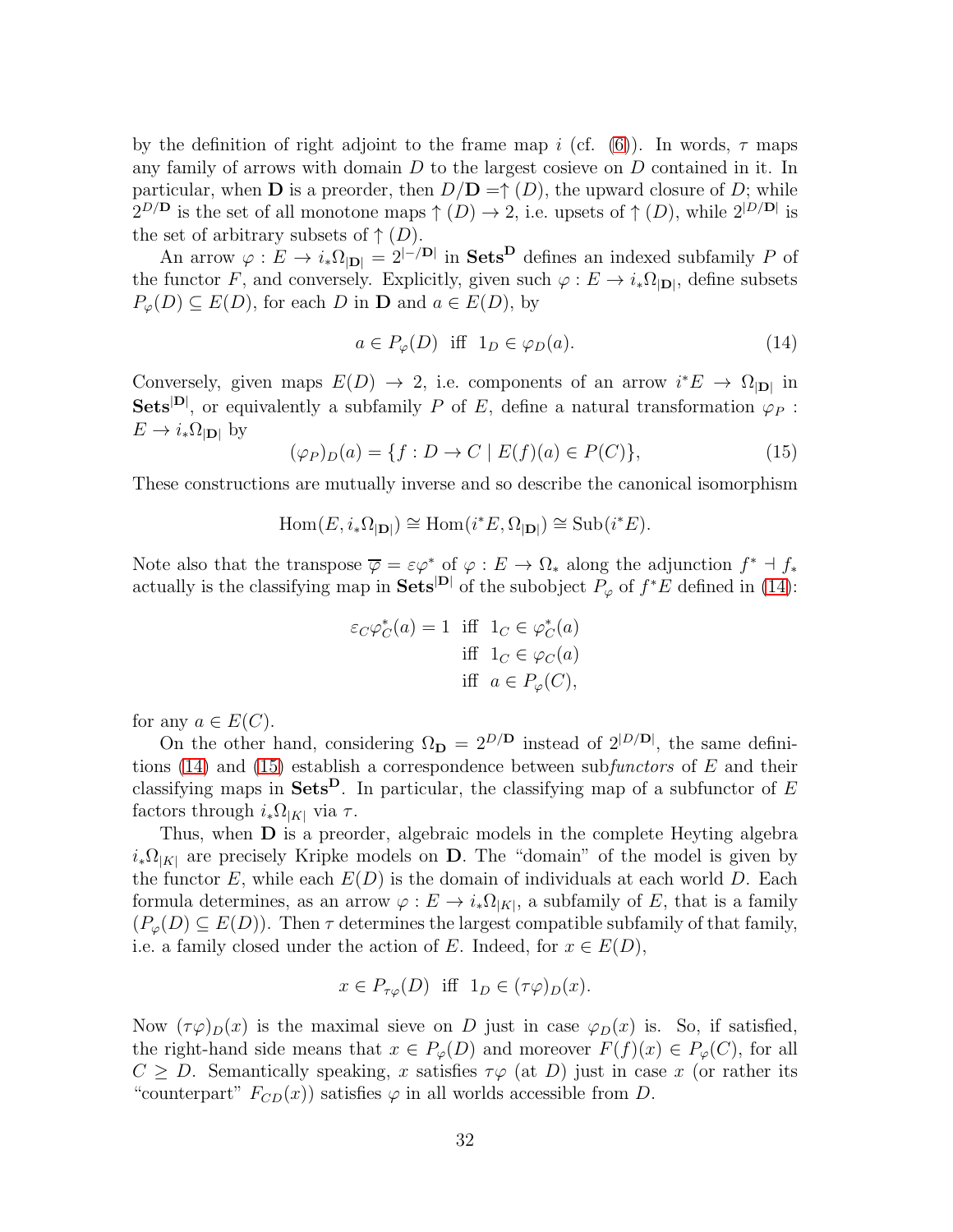Thus we recovered the natural adjunction

$$
\Delta_E : \mathrm{Sub}(E) \leftrightarrows \mathrm{Sub}(i^*E) : \Gamma_E
$$

that succinctly describes the algebraic structure of Kripke models.

Lastly, presheaf semantics reduces to standard Kripke semantics for propositional modal logic in the following sense. In the latter, propositional formulas are recursively assigned elements in  $\mathcal{P}(\mathbf{K})$ , for a preorder **K**. Let  $\mathcal{P}(\downarrow (-)) = \Omega_*$  be the composite functor

$$
\mathbf{K} \xrightarrow{\downarrow} \mathbf{Sets} \xrightarrow{\mathcal{P}(-)} \mathbf{Sets}^{op}.
$$

Observe that

$$
\mathcal{P}(\mathbf{K}) \cong \mathrm{Hom}_{\mathbf{Sets}^{\mathbf{K}^{op}}}(1,\mathcal{P}(\downarrow(-))),
$$

via assignments (where  $\varphi \subseteq \mathcal{P}(\mathbf{K})$ )

$$
\varphi \mapsto (\varphi_k = \downarrow (k \cap \varphi) \mid k \in \mathbf{K})
$$

and

$$
(\varphi_k \mid k \in \mathbf{K}) \mapsto \bigcup_k \varphi_k.
$$

Thus modelling formulas (in one variable, say) by maps of presheaves

$$
M \longrightarrow \mathcal{P}(\downarrow (-)) = \Omega_*
$$

yields precisely the familiar Kripke model idea for propositions, i.e. closed formulas. Moreover, for constant domains:

$$
\mathrm{Hom}_{\mathbf{Sets}}\kappa^{\mathit{op}}\left(\Delta M,\mathcal{P}(\downarrow(-))\right)\cong \mathrm{Hom}_{\mathbf{Sets}}(M,\varprojlim \mathcal{P}(\downarrow(-)))\cong \mathrm{Hom}_{\mathbf{Sets}}(M,\mathcal{P}(K)).
$$

Here,  $\Delta$ : Sets  $\longrightarrow$  Sets<sup>K°</sup> is the functor  $\Delta(M)(k) = M$ , for any set M and  $k \in \mathbf{K}$ . A function  $\varphi : M \longrightarrow \mathcal{P}(K)$  assigns to each individual in the domain M a set of worlds for which the individual satisfies the formula represented by  $\varphi$ .

Kripke-Joyal forcing: Another way of seeing the close relation between presheaf semantics and Kripke semantics is via the notion of "Kripke-Joyal forcing" [\[14,](#page-40-9) [12\]](#page-40-10). For any topos  $\mathcal E$  one can define a forcing relation  $\Vdash$  to interpret intuitionistic higherorder logic. Given an arrow  $\varphi : M \to \Omega_{\mathcal{E}}$ , let  $S_{\varphi}$  be the subobject of M classified by  $\varphi$ . Then for any  $a: X \to M$ , define

<span id="page-32-0"></span>
$$
X \Vdash \varphi(a) \quad \text{iff} \quad a \text{ factors through } S_{\varphi}. \tag{16}
$$

This holds iff  $\varphi a = \mathbf{t}_X$ , where  $\mathbf{t}_X$  is the arrow  $\top \circ \cdot : X \to 1 \to \Omega_{\mathcal{E}}$ . The idea is that  $\varphi$  corresponds to a formula, while a is a generalized element of M, thought of as a term  $x : X \mid a : M$ . In fact,  $\varphi$  and a are terms in the internal language of  $\mathcal{E}$ , reinterpreted into  $\mathcal{E}$  by the forcing relation. The relation  $\mathbb{F}$  satisfies certain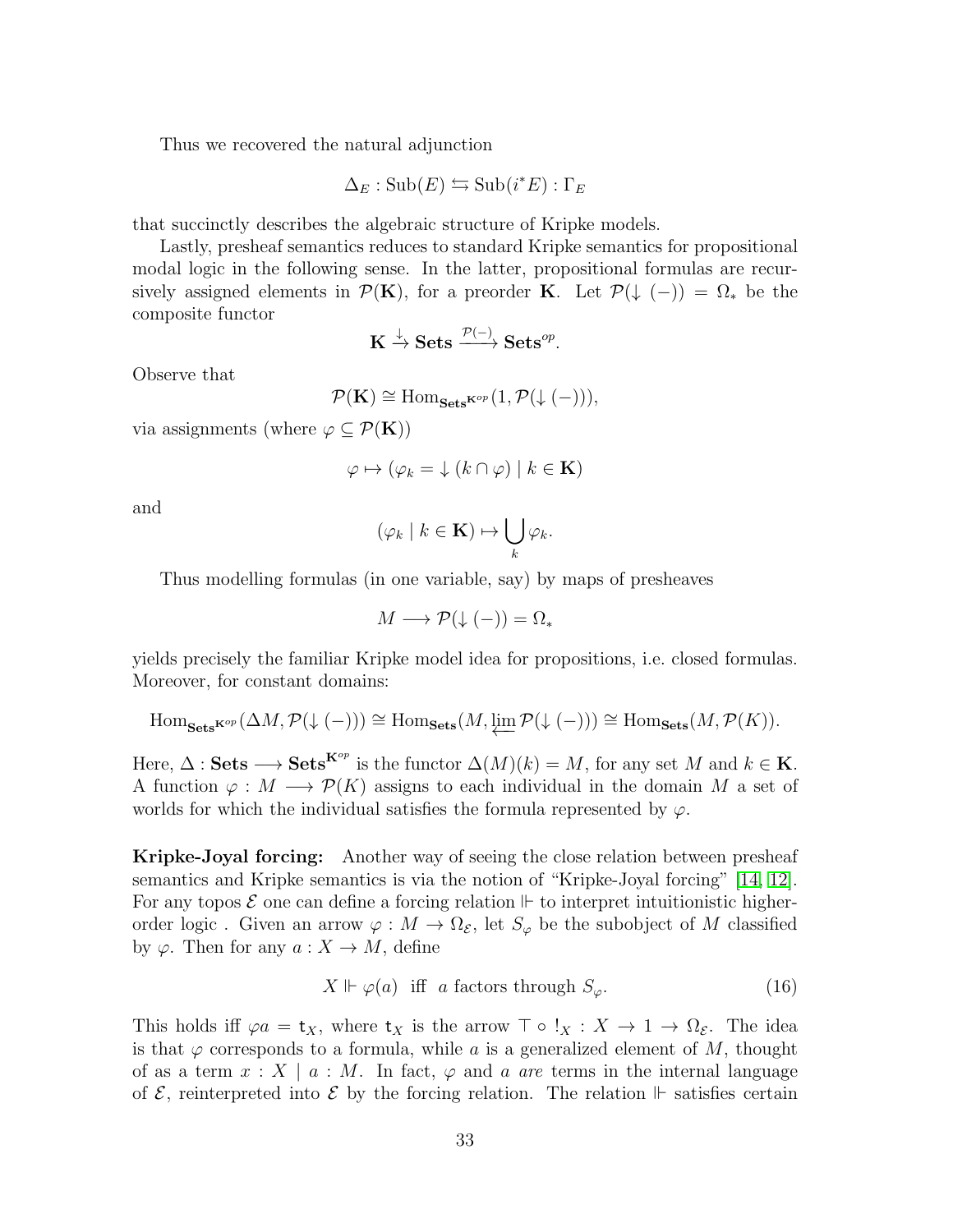recursive clauses for all the logical connectives [\[14,](#page-40-9) [12\]](#page-40-10). Conversely, starting with an interpretation of the basic symbols of a higher-order type theory in a topos  $\mathcal E$  (as maps into  $\Omega_{\mathcal{E}}$ ), then these recursive clauses determine when a formula is true ("at an object  $X$ "). When a is a closed term, i.e. a constant, for which one may assume  $X = 1$ , then this says that the two arrows



are equal; i.e. the closed sentence  $\varphi[a/x]$  is "true". In general, the forcing relation thus defines when formulas are true (at  $X$ ), much as in Kripke semantics, as we now illustrate.

Consider presheaf toposes of the form  $\textbf{Sets}^{\mathbf{C}^{op}}$ . In this case, the forcing relation  $X \Vdash \varphi(a)$  can be restricted to objects X in E forming a generating set.<sup>[8](#page-33-0)</sup> For presheaf toposes  $\textbf{Sets}^{\mathbf{C}^{op}}$  the representable functors  $\mathbf{y}C$  form a generating set, so one may assume that  $X = yC$ , for some object C in C. Also, by the Yoneda lemma, generalized elements  $a: yC \to M$  may be replaced by actual elements  $a \in M(C)$ . To say that  $a: yC \to M$  factors through a subobject  $S \in Sub<sub>E</sub>(M)$  is then equivalent to saying that the corresponding element  $a \in M(C)$  actually lies in  $S(C)$ . As a result, the forcing condition becomes

$$
\mathbf{y}C \Vdash \varphi(a) \text{ iff } a \in S_{\varphi}(C),
$$

where, as before,  $\varphi$  classifies the subobject  $S_{\varphi}$  of M. We shall hereafter write  $C \Vdash ...$ instead of  $\mathbf{v}C \Vdash \dots$ 

Now consider the standard  $\Omega_*$ -valued model for classical higher-order modal logic in a presheaf topos  $\textbf{Sets}^{\mathbf{C}^{op}}$ , associated with the canonical geometric morphism  $\textbf{Sets}^{|\mathbf{C}|} \to \textbf{Sets}^{\mathbf{C}^{op}}$ . We define another forcing relation  $C \Vdash_{*} \varphi(a)$  which takes this modal logic into account.

<span id="page-33-2"></span>**Definition 4.8.** For any presheaf topos **Sets**<sup> $C^{op}$ </sup>, define a forcing relation  $\Vdash_{\ast}$  for arrows  $\varphi : M \to \Omega_*$ , objects C in **C**, and elements  $a \in M(C)$  by:

<span id="page-33-1"></span>
$$
C \Vdash_* \varphi(a) \quad iff \quad C \Vdash \overline{\varphi}(a), \tag{17}
$$

where  $\mathbb H$  on the right-hand side is the usual forcing relation w.r.t.  $\boldsymbol{Sets}^{|\mathcal{C}|}$  (as defined in [\(16\)](#page-32-0)), and  $\overline{(-)}$  indicates transposition along  $f^* \dashv f_*$ .

Further analysing the right-hand side of [\(17\)](#page-33-1) gives:

$$
C \Vdash \overline{\varphi}(a) \quad \text{iff} \quad a \in S_{\overline{\varphi}}(C) \tag{18}
$$

where  $S_{\overline{\varphi}}$  is the subobject of  $M^*$  classified by  $\overline{\varphi}$  in **Sets**<sup>[C]</sup>.

<span id="page-33-0"></span><sup>&</sup>lt;sup>8</sup> Cf. [\[12\]](#page-40-10). One says that a set S of objects from  $\mathcal E$  is generating, iff for any  $f \neq g : A \rightrightarrows B$  in  $\mathcal E$ , there is an arrow  $x : X \to A$ , for some  $X \in S$ , such that  $fx \neq gx$ .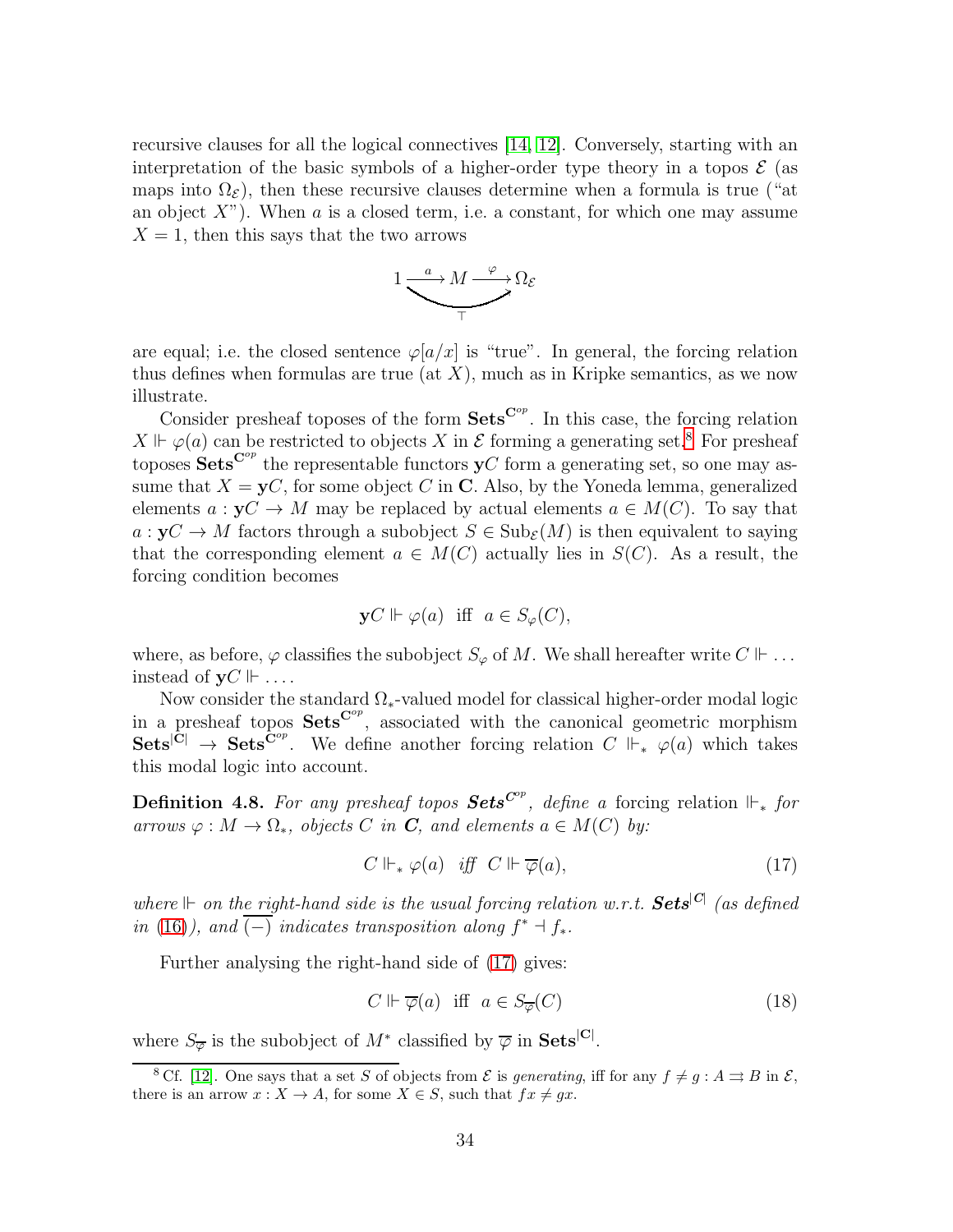**Proposition 4.9.** Let  $\Vdash_{*}$  be the forcing relation of Definition [4.8.](#page-33-2) Then for all  $\varphi, \psi : M \to \Omega_*$  and  $a \in M(C)$  the following hold:

| $C \Vdash_* \top$                           | always |                                                      |
|---------------------------------------------|--------|------------------------------------------------------|
| $C\Vdash_{*}\bot$                           | never  |                                                      |
| $C \Vdash_* \varphi(a) \wedge \psi(a)$      | if f   | $C \Vdash_* \varphi(a)$ and $C \Vdash_* \psi(a)$     |
| $C \Vdash_* \varphi(a) \vee \psi(a)$        | if f   | $C \Vdash_* \varphi(a)$ or $C \Vdash_* \psi(a)$      |
| $C \Vdash_* \varphi(a) \Rightarrow \psi(a)$ | if f   | $C \Vdash_* \varphi(a)$ implies $C \Vdash_* \psi(a)$ |
| $C \Vdash_* \forall x \varphi(x, a)$        | if f   | $C \Vdash_* \varphi(b, a)$ for all $b \in M(C)$      |
| $C \Vdash_* \exists x \varphi(x,a)$         | if f   | $C \Vdash_* \varphi(b, a)$ for some $b \in M(C)$     |
| $C \Vdash_{*} \Box \varphi(a)$              | if f   | $D \Vdash_* \varphi(p^*a)$ for every $p: D \to C$    |
| $C \Vdash_* t(a) \in u(a)$                  | if f   | $(1_C, t_C(a)) \in (u_C(a))_C,$                      |
|                                             |        | for $t: M \to N$ and $u: M \to \Omega_*^N$           |

where  $\square = i\tau$ , and  $\forall x \varphi$  is the arrow  $M \xrightarrow{\widehat{\varphi}} \Omega_*^M \xrightarrow{\forall_M} \Omega_*$ , with  $\widehat{\varphi}$  the exponential transpose of  $M \times M \stackrel{\varphi}{\to} \Omega_*$ , and similarly for  $\exists x \varphi(x, a)$ .

Remark 4.10. Although  $\Vdash_*$  is a relation between objects C and arrows  $\varphi : M \to \Omega_*,$ it also makes sense to think of the  $\varphi$  as formulas, with the clauses above holding w.r.t. the arrow  $\llbracket \varphi \rrbracket$  assigned to the formula  $\varphi$  as in section [2.](#page-11-1) For instance, interpreting a syntactic expression  $\exists x \varphi(x, y)$  (by [2.3\)](#page-14-0) yields an arrow  $\exists M$ [ $\varphi$ ]. When **C** is a preorder this is then not merely similar to, but actually is the Kripkean satisfaction relation between worlds and formulas, extended to higher-order logic.

Proof. We shall just do a few exemplary cases for the purpose of illustration. Consider C  $\mathbb{H}_{*} \varphi(a) \vee \psi(a)$ , which by definition [4.8](#page-33-2) means that  $a \in S_{\overline{\varphi \vee \psi}}(C)$ . Here,  $\Omega_* \times \Omega_* \overset{\vee}{\to} \Omega_*$  is the join map. Recall from proposition [4.1](#page-26-1) that  $\vee$  actually is of the form  $\vee_*$ , for the join map  $\Omega \times \Omega \stackrel{\vee}{\to} \Omega$  in **Sets**<sup>[C]</sup>. Thus the following commutes, by naturality of the counit  $\varepsilon$ :

$$
M^* \times M^* \xrightarrow{\langle \varphi^*, \psi^* \rangle} (\Omega_*)^* \times (\Omega_*)^* \xrightarrow{\langle \vee_* \rangle^*} (\Omega_*)^*
$$
  

$$
\overbrace{\langle \overline{\varphi}, \overline{\psi} \rangle}^{\varepsilon \downarrow \varepsilon} \times \Omega \xrightarrow{\langle \vee_* \rangle^*} \Omega
$$

That is to say,

$$
\overline{\varphi \vee \psi} = \overline{\varphi} \vee \overline{\psi},
$$

and so  $S_{\overline{\varphi}\vee\overline{\psi}}=S_{\overline{\varphi}\vee\overline{\psi}}$ . Since **Sets**<sup>|C|</sup> is a Boolean topos, by the definition of  $S_{\overline{\varphi}\vee\overline{\psi}}$  in Sets<sup>|C|</sup> we have:

$$
a \in S_{\overline{\varphi} \vee \overline{\psi}}(C)
$$
 iff  $a \in S_{\overline{\varphi}}(C)$  or  $a \in S_{\overline{\psi}}(C)$ ,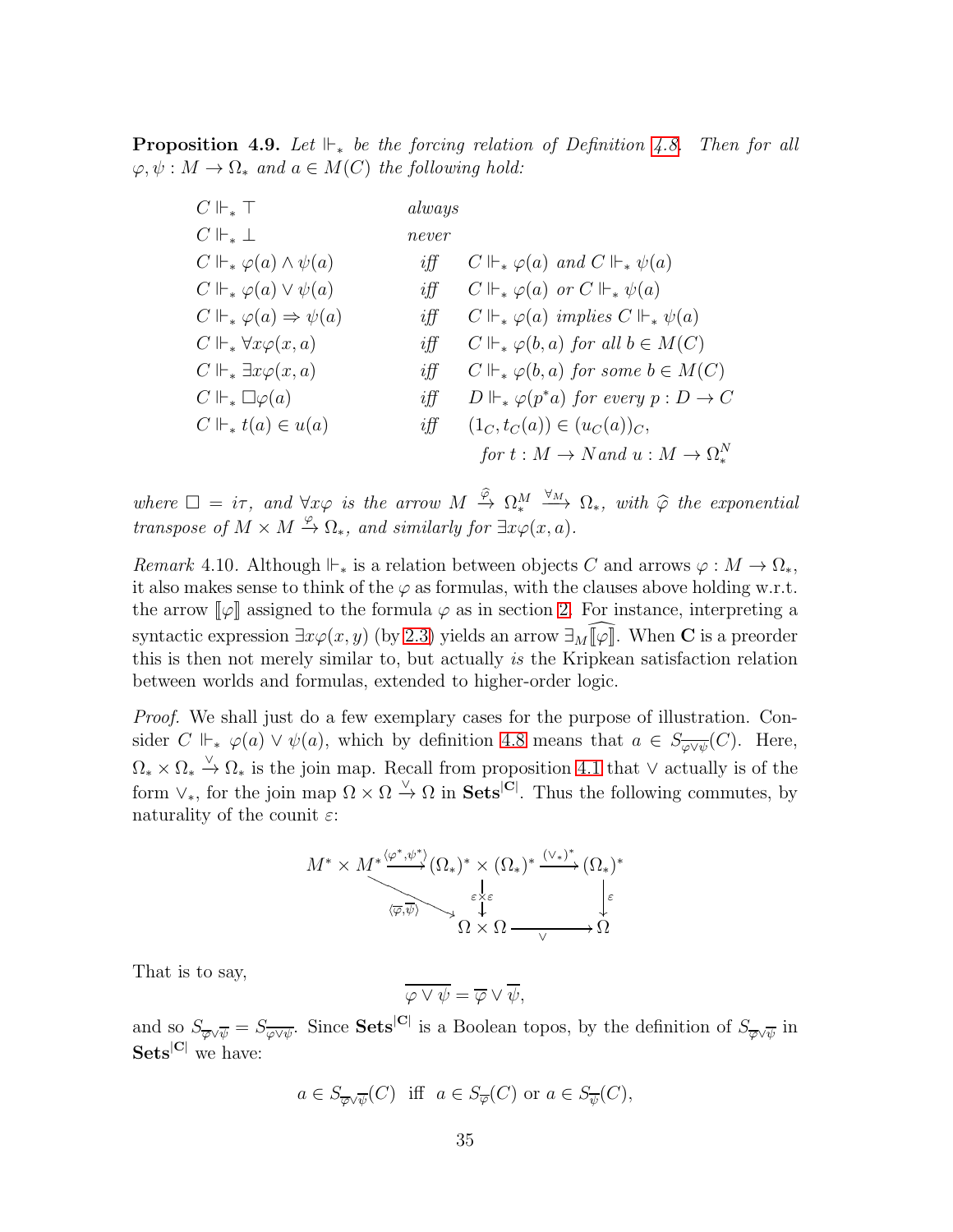i.e. if and only if  $C \Vdash_* \varphi(a)$  or  $C \Vdash_* \psi(a)$ . The argument for the other logical connectives is similar.

For ∀, by definition,

$$
C \Vdash_* \forall x \varphi(x, a) \ \text{ iff } \ a \in S_{\forall_M \widehat{\varphi}}(C),
$$

with

$$
S_{\forall M\widehat{\varphi}}(C) = \{ a \in M(C) \mid 1_C \in (\forall M\widehat{\varphi})_C(a) \}
$$

defined as in [\(14\)](#page-31-0). By the definition of  $\forall_M$ , and because  $|\mathbf{C}|$  is discrete:

$$
1_C \in (\forall_M \widehat{\varphi})_C(a) \text{ iff } 1_C \in \bigcup \{ s \in \Omega_*(C) \mid \Omega_*(f)(s) \le \widehat{\varphi}_C(a)_D(f, b),
$$
  
for all  $f : D \to C, b \in M(D) \}$   
iff  $1_C \in \bigcup \{ s \in \Omega_*(C) \mid s \le \widehat{\varphi}_C(a)_C(1_C, b), \text{ for all } b \in M(C) \}$   
iff  $1_C \in \varphi_C(a, b)$ , for all  $b \in M(C)$   
iff  $(a, b) \in S_{\varphi}$ , for all  $b \in M(C)$   
iff  $C \Vdash_{*} \varphi(a, b)$ , for all  $b \in M(C)$ .

The last two equivalences hold by the definition of  $S_{\varphi}$  and  $\Vdash_{*}$ . To see the third equivalence, let  $\alpha : yC \to M$  be the map that corresponds under Yoneda to  $a \in$  $M(C)$ . Then, by the definition of  $\hat{\varphi}$  (cf. [\(7\)](#page-21-1)):

$$
\widehat{\varphi}_C(a)_C(1_C,b)=\varphi_C(\alpha\times 1_M)_C(1_C,b)=\varphi_C(\alpha_C(1_C),b)=\varphi_C(a,b).
$$

Then, if  $1_C$  is in the union, it is in one of the  $s \in \Omega_*(C)$ , and thus  $1_C \in \varphi_C(a, b)$ , for all  $b \in M(C)$ . On the other hand, if  $1_C \in \varphi_C(a, b)$ , for all  $b \in M(C)$ , then  $1_C$  is in the union for  $s = \{1_C\}.$ 

The clause for  $\in$  follows from its definition:

$$
S_{\varepsilon\langle s,t\rangle} = \{a \in M(C) \mid 1_C \in \varepsilon\langle s,t\rangle_C(a)\}= \{a \in M(C) \mid 1_C \in \varepsilon_C(s_C(a), t_C(a))\}= \{a \in M(C) \mid 1_C \in (s_C(a))_C(1_C, t_C(a))\},\
$$

using the definition of the evaluation map  $\varepsilon : \Omega^A \times A \to \Omega$ .

For  $\Box$ , as before,  $i\tau\varphi$  determines a subfamily of M with components

$$
S_{i\tau\varphi}(C) = \{ a \in M(C) \mid 1_C \in (i\tau\varphi)_C(a) \}.
$$

But  $(i\tau\varphi)_C(a)$  is a sieve, as it factors through  $\Omega(C)$ , and so

$$
S_{i\tau\varphi}(C) = \{ a \in M(C) \mid (i\tau\varphi)_C(a) = \top_C \},
$$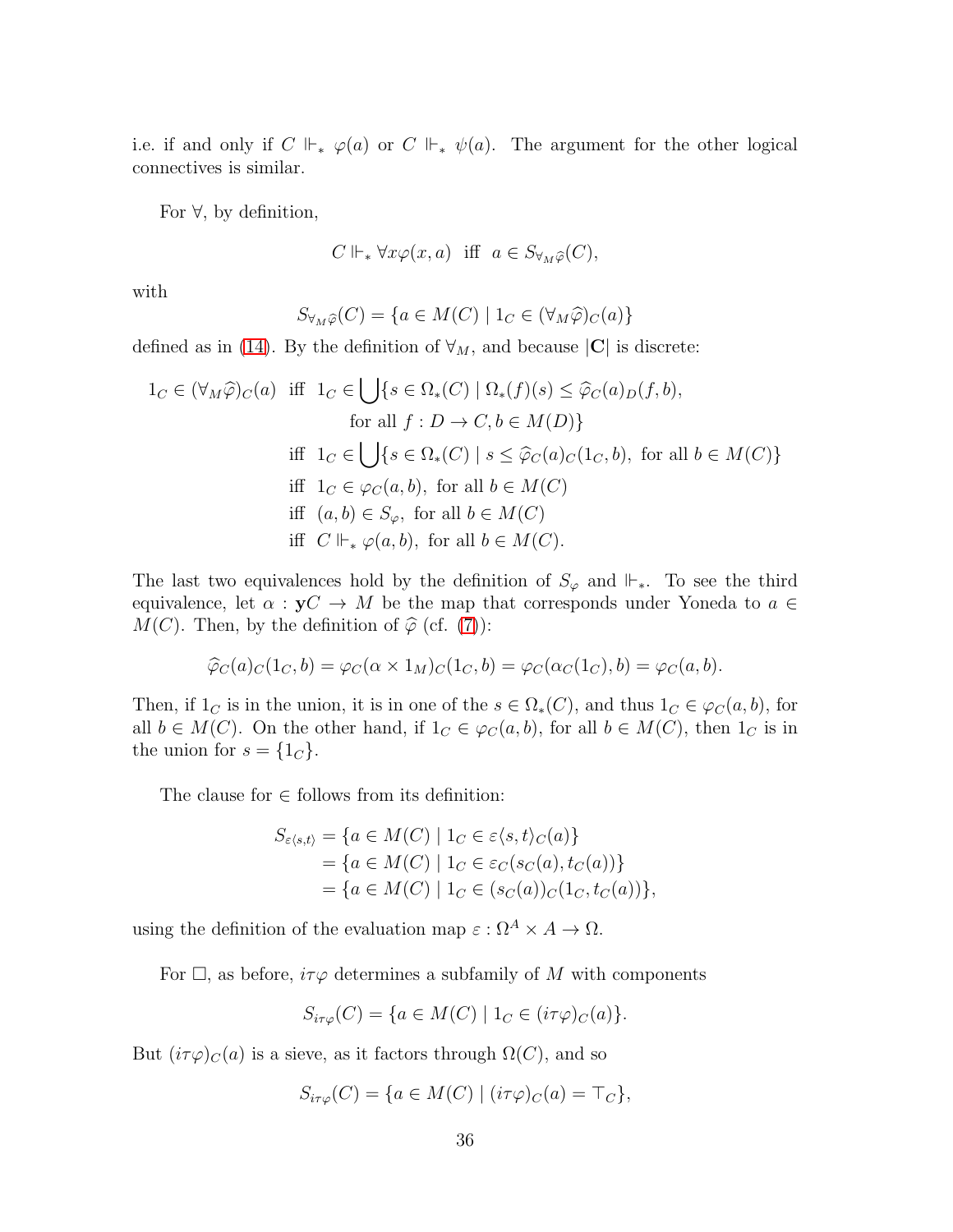for  $\top_C$  the maximal sieve on C. However, by the defining properties of  $\tau$  and i,

$$
(i\tau\varphi)_C(a) = \top_C \text{ iff } \varphi_C(a) = \top_C.
$$

Therefore,

$$
S_{i\tau\varphi}(C) = \{a \in M(C) \mid \varphi_C(a) = \top_C\}
$$
  
=  $\{a \in M(C) \mid (\chi_{S_{\varphi}})_{C}(a) = \top_C\}$   
=  $\{a \in M(C) \mid \{p : D \to C \mid p^*a \in S_{\varphi}(D)\} = \top_C\}$   
=  $\{a \in M(C) \mid p^*a \in S_{\varphi}(D), \text{ for all } p : D \to C\}.$ 

In forcing terms:

$$
C \Vdash_{*} i\tau\varphi(a) \text{ iff } a \in S_{i\tau\varphi}(C)
$$
  
iff  $p^*a \in S_{\varphi}(D)$ , for all  $p: D \to C$   
iff  $D \Vdash_{*} \varphi(p^*a)$ , for all  $p: D \to C$ .  $\square$ 

*Example 4.2. Sheaf Models.* For a topological space X the (surjective) geometric morphism

$$
i^* \dashv i_* : \mathbf{Sets}/X \longrightarrow \mathrm{Sh}(X)
$$

coming from the continuous inclusion  $i : |X| \hookrightarrow X$  gives rise to modal sheaf semantics for classical S4 modal logic as described in [\[1\]](#page-39-3). This is most readily seen by viewing sheaves on X as local homeomorphisms over X. In this case, the adjunction  $(11)$ reads:

$$
\Delta_{\pi} : \mathrm{Sub}_{LH/X}(E) \leftrightarrows \mathrm{Sub}_{\mathbf{Sets}/X}(i^*E) : \Gamma_{\pi}
$$

where  $E \to X$  is a local homeomorphism. A subobject of  $i^*E$  in  $\textbf{Sets}/X$  is simply a commutative triangle of functions in Sets



which is entirely determined by a subset  $A \subseteq E$ . One obtains the largest subsheaf of E contained in A just by applying the interior operator of E to  $A \subseteq E$ :



The horizontal inclusion is then continuous w.r.t. the subspace topology on intA. The composite is then a local homeomorphism, because the restriction of any local homeomorphism to an open subset of the total space  $(E)$  is one.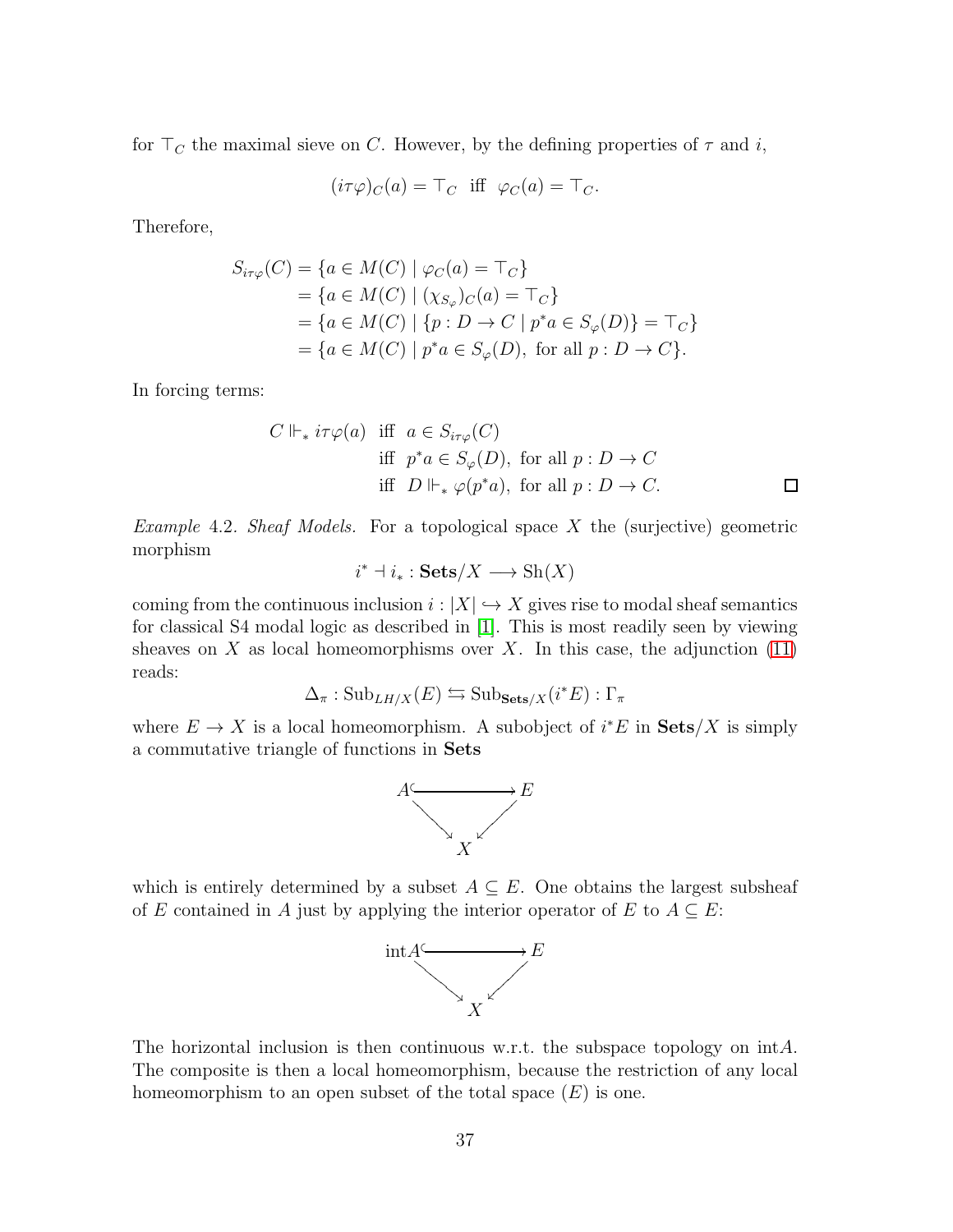This is therefore just the familiar topological semantics for *propositional* modal logic, given by the adjunction

$$
i: \text{Sub}_{\text{Sh}(X)}(E) \cong \mathcal{O}(E) \leftrightarrows \mathcal{P}(E) \cong \text{Sub}_{\text{Sets}/X}(i^*E) : \text{int}
$$

In this case the algebraic formulation via maps into the subobject classifier is perhaps less intuitive. The subobject classifier  $\omega : \Omega \to X$  in Sh $(X)$  has the fibers:<sup>[9](#page-37-1)</sup>

$$
\omega^{-1}(x) = \varinjlim_{x \in U} \downarrow U
$$

where  $\downarrow U$  is the set of all open subsets of  $U \in \mathcal{O}(X)$ . On the other hand, viewing sheaves as a special kind of presheaves, the formulation is now more familiar. The subobject classifier takes the form  $\Omega_X(U) = \downarrow U$  (for  $V \subseteq U$  this acts by  $V \cap \neg$ , i.e. the inverse image along the inclusion). Thus  $\Omega_X(U) = \mathcal{O}(U)$  for the subspace topology on U. In turn,  $\Omega_*(U) = \mathcal{P}(U)$  with the evident restriction along inclusions. Thus propositions are modelled by natural transformations  $M \to \mathcal{P}$  to the contravariant powerset-functor, while the map  $\tau_U : \mathcal{P}(U) \to \mathcal{O}(U)$ , for any  $U \subseteq X$ , picks the largest open subset contained in a given subset of  $U$ , i.e. the interior.

With this description, sheaf semantics may be seen as the generalization of the familiar topological semantics for *propositional* modal logic to *quantified* languages. The previous case of presheaves on a preorder  $\bf{K}$  is actually a special case of this one by taking the Alexandroff topology on K.

#### <span id="page-37-0"></span>5 Geometric models from algebraic ones

The foregoing shows that every geometric model gives rise to a logically equivalent algebraic model in the sense of section [2.](#page-11-1) The following observation, obtained through general topos-theoretic considerations, states the converse.

**Fact 5.1.** For any complete Heyting algebra H in a topos  $\mathcal{E}$ , the canonical structure

$$
\tau: H \leftrightarrows \Omega_{\mathcal{E}} : i
$$

 $(i + \tau)$  arises from a topos H and geometric morphism  $g: \mathcal{H} \to \mathcal{E}$ , via  $H = g_* \Omega_{\mathcal{H}}$ .

*Proof.* (sketch) The topos H may be defined as the category  $\text{Sh}_{\mathcal{E}}(H)$  of internal sheaves on H. A description of  $\text{Sh}_{\mathcal{E}}(H)$  can be given in terms of locales in  $\mathcal{E}$  (see [\[9\]](#page-40-7) C1.3). A local homeomorphism over the locale H is an open locale map  $E \to H$  with open diagonal  $E \to E \times_H E$ , where the codomain is the product of locale morphisms over H (in  $\mathcal E$ ). This is an internalization of the notion of local homeomorphism over the "space" H, in view of the fact that a continuous map  $\pi: Y \to X$  of topological spaces is a local homeomorphism just in case both  $\pi$  and its diagonal (over X)

<span id="page-37-1"></span><sup>9</sup> See e.g. [\[14\]](#page-40-9).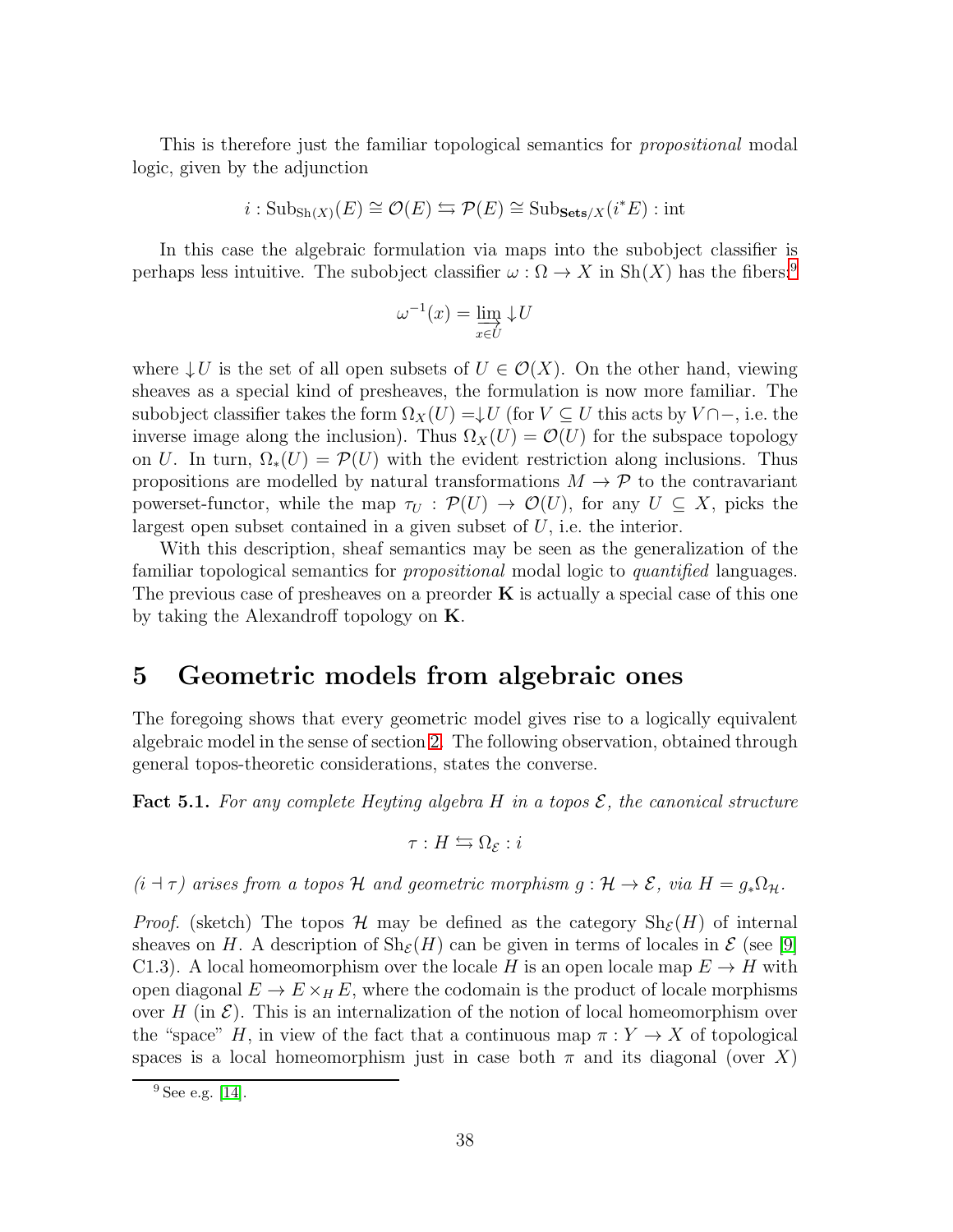are open maps. Alternately, using the internal language of  $\mathcal{E}$ , the category  $\text{Sh}_{\mathcal{E}}(H)$ may be described as consisting of internal presheaves on the site  $H$  (with the suptopology) that satisfy the usual sheaf property in the internal language. See [\[9\]](#page-40-7), C1.3 for details.

Next, recall that for any two frames  $X, Y$  in  $\mathcal{E}$ , there is an equivalence of categories

<span id="page-38-0"></span>
$$
\mathbf{Fr}_{\mathcal{E}}(Y, X) \simeq \mathbf{Top}(\mathrm{Sh}_{\mathcal{E}}(X), \mathrm{Sh}_{\mathcal{E}}(Y))
$$
\n(19)

between frame homomorphisms  $Y \to X$  in  $\mathcal E$  and geometric morphisms  $\text{Sh}_{\mathcal E}(X) \to$  $\text{Sh}_{\mathcal{E}}(Y)$  [\[9,](#page-40-7) [14\]](#page-40-9). Then  $g : \text{Sh}_{\mathcal{E}}(H) \to \mathcal{E}$  arises under this equivalence from the frame map  $i$ , noting that

$$
\mathcal{E} \simeq \mathrm{Sh}_{\mathcal{E}}(\Omega_{\mathcal{E}}).
$$

Externally, the idea of  $(19)$  is that the inverse image part  $g^*$  of a geometric morphism  $g: Sh(X) \to Sh(Y)$  restricts to a frame homomorphism

$$
g^*: \mathrm{Sub}_{\mathrm{Sh}(Y)}(1) \to \mathrm{Sub}_{\mathrm{Sh}(X)}(1),
$$

where 1 is the terminal object, respectively. Observing that for any sheaf topos Sh(X), we have  $\text{Sub}_{\text{Sh}(X)}(1) \cong \mathcal{O}(X)$  gives the required frame map. On the other hand, it is also well-known that a frame map  $Y \to X$  induces a geometric morphism of the required form for the sup-topology on  $X$  and  $Y$ , respectively. These constructions are inverse and relativize to an arbitrary topos  $\mathcal E$  instead of the usual category of **Sets** [\[9,](#page-40-7) [10\]](#page-40-8). Moreover, the geometric morphism q is surjective if i is monic.

Lastly,

$$
H \cong g_* \Omega_{\mathrm{Sh}_{\mathcal{E}}(H)},
$$

because  $\text{Sh}_{\mathcal{E}}(H)$  coincides with the hyperconnected-localic factorization of g itself, which is determined (up to equivalence of categories) [\[10\]](#page-40-8) as the sheaf topos

$$
\mathrm{Sh}_{\mathcal{E}}(g_* \Omega_{\mathrm{Sh}_{\mathcal{E}}(H)}),
$$

whence it follows that

$$
H \cong \mathrm{Sub}_{\mathrm{Sh}_{\mathcal{E}}(H)}(1) \cong g_* \Omega_{Sh_{\mathcal{E}}(H)}.
$$

This last observation applies in particular in case  $H = f_* \Omega_{\mathcal{F}}$  is already of the required form. Then  $Sh_{\mathcal{E}}(\Omega_*)$  occurs in the hyperconnected-localic factorization of f:



and

$$
f_*\Omega_{\mathcal{F}} \cong g_*\Omega_{\mathrm{Sh}_{\mathcal{E}}(f_*\Omega_{\mathcal{F}})}.
$$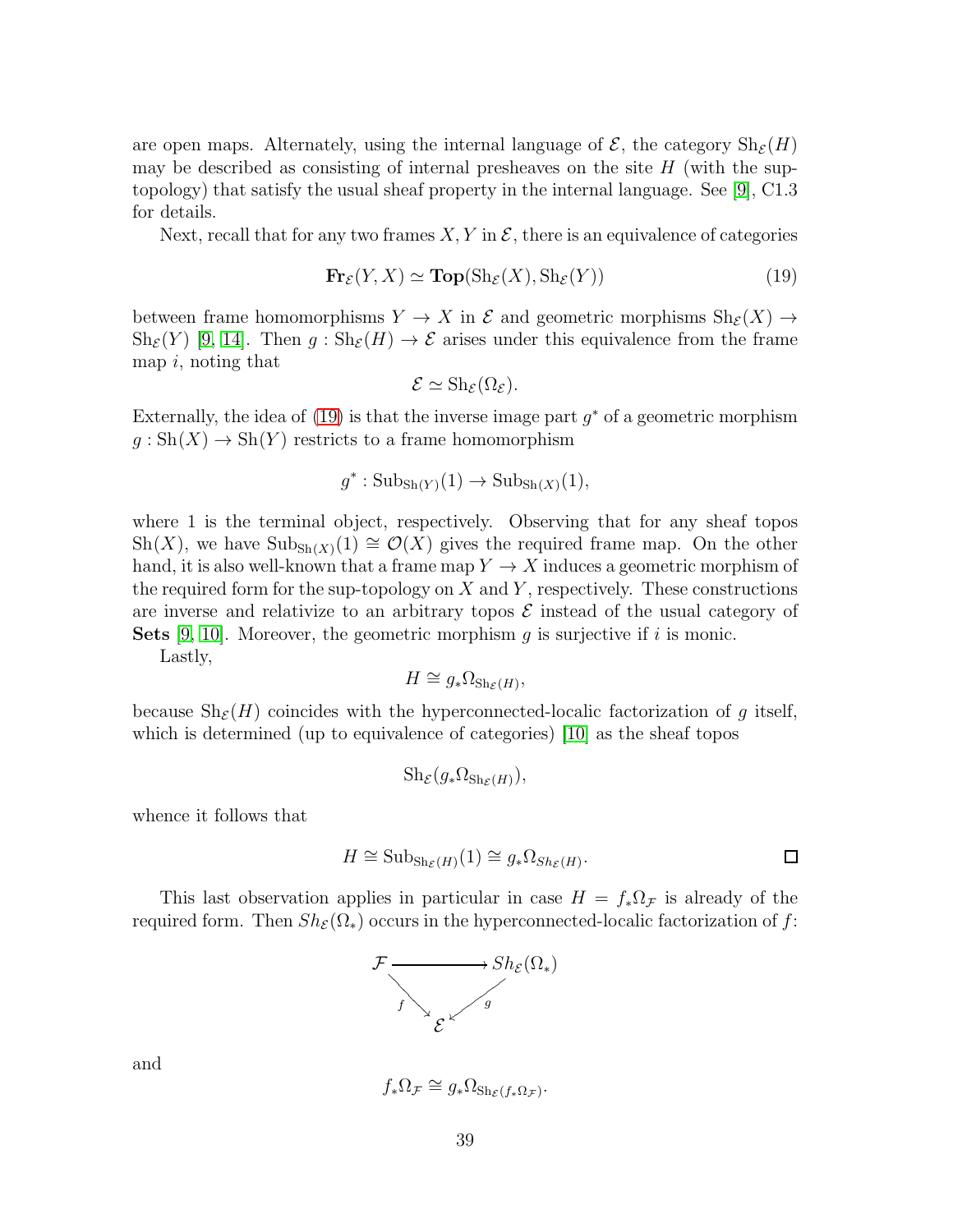Externally, we have:

$$
\text{Sub}_{\mathcal{F}}(f^*A) \cong \text{Hom}_{\mathcal{F}}(f^*A, \Omega_{\mathcal{F}})
$$
  
\n
$$
\cong \text{Hom}_{\mathcal{E}}(A, f_*\Omega_{\mathcal{F}}))
$$
  
\n
$$
\cong \text{Hom}_{\mathcal{E}}(A, g_*\Omega_{\text{Sh}_{\mathcal{E}}(f_*\Omega_{\mathcal{F}})})
$$
  
\n
$$
\cong \text{Hom}_{\text{Sh}_{\mathcal{E}}(f_*\Omega_{\mathcal{F}})}(g^*A, \Omega_{\text{Sh}_{\mathcal{E}}(f_*\Omega_{\mathcal{F}})})
$$
  
\n
$$
\cong \text{Sub}_{\text{Sh}_{\mathcal{E}}(f_*\Omega_{\mathcal{F}})}(g^*A)
$$

for all  $A$  in  $\mathcal{E}$ . This allows us to restrict attention to *localic* surjective geometric morphisms. For instance, the geometric morphism

$$
i^* \dashv i_* : \mathbf{Sets}^{|\mathbf{D}|} \to \mathbf{Sets}^\mathbf{D}
$$

considered in the previous section is localic.

## <span id="page-39-3"></span>References

- [1] Awodey, S., and Kishida, K. Topology and Modality. The Topological Interpretation of First-Order Modal Logic. Review of Symbolic Logic 1, 2 (2008), 146–166.
- <span id="page-39-6"></span>[2] Awodey, S., and Kishida, K. Topological Completeness of First-Order Modal Logic. In Advances in Modal Logic Volume 9, T. Bolander, T. Braüner, S. Ghilardi, and L. Moss, Eds. College Publications, London, 2012, pp. 1–17.
- <span id="page-39-5"></span><span id="page-39-1"></span>[3] AWODEY, S., AND KOTZSCH, H.-C. Completeness for Higher-Order Modal Logic. In Preparation.
- [4] Ghilardi, S. Presheaf Semantics and Independence Results for Some Non-Classical First-Order Logics. Archive for Mathematical Logic 29 (1989), 125– 136.
- <span id="page-39-4"></span>[5] GHILARDI, S., AND BRAÜNER, T. First-Order Modal Logic. In *Handbook of* Modal Logic, P. Blackburn, J. van Benthem, and F. Wolter, Eds. Elsevier, 2006.
- <span id="page-39-2"></span>[6] Ghilardi, S., and Meloni, G. Modal and Tense Predicate Logic. Models on Presheaves and Categorical Conceptualization. In Categorical Algebra and its Applications. Proceedings of a Conference, held in Louvain-La-Neuve, Belgium, July 26-August 1, 1987, Lecture Notes in Mathematics, vol. 1348. Berlin: Springer, 1988, pp. 130–142.
- <span id="page-39-0"></span>[7] GOLDBLATT, R. *Topoi: The Categorial Analysis of Logic*. North-Holland, Amsterdam, 1979.
- <span id="page-39-7"></span>[8] Jacobs, B. Categorical Logic and Type Theory. Amsterdam, 1999.